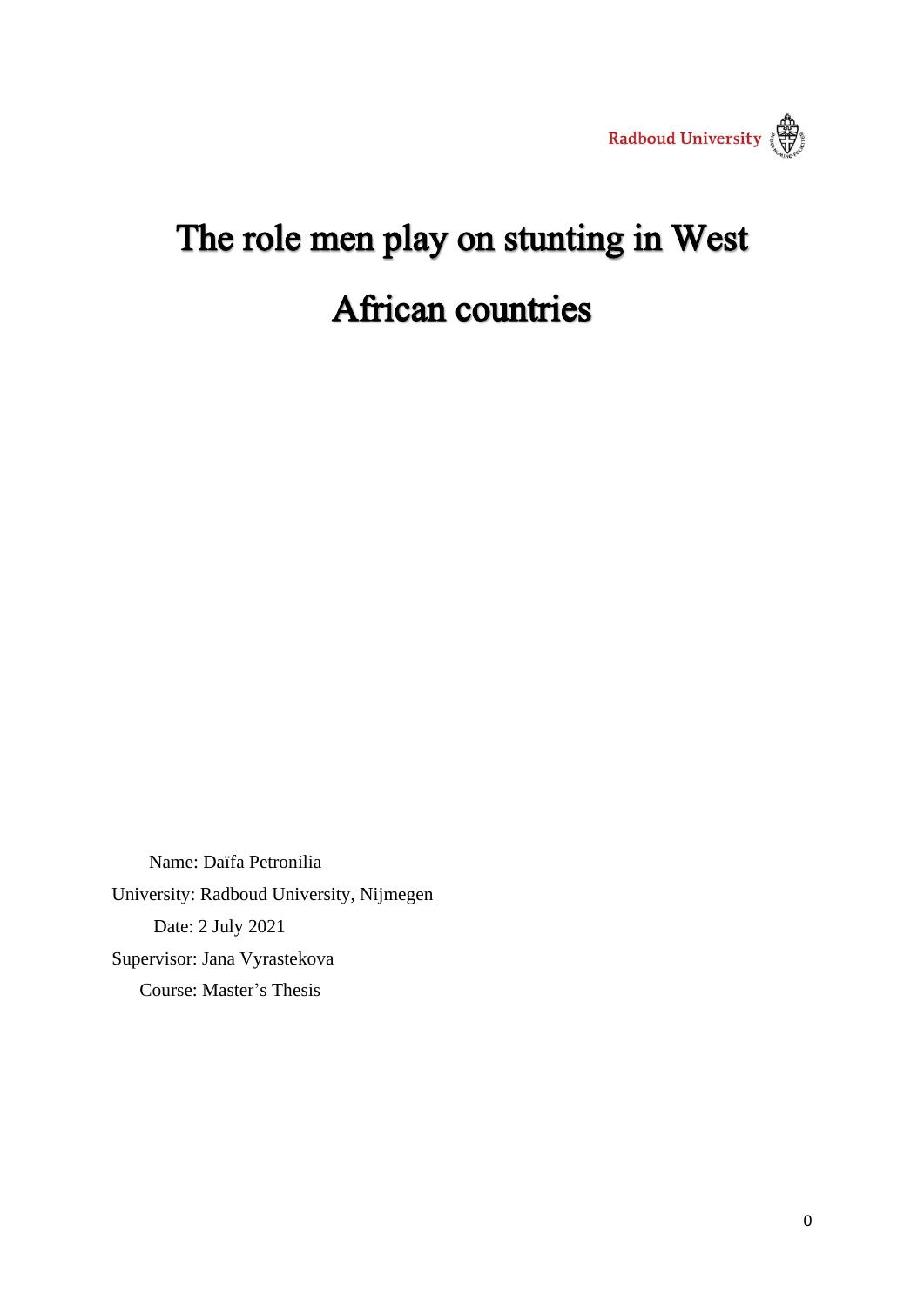# The role men play on stunting in West African countries

Daïfa Petronilia, July 2021

#### **Abstract**

*In 2020 alone, 144 million children under the age of 5 were stunted. Previous studies have regularly drawn attention to the role women play on child undernutrition but have not highlighted men's role on child undernutrition. Therefore, this study aimed to gain insight on the role men play on one form of child undernutrition, namely stunting in West African countries. This study has considered four men related variables, which are male-headed households, father's education and occupation, grandfather's co-residence, and polygamous culture. The data used in this study is obtained from the Demographic and Health Survey (DHS) and the World Governance Indicators (WGI). Data from the DHS database contains information on 58,845 children aged 6-59 months living in 12 West African countries covering the period of 1993-2020. To estimate relationships, bivariate analysis and multilevel logistics regression analyses were the methods applied. Results suggest that men do play a role on child undernutrition. Children whose father is highly educated and better-paid have lower odds of being stunted than other children. Moreover, children co-residing with their grandfathers have lower odds of being stunted. Finally, children in households led by males and children coming from polygamous households have a higher odds of being stunted.* 

*Keywords: male-headed households, father, grandfather, polygamy, stunting*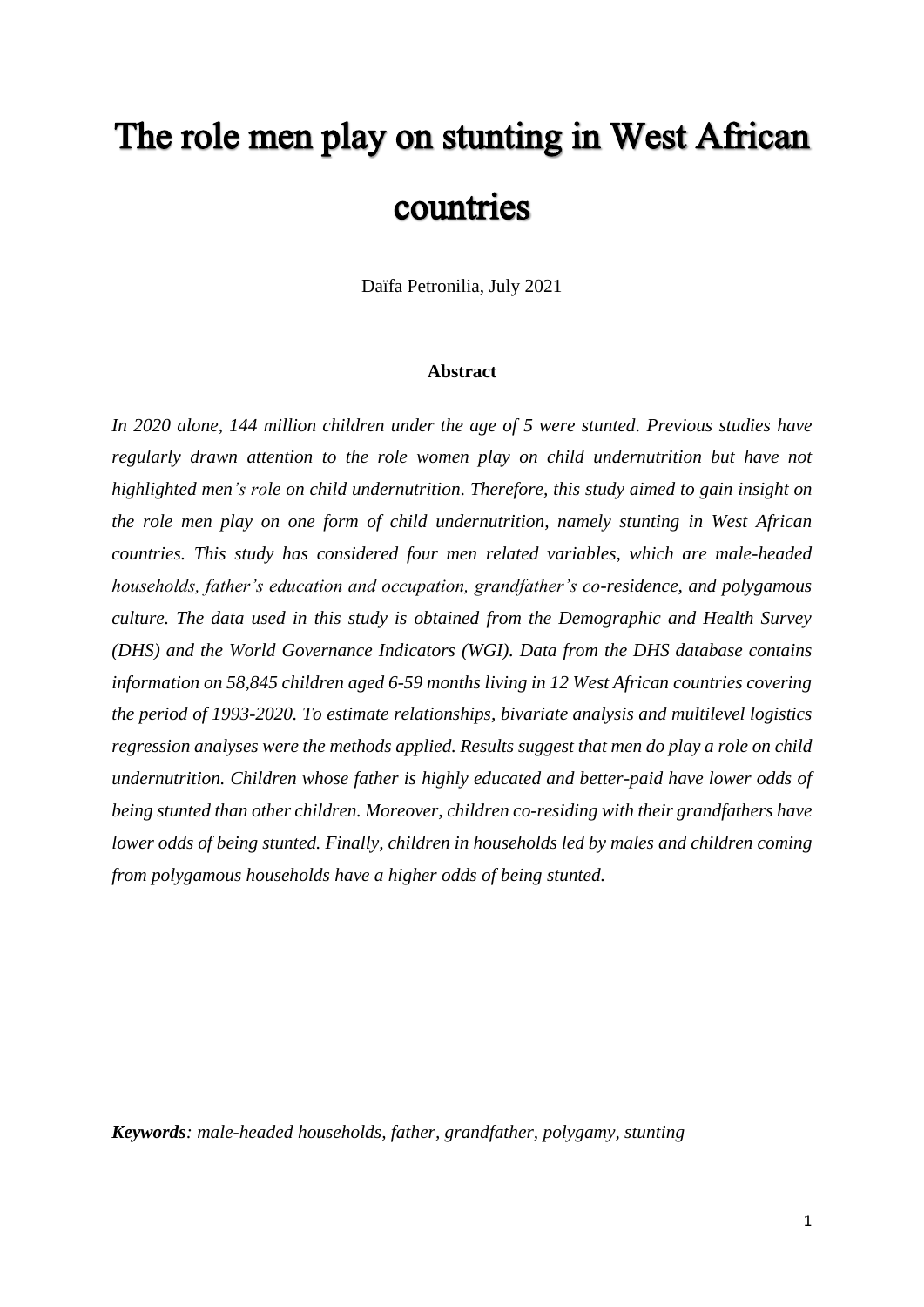## **Table of Contents**

| Table 1: Summary statistics - Characteristics of children aged between 6 - 59 months in   |
|-------------------------------------------------------------------------------------------|
|                                                                                           |
|                                                                                           |
|                                                                                           |
|                                                                                           |
| Table 2: Multilevel logistic regression analyses of stunting of children aged 6–59 months |
| Table 3 : Adjusted predictions (predictive margins) - Sex of household head29             |
| Table 4 : Adjusted predictions (predictive margins) - Decision making power29             |
| Table 5: Interaction term - sex of household head and decision-making29                   |
|                                                                                           |
|                                                                                           |
|                                                                                           |
| Advantages, disadvantages and limitations of the dataset and this study 38                |
|                                                                                           |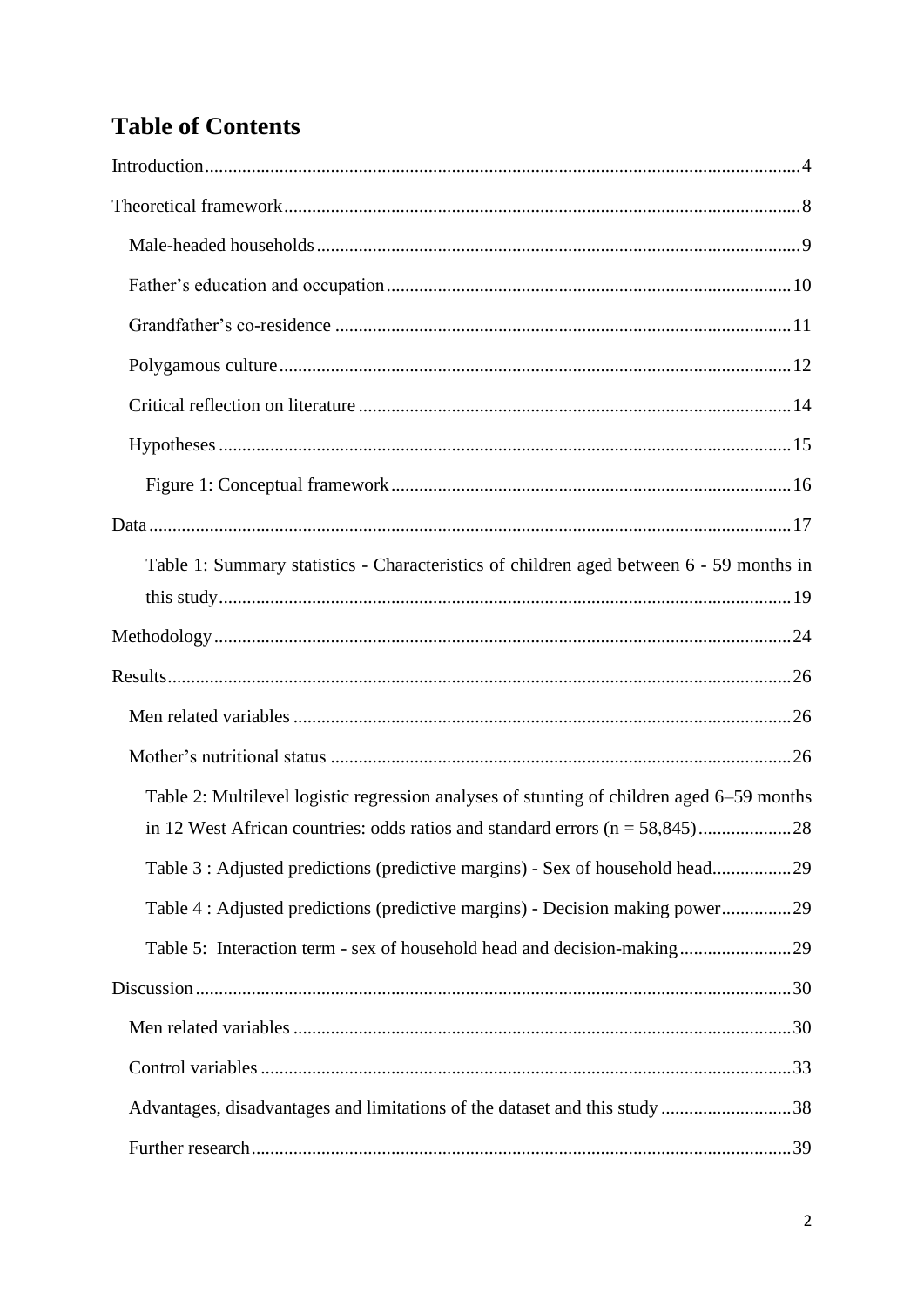| Table 6: Summary statistics (mean, minimum, maximum, and standard deviation) of |
|---------------------------------------------------------------------------------|
| Table 7: Frequency table - Husband/partner's educational attainment59           |
| Table 8 : Frequency table - Respondent's (mother's) educational attainment59    |
| Table 9: Frequency table – Sex of household head and mother's education 59      |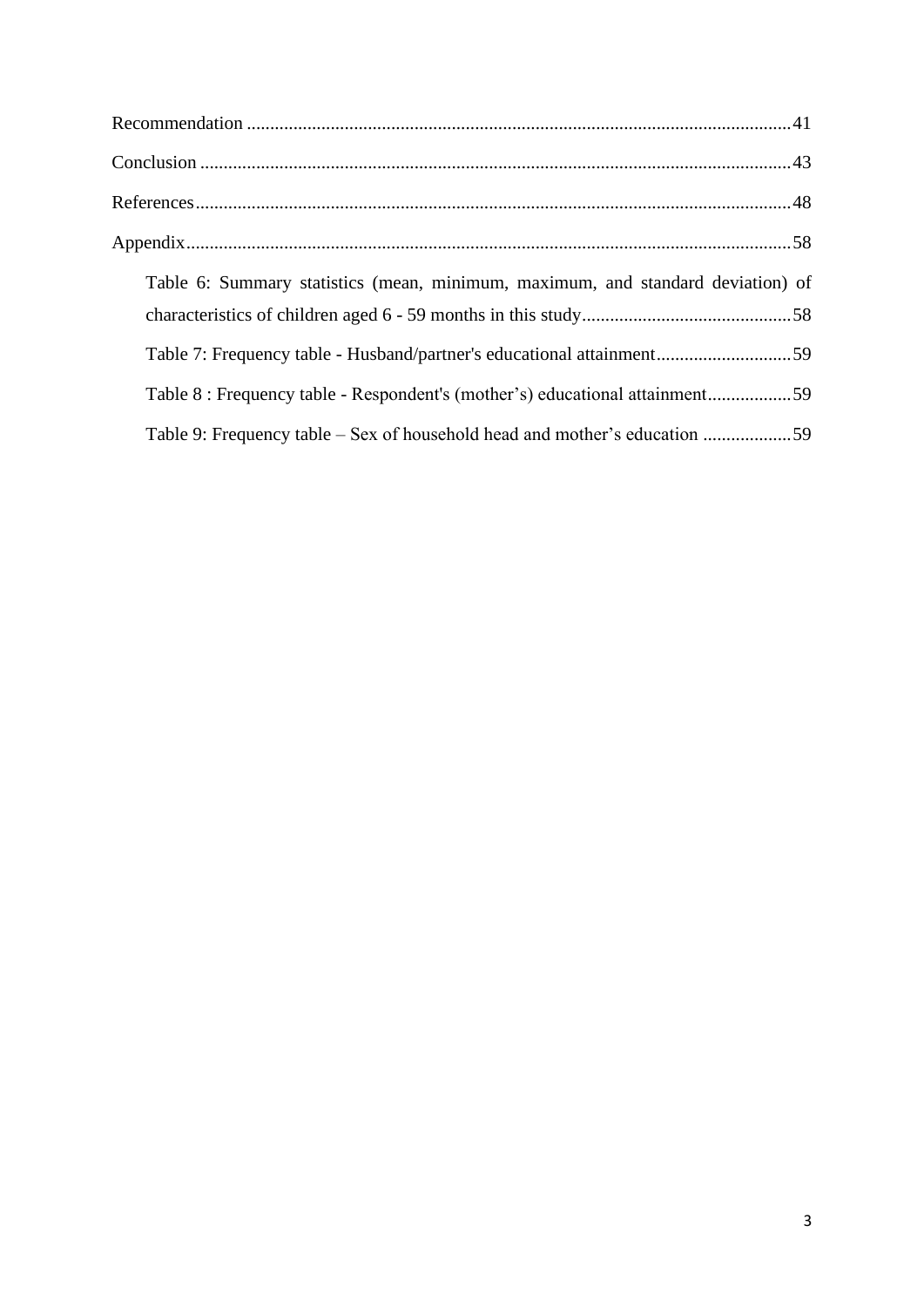## <span id="page-4-0"></span>**Introduction**

An issue that persists in developing countries is undernutrition, especially among children under the age of five. Although several countries have been able to regulate and decrease the number of undernourished children, some still struggle to reduce child undernutrition. According to the World Health Organization (WHO) (2020a), in 2020, 144 million children under the age of five were stunted and 47 million under the age of five were wasted. Moreover, 45% of deaths of children under five years are directly or indirectly linked to undernutrition. Statistics clearly show that developing countries find it challenging to create and maintain a healthy environment and society. This could be because of the lack of resources, lack of available and accessible services or lack of good governance. This is a concern for developing countries because a healthy society will be less exposed to diseases and will perform better, contributing to both the country as the economy's growth and development in the long run. On top of that, with the current and devastating pandemic, it has become a bigger challenge for developing countries to reduce child undernutrition as things have worsened overall.

Studies often tend to put emphasis on the role women play on child undernutrition, considering the great influence women's education, Body Mass Index (BMI), height, and pregnancy status have on a child's nutritional status. But what about men? Do they not play an important role on a child's nutritional status? Previous studies suggest that men, their attitude, behavior, (nutritional) knowledge, nutritional status, contribution, support and guidance, involvement, and commitment impact a child's nutritional status (Sharma & Subramanyam, 2021; Kansiime, Atwine, Nuwamanya, & Bagenda, 2017; Ambikapathi, et al., 2021; Haywood, 2015; McEniry, Flórez, Pardo, Samper-Ternent, & Cano-Gutierrez, 2017). Still, there are not enough studies that focus on the role men play on child undernutrition. Therefore, this study has focused on the role men play on child undernutrition in West African countries. Previous scholars and researchers have used some of the variables considered in this study for research purposes in other countries such as Sub - Saharan Africa and individual developing countries, but not much research has been conducted on a group of West African countries specifically. Most current research on West African countries are individual, not collective.

"Child undernutrition refers broadly to the condition in which food intake is inadequate to meet a child's needs for physiological function, growth, and the capacity to respond to illness." (Wells, et al., 2019, p. 831) There are four sub-forms of undernutrition, namely stunting,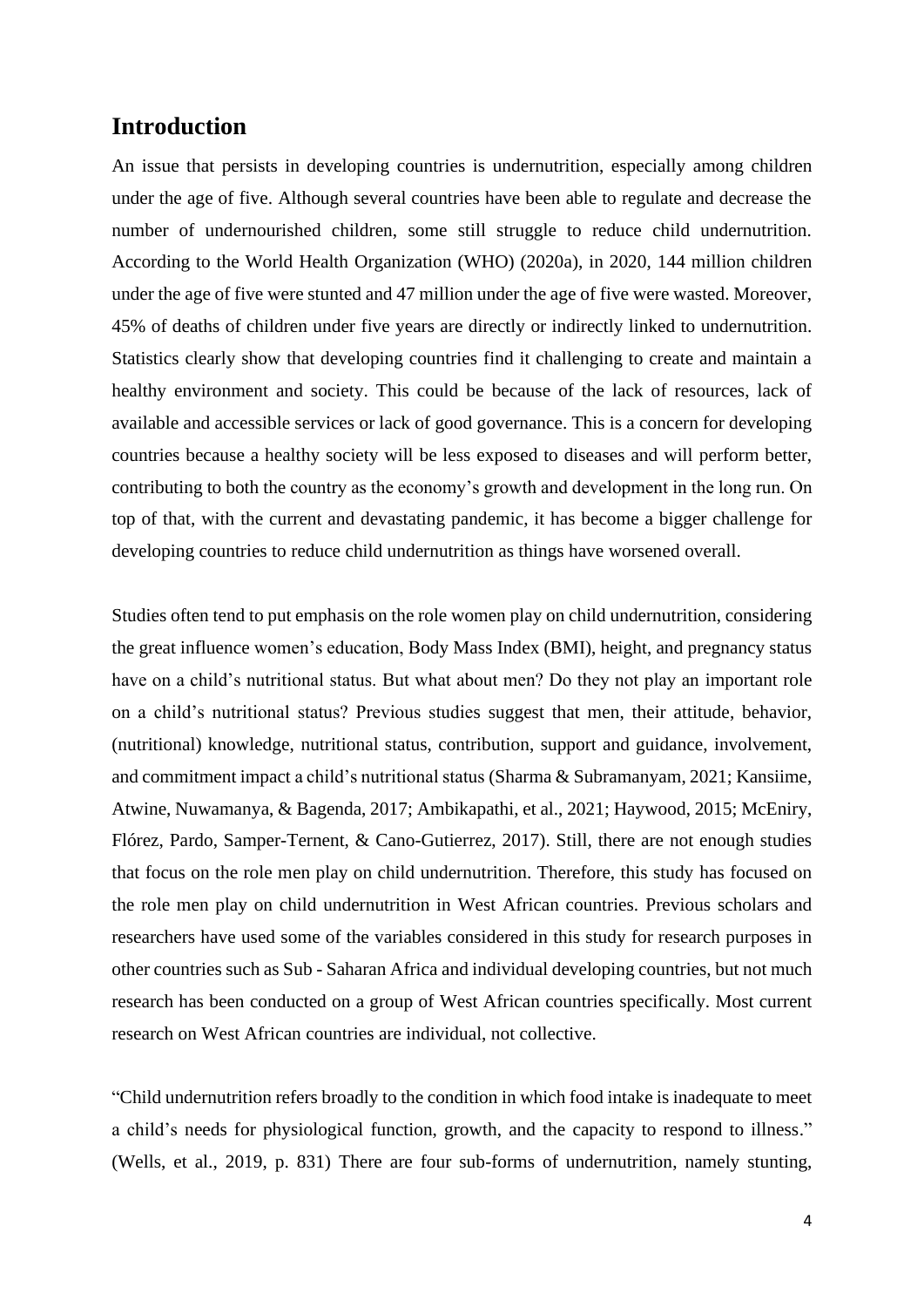underweight, wasting<sup>1</sup> and deficiencies in vitamins and minerals (World Health Organization, 2020). Child undernutrition can have devastating (economic) consequences on a household level as well as a national level. Child undernutrition exposes children to serious diseases, contribute to child mortality and hinders the process of a proper development for the child. Hence, undernourished children are physically, emotionally, and mentally less productive concluding in the inability to perform well in school (Egata, Berhane, & Worku, 2014). This, of course, has both short term as well as long term economic and social consequences (Wali, Agho, & Renzaho, 2019).

In addition to this, the dangerous aspect of child undernutrition is that it is not a problem only during a child's childhood. It may carry on in their adulthood. Children who experience undernutrition during their childhood are more likely to suffer health issues, to have a negative impact on their cognitive and motor development, to have limited education and to be less productive at work, which in turn will provide explanation as to why they are trapped in poverty (Bredenkamp, Buisman, & Van de Poel, 2014).

While the statistics mentioned in the first paragraph of the [Introduction](#page-4-0) provide a more or less indication of the seriousness of the issue of child undernutrition, the main concern remains on how to reduce child undernutrition. The number of undernourished children has been decreasing over the past years, but this is happening at a slow pace. To date, in seven (7) subregions with high or very high prevalence of stunting, at least one (1) in every four (4) children is stunted (World Health Organization, 2020b) To come up with policies to reduce child undernutrition, countries must first identify the factors that play a crucial role in reducing child undernutrition.

One of the main factors expected to be associated with child undernutrition is economic growth. The theory behind this - as formulated by previous studies - is that income growth enables households to enjoy from more resources and therefore, making sure that household members consume the necessary calories needed to be nourished (Dreze & Sen, 1989). Moreover, it is also theorized that increases in GDP per capita enables increases in investments in nutrition, health, and sanitation. Hence, increased GDP per capita leads to increases in nutritional, health

<sup>&</sup>lt;sup>1</sup> "Wasting refers to a child who is too thin for his or her height". (World Health Organization, 2020b, p. 2)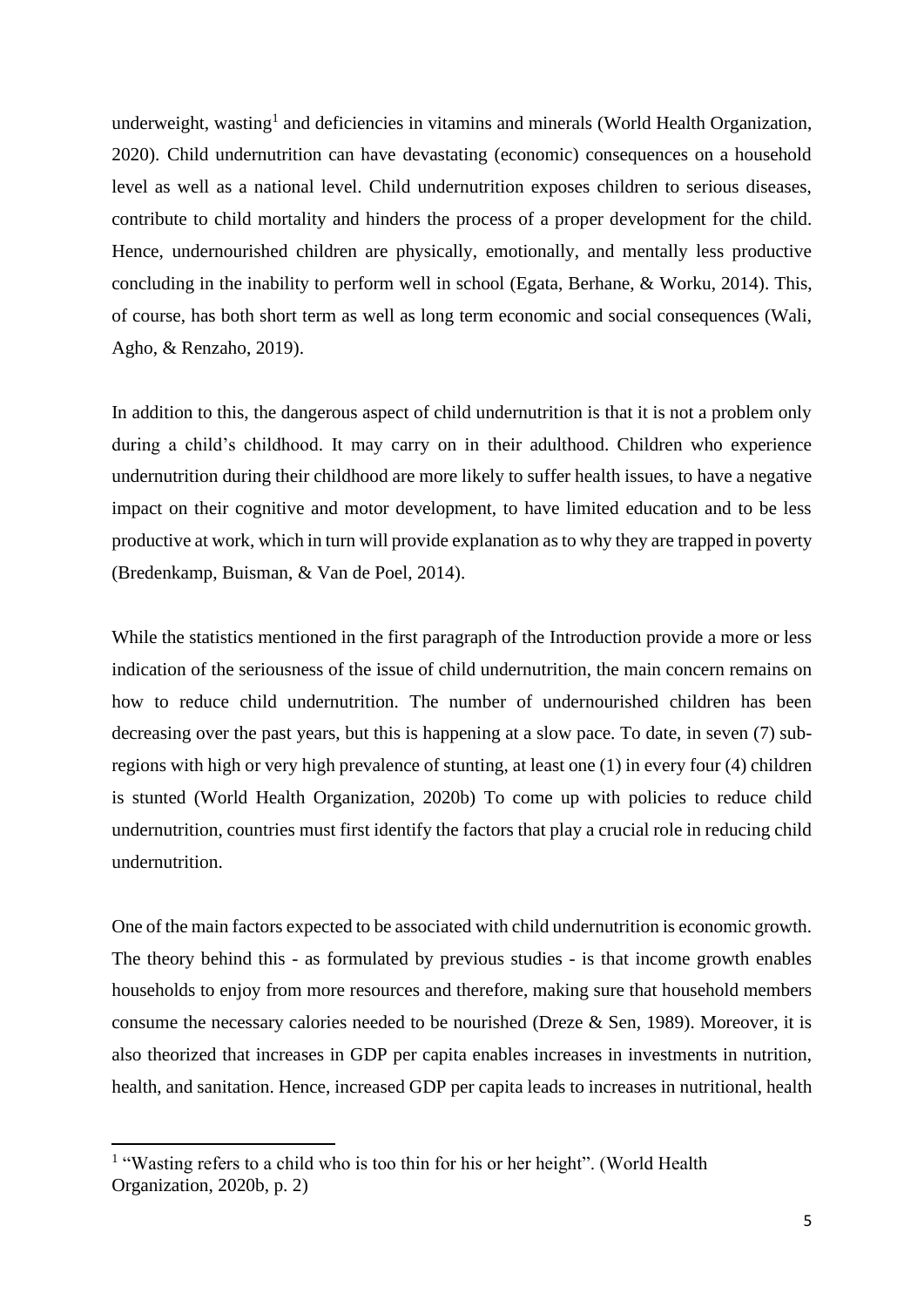and sanitation investments, which in turn, reduces child undernutrition (Harttgen, Klasen, & Vollmer, 2013).

While Biadgilign, Shumetie and Yesigat (2016) and Soriano and Garrido (2016) suggest that economic growth does play an important role in reducing child undernutrition, Harttgen, Klasen and Vollmer (2013) and Subramanyam et al. (2011) argue that this relationship is rather small and weak, and in some cases, even not present. This means that other factors play a more influential role on child undernutrition than income growth. The other factors that influence child undernutrition are the socioeconomic status (SES) of households (Kang & Kim, 2019; Correia, et al., 2014), mother's nutritional status (Abuya, Ciera, & Kimani-Murage, 2012; Keats, 2018; Heath & Jayachandran, 2016; Gelu, Edris, Derso, & Abebe, 2018), area of residence (De Souza, 2017) and child characteristics (Harttgen, Klasen, & Vollmer, 2013; Boah, Azupogo, Amporfro, & Abada, 2019). While enough research has been conducted on these factors, the limited research on the role men play on child undernutrition was the main motivation behind this study.

The purpose of this study was to explore the role men play on child undernutrition in West African countries. Generally, when it comes to a child's nutritional status, attention is often drawn on women, since traditionally women are in charge of care related activities such as childcare (United Nations, 2011). Nevertheless, not only do women play an important role on a child's life, but men as well. Men play an important role in societies and in households. Men lead families, provide guidance and support, make major decisions concerning the household and the well-being of the family, and contribute economically at home (Fingleton-Smith, 2018; Engle, 1997). Previous studies in U.S. and Europe, confirmed that father's involvement in a household - from his presence to the income provided - adds value and contributes significantly to his children's intellectual, social, and emotional development and hence, improves the children's developmental and nutritional status (Engle, 1997). This is an indication that, besides women, men also matter and must therefore be taken into account.

The importance of this study was to shed light on the topic of the role men play and its consequences on child undernutrition. Considering the role men play in societies, households as well as, a child's nutritional status, in theory male-headed households with better educated men having a well-paid job and having the responsibility to provide for only one wife and the rest of his family, are less likely to have an undernourished child. Moreover, children co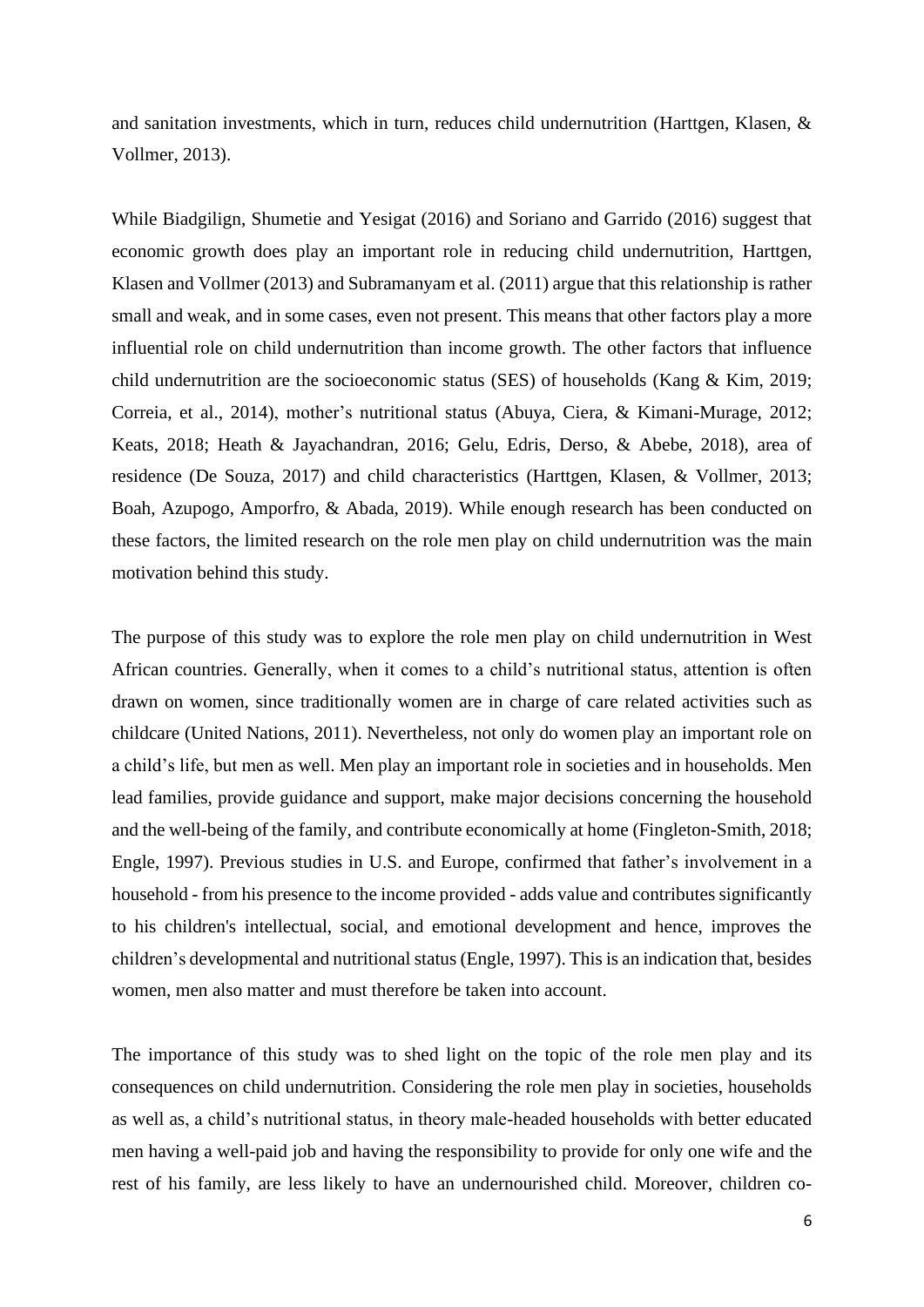residing with their grandfathers may also be less likely to be undernourished (Ayogu, Afiaenyi, Madukwe, & Udenta, 2018; Tariq, Sajjad, Zakar, Zakar, & Fischer, 2018; Keino, Plasqui, Ettyang, & van den Borne, 2014; Senbanjo, Oshikoya, Odusanya, & Njokanma, 2011; Schrijner & Smits, 2018a).

Therefore, to determine the role men play on child undernutrition, the four men related variables that have been considered in this study are male-headed households, father's education and occupation, grandfather's co-residence, and polygamous culture. This study contributed highly to the knowledge on West African countries and their health related concerns especially, child undernutrition. Although some regions have experienced a decline in the number of undernourished children under five years, other regions such as Africa still did not manage to decrease the number of undernourished children under five years. This inability to decrease the number of undernourished children is enough to take this problem of child undernutrition seriously, especially because of the short run and long run consequences it has on the economy, the society, and the country as a whole.

The question that this research wanted to investigate was thus:

"What role do men play on child undernutrition in West African countries?"

The remainder of this paper is structured as follows: Section 2 provides a theoretical framework. Section 3 describes the data used in the analysis. Section 4 presents the methodology. Section 5 and 6 discus the results. Section 7 provides recommendations and section 8 provides a conclusion of the study.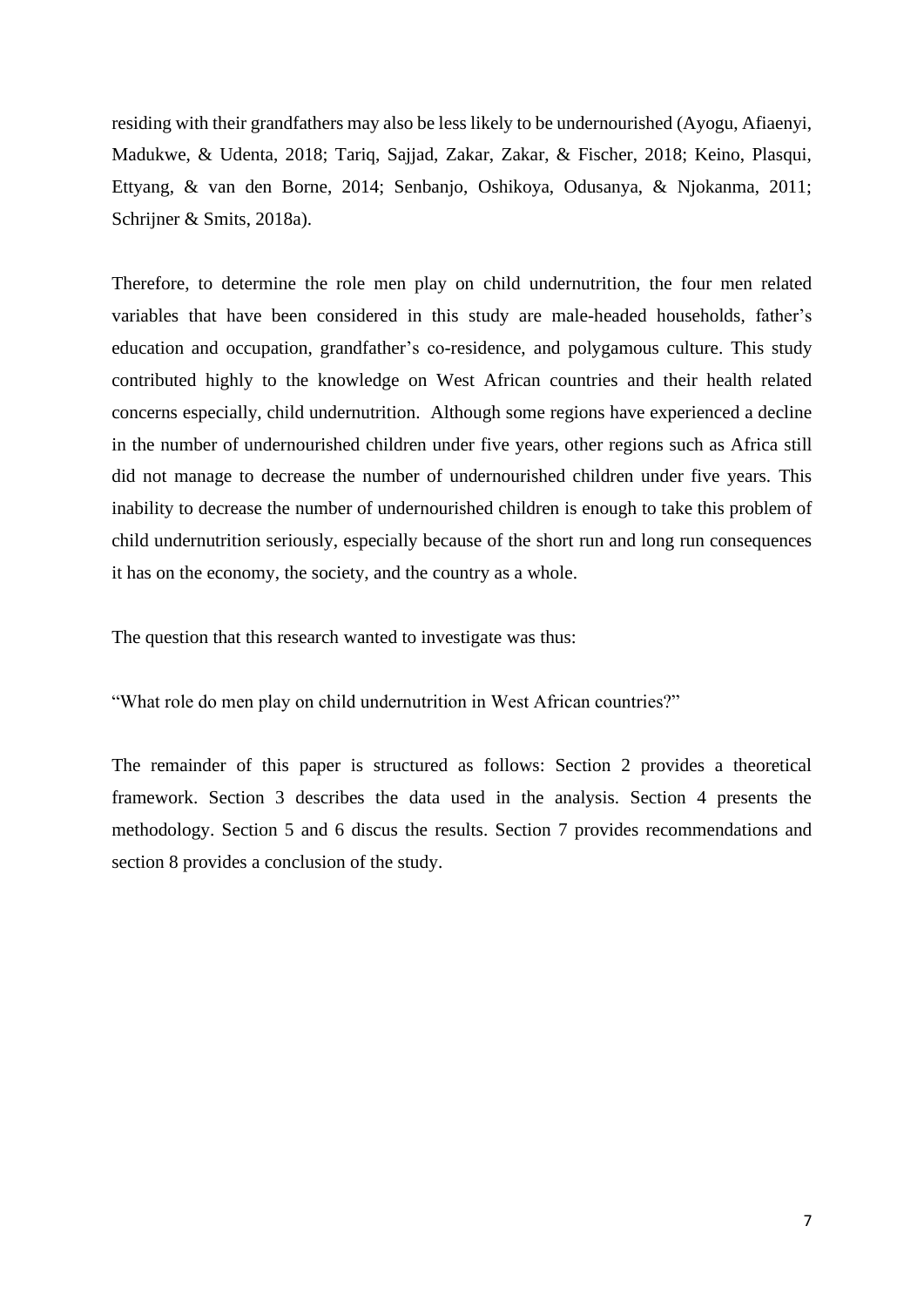## <span id="page-8-0"></span>**Theoretical framework**

There are different factors that influence a child's nutritional status and one of them is men and their role as a family member. While the role women play on a child's nutritional status matters, men's role also matter. Men are not only crucial because they lead families, but also because of their (economic) contribution and engagement that lead to improvements in a child's nutritional status (Go, 2017). All in all - though not highlighted enough - men do play an important role in a child's life and nutritional status, especially because of their income earning power.

The determinants that capture men's role on child undernutrition have been limited to four, namely male-headed households, father's education and occupation, grandfather's coresidence and culture as proxied by polygamous households. Traditionally, a woman's role is to be a housewife and take care of the children, while the man has a job, which is his source of income that allows him to provide for his family. A man's role as a provider and his great decision-making power regarding most matters such as family welfare is a more or less indication that men are often the individuals that lead their families (Fingleton-Smith, 2018).

To be able to provide for his family, a man has to have an occupation. Having a decent and well-paid job (non-farm jobs) that allows one to cover the necessary expenses requires education. It is not that working in a farm is not a decent job, but rather that fathers working in farms generate insufficient income resulting in less investments in a child's nutritional status and thus, an undernourished child (Keino et al., 2014). A well-educated father not only has the chance to have a well-paid job, but also allows the father to gain knowledge on topics such as child and maternal health and family planning (Ambikapathi, et al., 2021). Furthermore, education affects personal characteristics like less present bias<sup>2</sup> behavior. Education minimizes the chance of making poor and short-term decisions, while encouraging future oriented decisions (Lavecchia, Liu, & Oreopoulos, 2015)

In addition to fathers, grandfathers also play a role on a child's life. In support of this, Tanskanen and Danielsbacka (2016) showed that grandfather's involvement improves a child's cognitive abilities. Moreover, Schrijner & Smits (2018b) also indicated that children living

<sup>&</sup>lt;sup>2</sup> "Present bias is loosely defined as the propensity of overvaluing immediate rewards at the expense of futures ones." (Direr, 2020)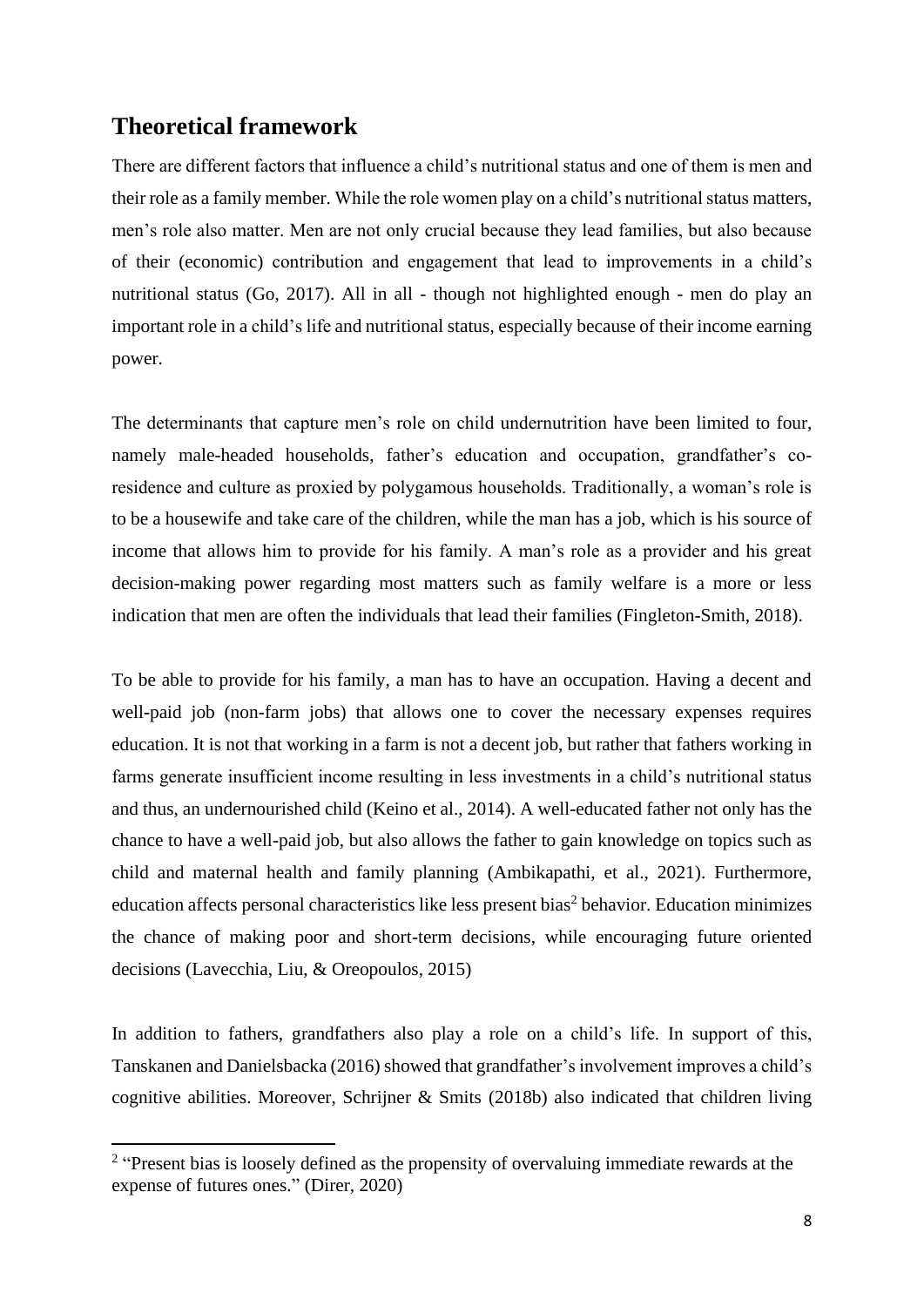with their grandfathers are more likely to be in school. Grandfathers not only influence a child's development through school enrolment, but also through their nutritional status (Adachi & Urabe, 2021; McEniry, Flórez, Pardo, Samper-Ternent, & Cano-Gutierrez, 2017).

Lastly, culture as proxied by polygamy is considered. In West African countries especially, polygamy is a common cultural practice. Providing for one wife is already a struggle for men in developing countries considering the situation, let alone providing for multiple. Polygamy brings negative economic, social and educational constraints, mostly affecting the child (Al-Sharfi, Pfeffer, & Miller, 2016; Dissa, 2016). This means that in theory male-headed households, highly educated fathers, decent/ well-paid fathers, the co-residence of grandfathers and non-polygamous households are less likely to have an undernourished child. Although other variables could have been considered, the previous mentioned variables are the variables that are relevant for this study and that better capture the impact of the role men play on child undernutrition.

### <span id="page-9-0"></span>**Male-headed households**

The first determinant considered in this study that captures the role men play on child undernutrition was male-headed households. According to Gantner (2007), a social program implemented in Mexico with the goal to improve school enrollment, attendance, educational performance, health, and nutritional status of children in targeted households revealed that resources controlled by women are more likely to manifest greater improvements in child health and nutrition. Sethuraman, Lansdown and Sullivan (2006) found a positive and significant relationship between women empowerment and a child's nutritional status. This finding suggests that empowered, encouraged and autonomous women who are able to make certain or most decisions by themselves, could reduce the risk of having an undernourished child. Nonetheless, this is not only the case with empowered women, but also with empowered men with high gender-equitable attitudes (Sharma & Subramanyam, 2021).

In Western Kenya, children from female-headed households were less underweight compared to children from male-headed households (Onyango, Tucker, & Eisemon, 1994). On the other hand, studies conducted in Pakistan, Ethiopia, Nigeria and India found that female-headed households have more chances of having stunted and wasted children (Asif & Akbar, 2021; Ayogu, Afiaenyi, Madukwe, & Udenta, 2018; Haidar, Abate, Kogi-Makau, & Sorensen, 2005;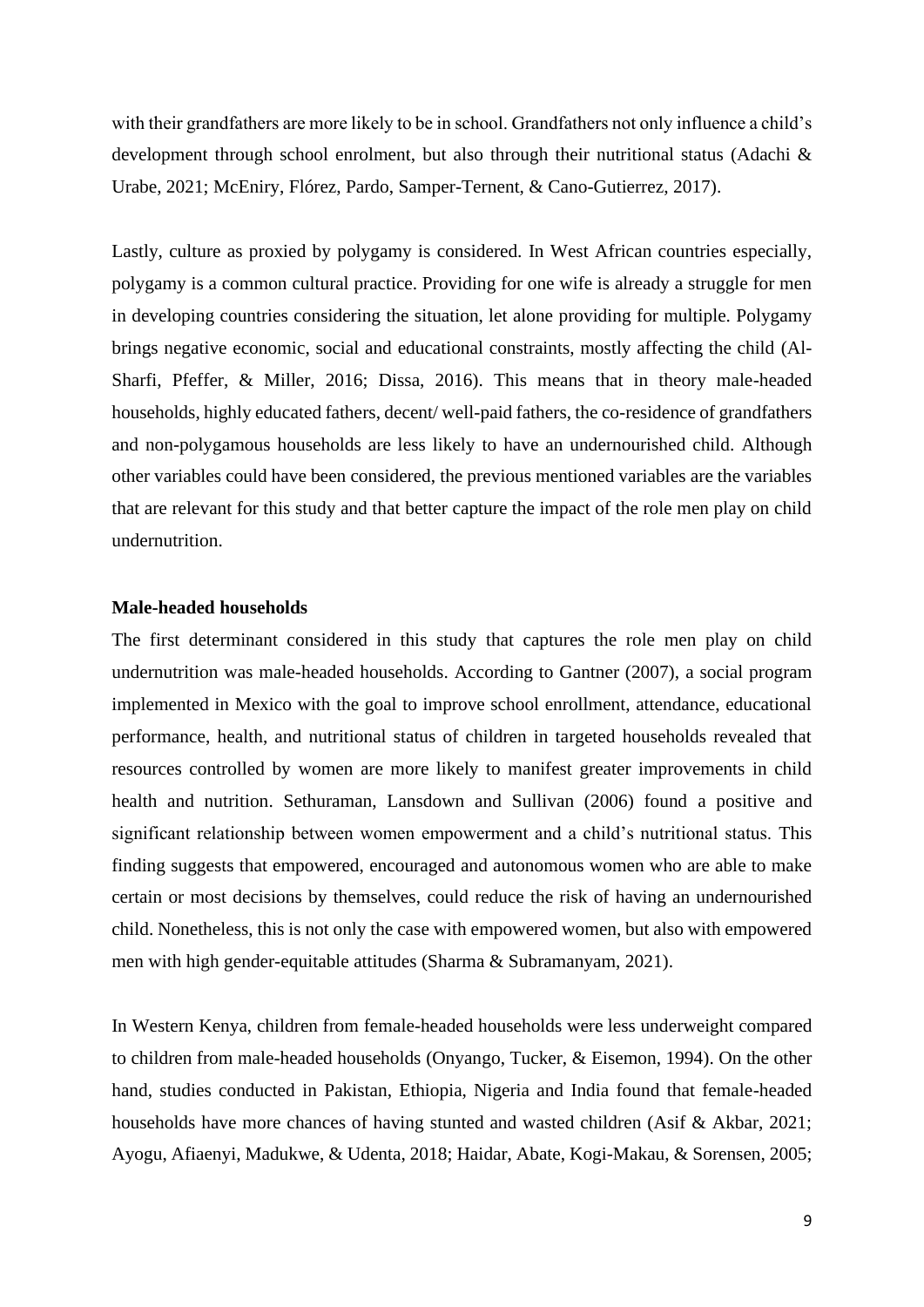Liben, Abuhay, & Haile, 2016). This may be in support of the assumption that mothers who are alone are poorer because of limited or less income and thus, have less access to resources and nutritious food (Onyango, Tucker, & Eisemon, 1994; Workie, Mekonen, Fekadu, & Mekonen, 2020).

Additionally, in Kenya and Malawi, children coming from *de facto* female-headed households<sup>3</sup> had a better nutritional status than *de jure* female-headed households<sup>4</sup> (Kennedy & Peters, 1992). This means that a female-headed household does not necessarily translate in a lower probability of a child being undernourished and it highlights that male-headed households also play an important role in child undernutrition.

Although research on male-headed households is limited, one study found that the odds of a child being stunted lowers by 3.1 percent in a male-headed household in comparison to femaleheaded households (Harttgen, Klasen, & Vollmer, 2013). Contrary to Harttgen, Klasen and Vollmer (2013), previous studies conducted in Indonesia, Ethiopia, Namibia and Mozambique found that sub-forms of undernutrition like stunting and wasting were more prevalent among male-headed households (Haile, Azage, Mola, & Rainey, 2016; Vaezghasemi, et al., 2014; Mtambo, Katoma, & Kazembe, 2016; Azzarri, Carletto, Davis, Nucifora, & Sohnesen, 2011).

#### <span id="page-10-0"></span>**Father's education and occupation**

The second determinant considered was father's education and occupation. Previous studies have shown that one of the most important factors affecting the economy, the society, the behavior, and the attitude of individuals is education (Hasan, Ahmed, & Chowdhury, 2013). Of course! Education plays an important role on health and health related topics such as child undernutrition. Education allows individuals to educate themselves and gain more knowledge on e.g. properly taking care of a child, making use of health services, and applying family planning methods (Hasan, Ahmed, & Chowdhury, 2013).

<sup>&</sup>lt;sup>3</sup> "De facto female-headed households are those where the self-declared male head is absent for at least 50 per cent of the time." (Kennedy & Peters, 1992, p. 681)

<sup>&</sup>lt;sup>4</sup> "De jure female-headed households are those in which a woman is generally considered the legal and customary head of household." (Kennedy & Peters, 1992, p. 681)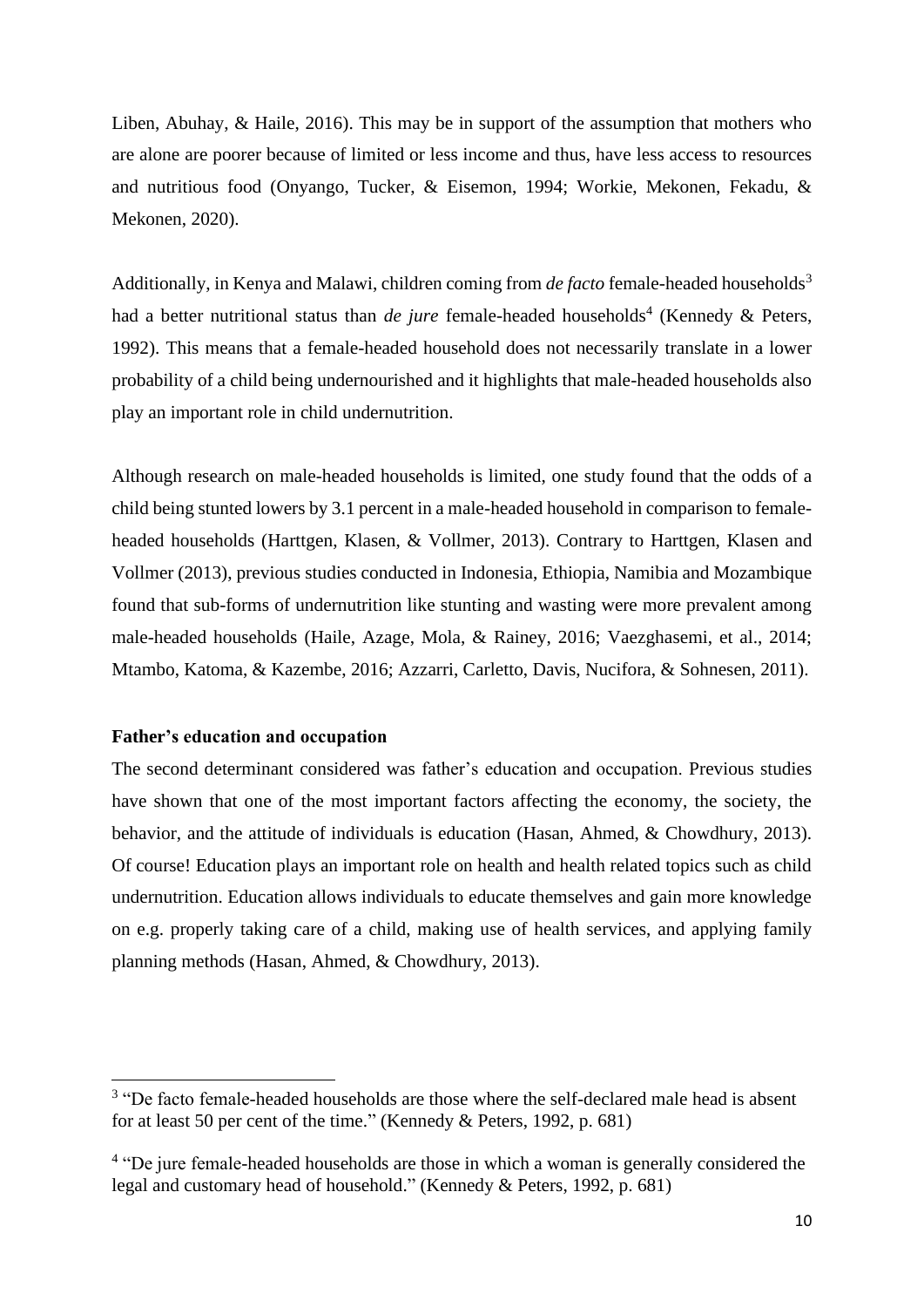Mother's nutritional status including her educational attainment is considered one of the most influential factors of child undernutrition (Harttgen, Klasen, & Vollmer, 2013). As one of the most important predictors of a child's nutritional status, previous studies suggest that more educated women reduce fertility and mortality rates, invest more in health and nutrition especially of their children, improve the child's health and thus have less undernourished children (Abuya, Ciera, & Kimani-Murage, 2012: Keats, 2018; Heath & Jayachandran, 2016; Gelu, Edris, Derso, & Abebe, 2018).

Even though mother's education plays an important role on a child's nutritional status, paternal education also seems to be a relevant factor influencing a child's nutritional status (Vollmer et al, 2017; Headey, 2014). In Mozambique and Pakistan, highly educated and literate fathers were more likely to have less stunted and underweight children compared to lower educated and illiterate fathers (Azzarri, Carletto, Davis, Nucifora, & Sohnesen, 2011; Mahmood, Abbas, Kumar, & Somrongthong, 2020; Tariq, Sajjad, Zakar, Zakar, & Fischer, 2018). In both countries, nevertheless, no relationship has been found between father's education and wasting.

Besides father's education, his occupation also plays an important role on child undernutrition. In Bangladesh, it has been found that father's occupation significantly contributes to a reduction in a form of child undernutrition, namely underweight (Hasan, Ahmed, & Chowdhury, 2013). Children whose fathers have a job on the farm are more likely to be stunted than children whose fathers have a non-farm job (Keino et al., 2014). Hence, the better educated a father is, the more knowledge he has, the better his occupational position and the better he is able to provide and take care of his child(ren).

#### <span id="page-11-0"></span>**Grandfather's co-residence**

The third determinant considered was (maternal and paternal) grandfather. Again, considering the emphasis put on the role women play on a child's nutritional status, it would be expected that between the grandparents, grandmothers are the ones influencing a child's development more. In support of this, a study found that, principally maternal grandmothers, impact a child's survival positively. An explanation for this may be that grandmothers are already acquainted with the know-hows of having a child, and thus, serve as a helping hand to the mothers by doing household tasks or taking care of their grandchild (Sear & Mace, 2008).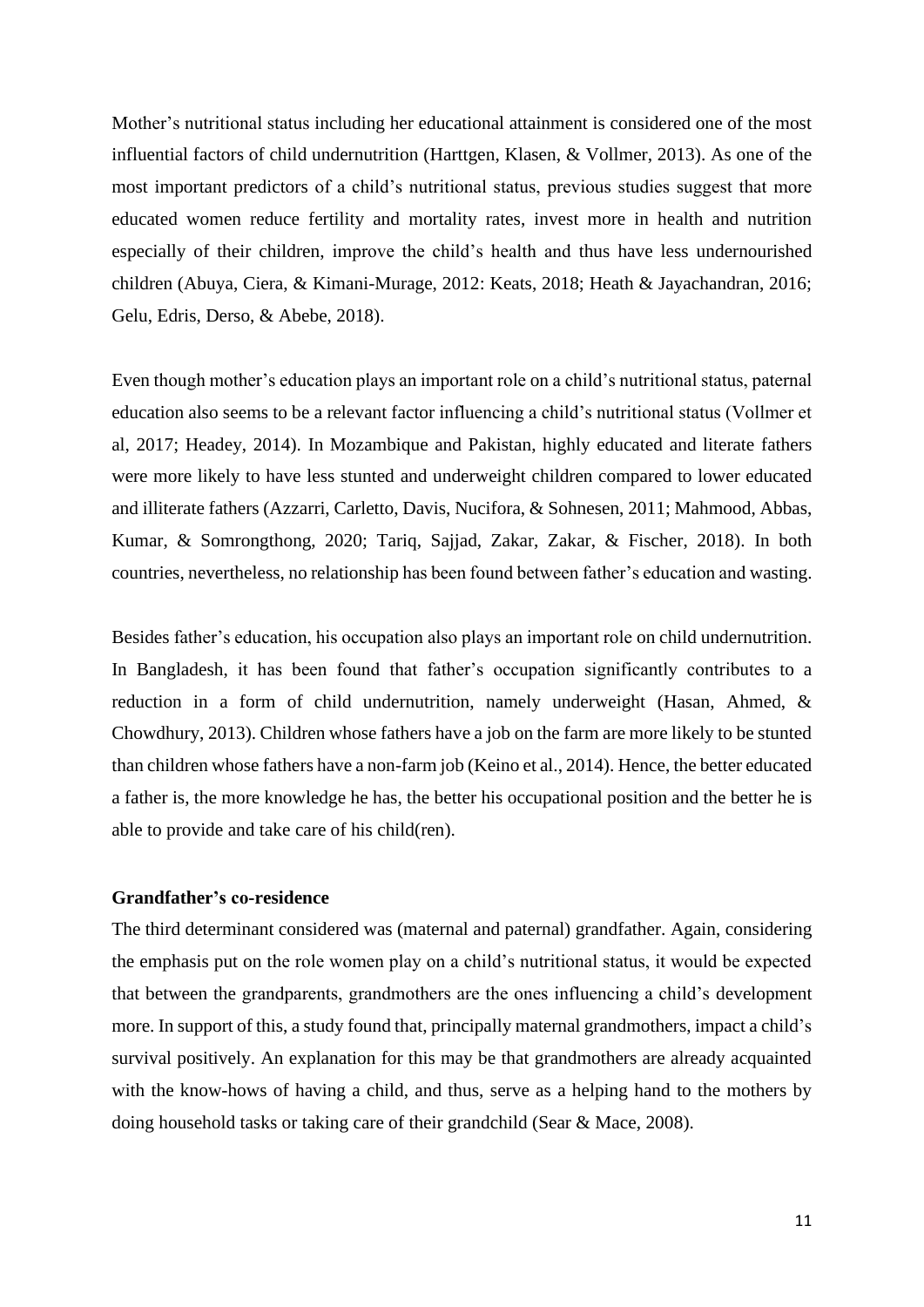In a matrilineal society in Malawi however, it has been found that child mortality rates are higher when maternal grandmothers and aunts are present. Both maternal as paternal grandfathers on the other hand, have no or little influence on child survival (Sear, 2008). This may be explained by the role perceived by society of grandparents. In Latin American countries, for example, it is grandmothers who traditionally have the task of taking care of the child and ensuring a proper education and prosperous well-being. The role of grandfathers is often to teach children how to survive and work-related tricks for the future (Suomalainen, 2017). Thus, grandfathers are less involved in taking care of the child.

Although a majority of research examine the relationship between grandfathers and child survival, there is some research on the relationship between child undernutrition and grandfathers. In Malawi, an association has been found between stunting and grandfathers. Children living with their grandfathers are more likely to be stunted. This is because of cultural beliefs and customs. In Malawian culture hierarchy matters. This means that in households with grandfathers, highly positioned individuals - namely the senior males - eat first, as children occupy a lower position. Therefore, nutritious foods may finish before the child gets a chance to be fed, translating into lower intake of nutritious food and thus, contributing to an undernourished child (Adachi & Urabe, 2021).

Furthermore, a case in Colombia found a positive relationship between grandfathers with a different form of malnutrition, which is obesity. An obese grandfather has a higher probability of having an obese grandchild. Additionally, there is a strong association between grandfather's height and child stunting (McEniry et al., 2017). This is an indication of generational transmission. Lastly, a study has been conducted in Sub-Saharan Africa to examine the relationship between stunting and households co-residing with grandfathers. Despite the fact that no significant relationship has been found, results indicate that co-residence of a grandfather is associated with less stunting of girls, in poor households and in polygamous households (Schrijner & Smits, 2018a).

#### <span id="page-12-0"></span>**Polygamous culture**

The fourth and last determinant considered was culture. Formal institutions play a vital role in a country and this is not different for child undernutrition. High quality institutions contribute considerably to reducing child undernutrition, especially stunting (Biadgilign, et al., 2019;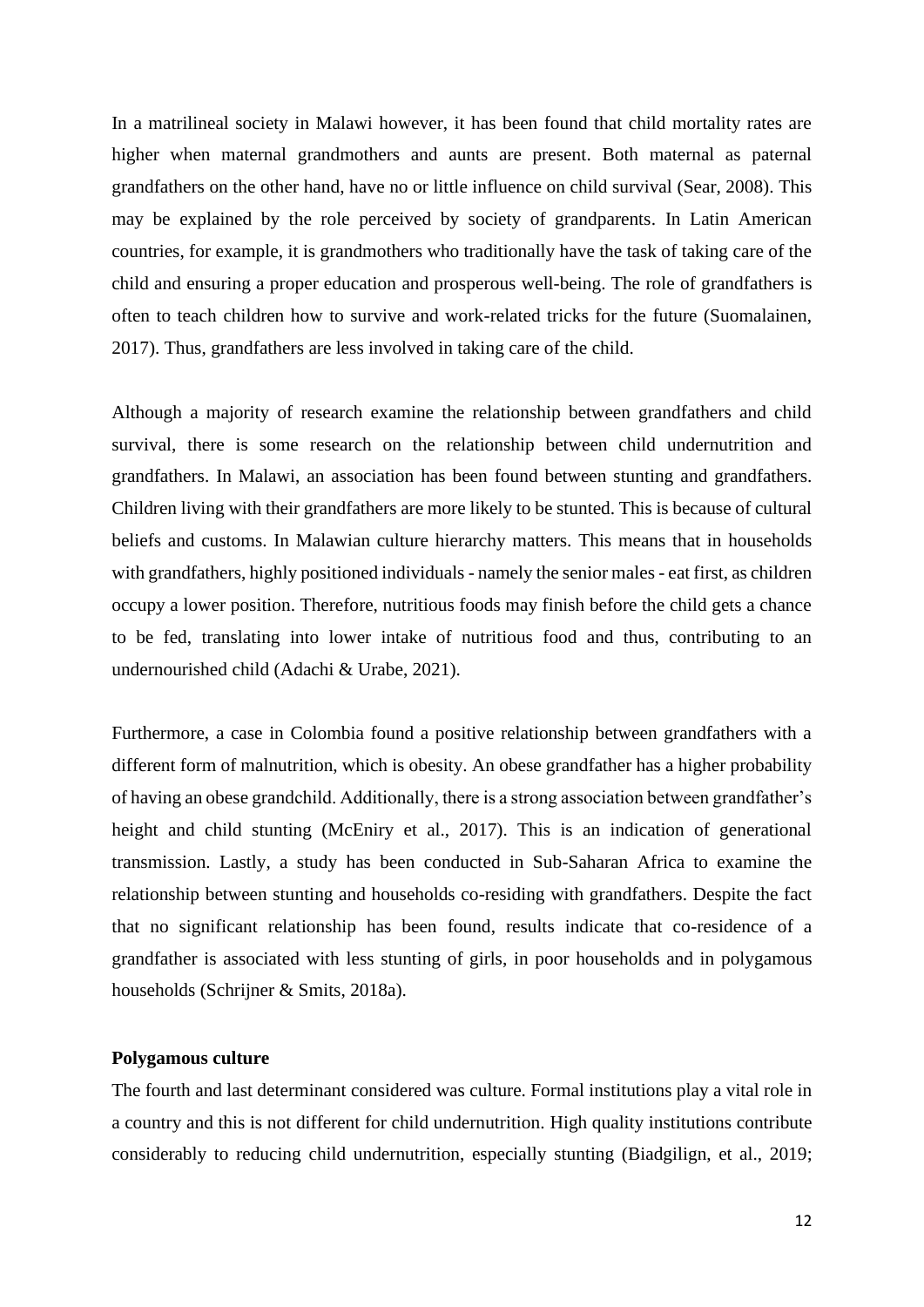Smith & Haddad, 2015). Not only do formal institutions influence a child's nutritional status, but also informal institutions, namely culture, habits, beliefs, behavior, and customs. Cultural beliefs<sup>5</sup> of both female individuals as male individuals affect a child's nutritional status.

De Souza (2017) found an association between culture and child malnutrition in Yemen. The number of malnourished children in Yemen keeps increasing because of cultural beliefs and taboos among Yemeni women. Yemeni women believe that breast milk produced during the first period post-partum is not clean due to its colour differences and therefore, feed the child water and sugar instead of breast milk. In Ethiopia, it has also been found that food taboos linked to religion and cultural prohibition prevent women from consuming nutritional food, and thus, affecting the child's development and nutritional status (Tela, Gebremariam, & Beyene, 2020).

Besides female cultural beliefs, male cultural beliefs adopted by men - maybe because it is expected from the society - also influence a child's nutritional status. Research in Malawi showed that some of the factors that prohibit men from taking care of their children are gender constriction and norms. According to the Malawi men interviewed, women are mostly the ones responsible for taking care of the children, because when a man takes this responsibility, they are considered weak as it threatens their masculinity. When a man personally takes care of the child, he may be teased by community members. In addition to this, women are also judged negatively if they allow men to take care of the children, since 'it is women's job to do this' (Kerr et al., 2016).

Another culture related topic that involves men is polygamy. Polygamy is expected to have a negative impact on a child's nutritional status. The more people there are in the house, the more division of the available food and the less food will be consumed by the children (Mshida, Kassim, Mpolya, & Kimanya, 2018). In line with this statement, a study in Nigeria found that children from polygamous households are more likely to be stunted (Senbanjo et al., 2011). Unfortunately, this finding is not equivalent in all countries. In Sub Saharan Africa, polygamous practices worsened and increased the risk of a child under five years to be

 $<sup>5</sup>$  "Cultural beliefs are a set of behavioral patterns related to thoughts, manners and actions,</sup> which members of society have shared and passed on to succeeding generations." (Shahin, Kennedy, & Stupans, 2019, p. 1020)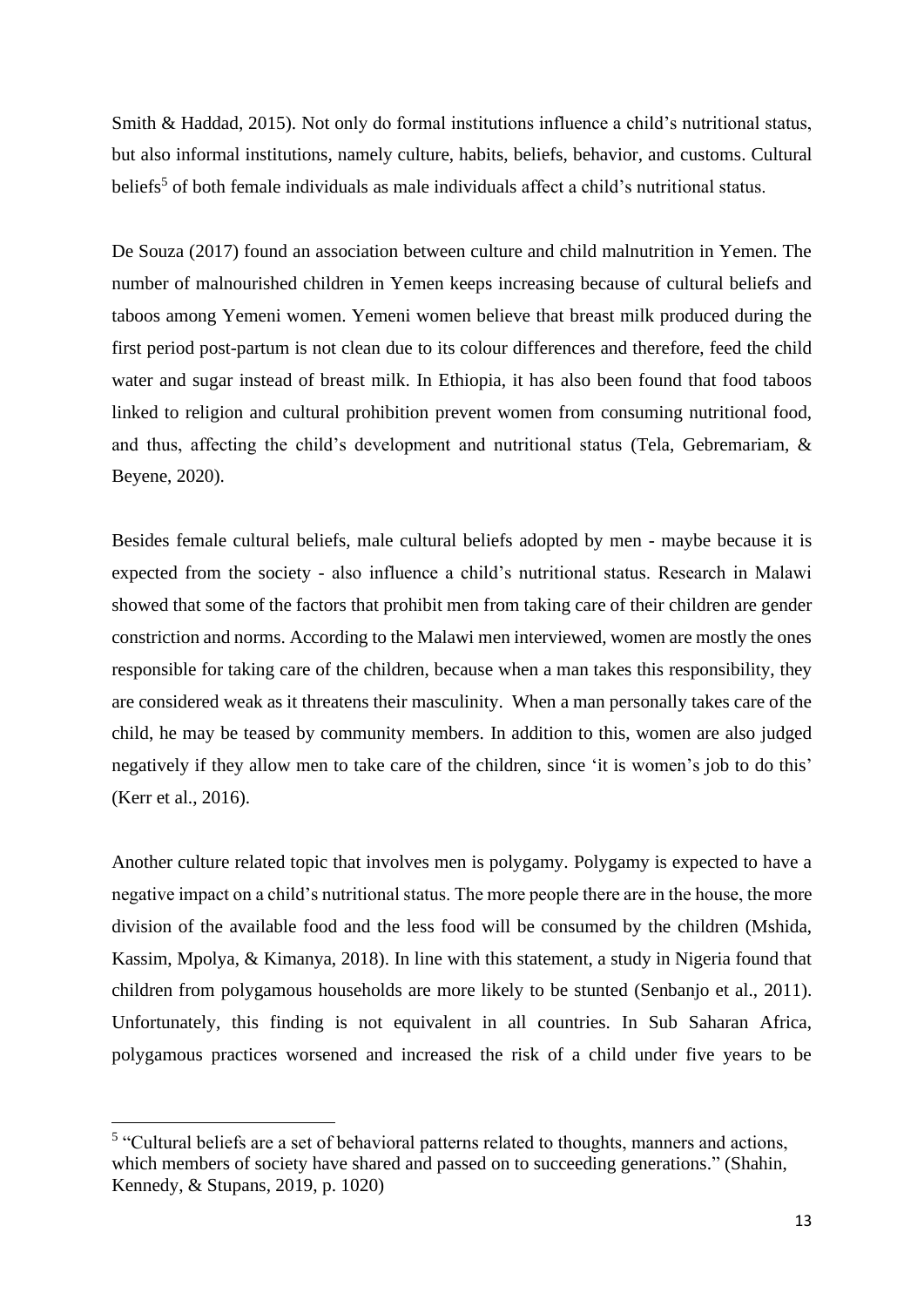underweight and/ or wasted, but this relationship was not significant (Anjorin, et al., 2020). In Ethiopia, the relationship was also found insignificant (Ersino et al.,2018).

#### <span id="page-14-0"></span>**Critical reflection on literature**

Women empowerment has shown to be an important factor in different areas like politics and economics and this is no different when it comes to a child's nutritional status. Studies have found a positive relationship between women empowerment and a child's nutritional status (Sethuraman, Lansdown & Sullivan, 2006; Sharma & Subramanyam, 2021), which may indeed suggest that resources controlled by women are more likely to manifest greater improvements in child health and nutrition (Gantner, 2007). However, being in a male-headed household does not necessarily translate to women not having any say in any decision making processes.

Though not many studies consider this, as Sharma and Subramanyam (2021) suggested, in households where men have high gender-equitable attitudes and thus, also grant women with some decision-making power, the risk of having an undernourished child could possibly be reduced. Therefore, when discussing male-headed households, it should not just be assumed that women have no decision making power on several matters. This study suggests that women's final say in decision making should also be accounted for. To do this, data on the decision making power of mothers provided by the Demographic and Health Survey could be used.

It is expected that a father with a high educational attainment and a well-paid job (non-farm job) is less likely to have an undernourished child (Azzarri, Carletto, Davis, Nucifora, & Sohnesen, 2011; Mahmood, Abbas, Kumar, & Somrongthong, 2020; Tariq, Sajjad, Zakar, Zakar, & Fischer, 2018; Keino, Plasqui, Ettyang, & van den Borne, 2014). Nevertheless, this does not necessarily have to be the case. Fathers could be well educated and well-paid but have different priorities that lead to an unfavourable allocation of resources.

Moreover, previous studies indicate that a father's occupation influences a child's nutritional status, but do not provide much detail. Keino et al., (2014) for example, indicated that fathers working farm jobs are more likely to have stunted children than fathers that do not work in farms. However, studies do not indicate which non-farm job exactly translates into a better nourished child. Regarding the role of grandfathers, it could be seen that quite some researchers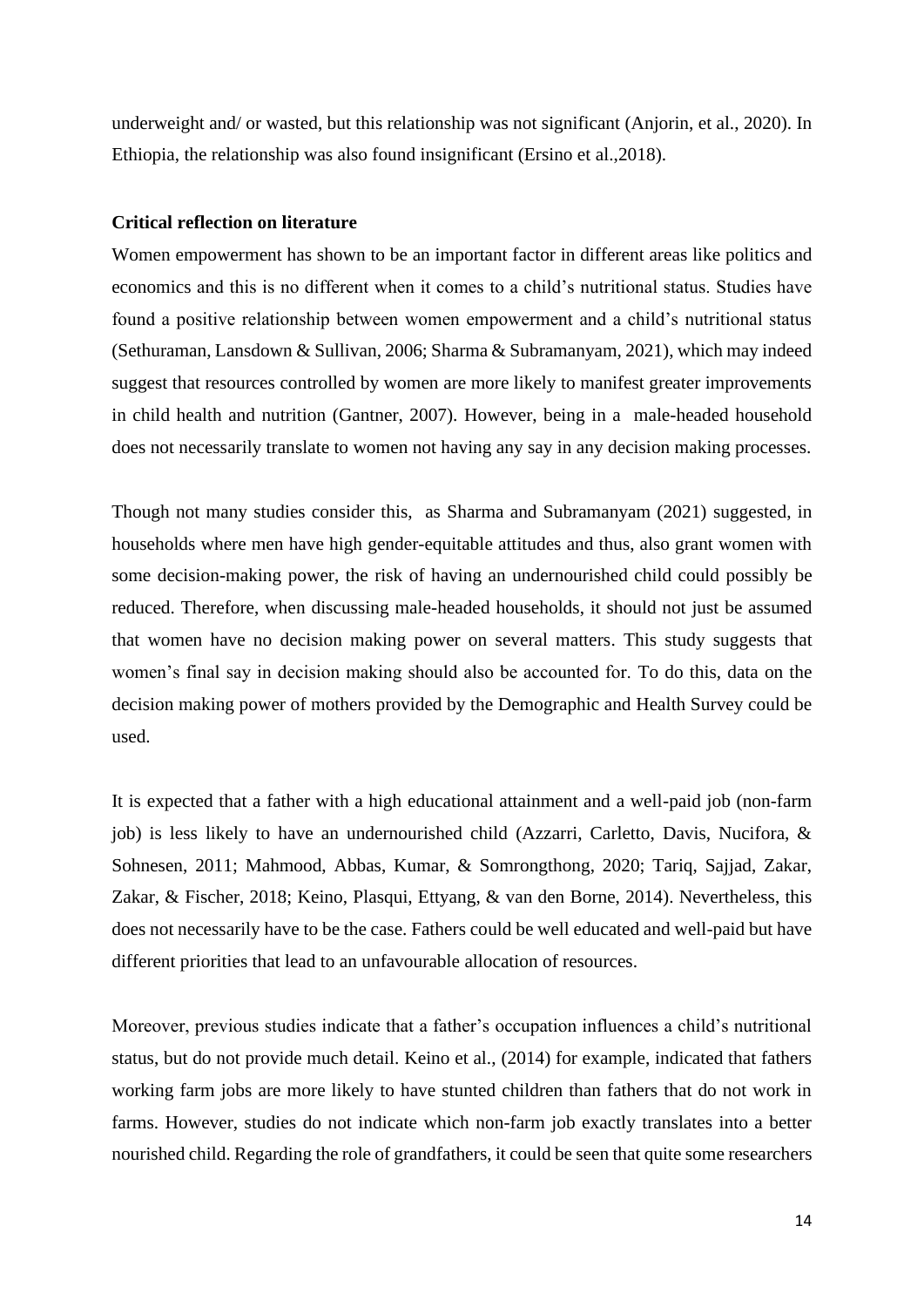were able to separate maternal and paternal grandfathers, and their role on child survival. Unfortunately, this is not the case with a child's nutritional status. Maybe the lack of data is what limits this separation.

Most researchers and scholars have focused on the role other variables such as economic growth, socioeconomic status of households and mother's nutritional status play on child undernutrition. This means that little focus is put on the role men play on child undernutrition. Additionally, while the literature used in the theoretical framework refers to developing countries, limited research has been conducted on a specific group of West African countries. Currently, most research is on one individual West African country. Therefore, this study looked to fill the gap by examining the role men play on child undernutrition in 12 West African countries.

#### <span id="page-15-0"></span>**Hypotheses**

After observing the literature, the hypotheses that have been formulated are as follows:

*Hypothesis 1: Children coming from male-headed households are less likely to be stunted.*

*Hypothesis 2: Children coming from households where fathers are better educated and have a job are less likely to be stunted.*

*Hypothesis 3: Children coming from households where grandfathers co-reside are less likely to be stunted.*

*Hypothesis 4: Children coming from polygamous households are more likely to be stunted.*

The figure below (figure 1) shows the conceptual framework of my hypotheses.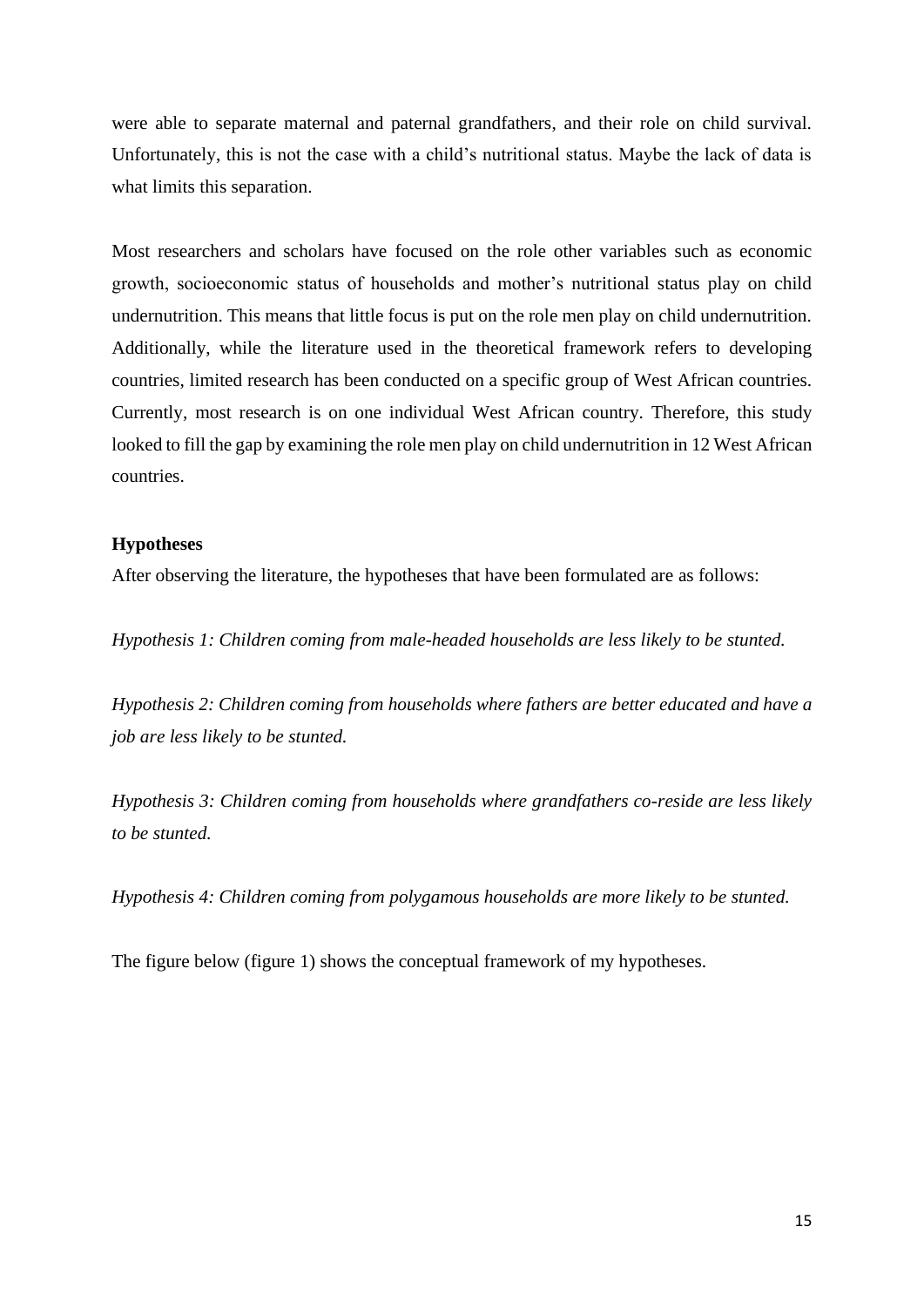

<span id="page-16-0"></span>*Figure 1: Conceptual framework*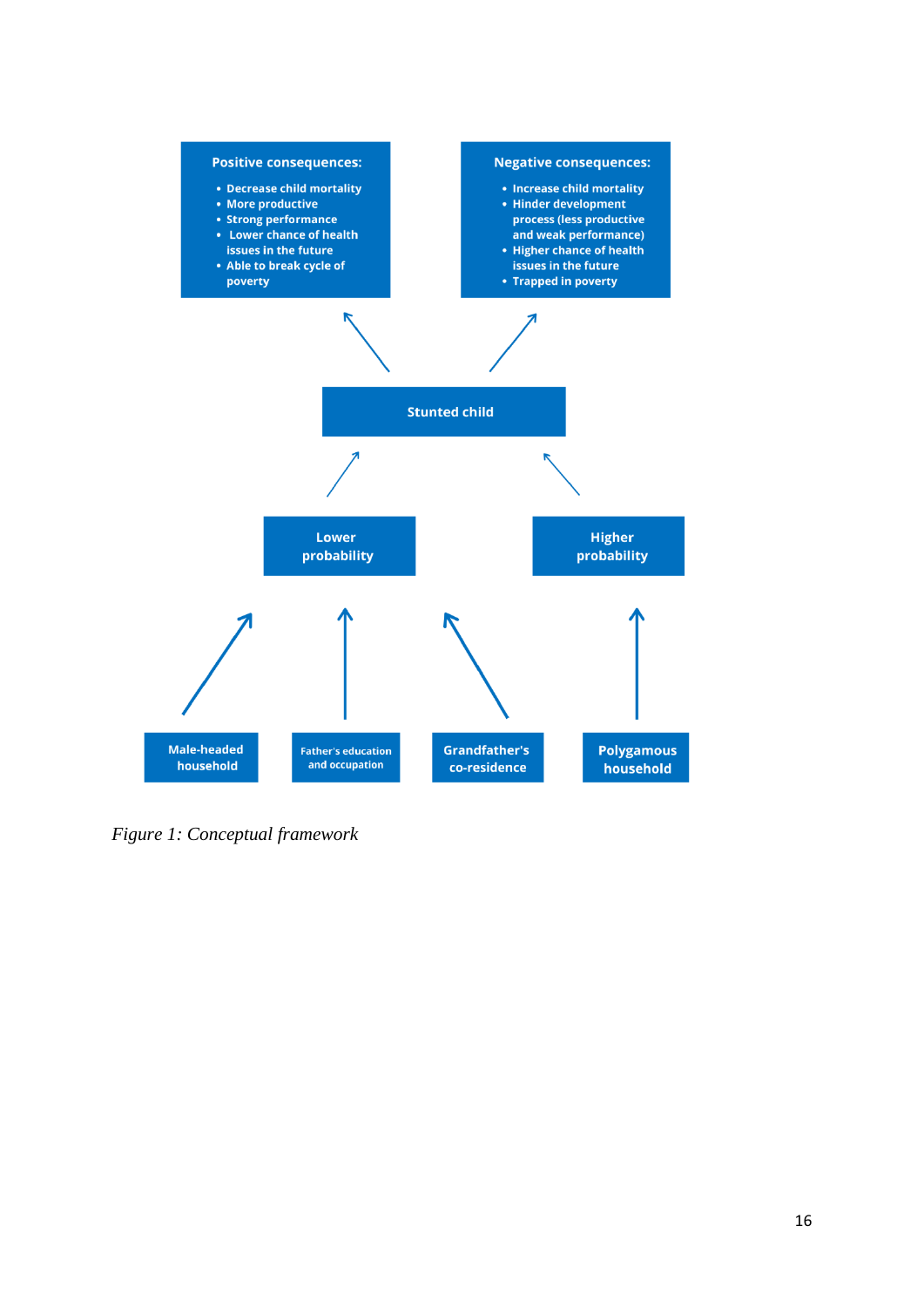## <span id="page-17-0"></span>**Data**

The type of data that was used in this paper is secondary data. Secondary data is data that has already been collected by others and can be provided through publications, statistics, and websites. Though this paper made use of surveys, it is not considered primary data, because it has already been collected by other scholars and researchers. The data sources used in this paper were from the Demographic and Health Survey (DHS; [https://www.dhsprogram.com/\)](https://www.dhsprogram.com/) and the Worldwide Governance Indicators (WGI; <https://databank.worldbank.org/>). The data collected was from 12 West African countries covering the period of 1993-2020.

The data collected by the DHS has been collected through more than 400 surveys and 90 countries and has been properly analyzed to provide a trusted and accurate representation on topics such as health and nutrition (The DHS Program, 2021). For purposes of this research, the DHS provided valid information regarding anthropometric outcomes of children and their nutritional status, to be specific, the z-scores of height for age, weight for age, and weight for height (Harttgen, Klasen, & Vollmer, 2013)**.** In addition to this, the DHS also provided data concerning variables such as household head, education and occupation of father, whether the father has more than one wife, whether the grandfather lives in the household, the SES of households, mother's nutritional status, child characteristics and women empowerment.

One data that was not provided by the DHS is the data regarding institutions. This data was provided by the WGI. The WGI consisted of six dimensions of governance which are Voice and Accountability, Political Stability and Absence of Violence/Terrorism, Government Effectiveness, Regulatory Quality, Rule of Law, and Control of Corruption (Kaufmann, Kraay, & Mastruzz, 2011). The only dimension considered in this study was control of corruption, since corruption is a big problem in West African countries (Atuobi, 2007).

Originally, the dataset contains information of children between 0 to 59 months old from 14 West African countries covering the period of 1986-2020. This data was collected through interviews with mothers between 15 and 49 year old. Because it is difficult to distinguish between a child being stunted and fetal growth, it was decided to exclude children between zero (0) and six (6) months old, as was also done in a paper by Schrijner & Smits (2018a). Missing and flagged cases have been removed from the dataset, as indicated in the DHS's guide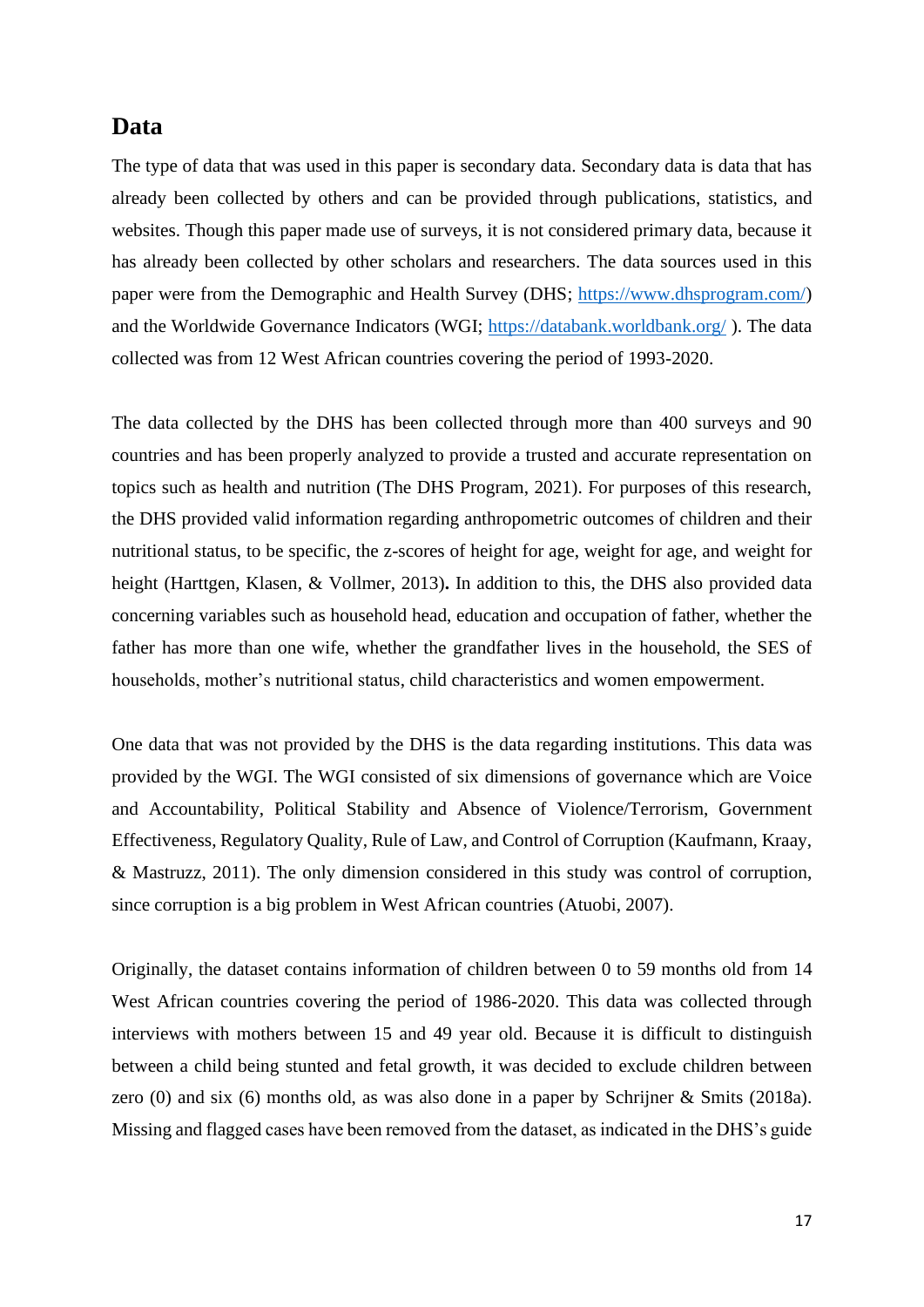(Croft, et al., 2018). This analysis covered 58,845 children (28,949 girls and 29,896 boys) in 12 West African countries covering the period from 1993 to 2020.

The sample used in this paper consisted of 12 West African countries. The West African countries considered are Benin, Burkina Faso, Gambia, Ghana, Guinea, Liberia, Mali, Niger, Nigeria, Senegal, Sierra Leone, and Togo.

A summary statistics is provided in table 1. Here, the second column summarizes the whole dataset and the fourth column summarizes the sub-sample of stunted children. Additionally, the sixth column indicates the coded values for each of the binary or categorical variables considered.

| Variable                           | Number of observations<br>$(n = 58,845)$ | $\%$  | Number of stunted children<br>$(n = 22,789)$ | (Stunted)<br>$\%$ | Coded<br>values  |
|------------------------------------|------------------------------------------|-------|----------------------------------------------|-------------------|------------------|
| <b>Stunting</b>                    |                                          |       |                                              |                   |                  |
| Yes                                | 22,789                                   | 38.73 |                                              |                   | 1                |
| No                                 | 36,056                                   | 61.27 |                                              |                   | $\boldsymbol{0}$ |
| Men - related variables            |                                          |       |                                              |                   |                  |
| Sex of household head              |                                          |       |                                              |                   |                  |
| Male                               | 51,804                                   | 88.03 | 20,383                                       | 89.44             | 1                |
| Female                             | 7,041                                    | 11.97 | 2,406                                        | 10.56             | $\boldsymbol{0}$ |
| <b>Father's education</b>          |                                          |       |                                              |                   |                  |
| Higher educated fathers            | 11,907                                   | 20.23 | 3,265                                        | 14.33             | $\mathbf{1}$     |
| Lower educated fathers             | 46,938                                   | 79.77 | 19,524                                       | 85.67             | $\mathbf{0}$     |
| <b>Father's occupation</b>         |                                          |       |                                              |                   |                  |
| Well-paid fathers                  | 15,838                                   | 26.91 | 5,108                                        | 22.41             | $\mathbf{1}$     |
| Less well-paid fathers             | 43,007                                   | 73.09 | 17,681                                       | 77.59             | $\boldsymbol{0}$ |
| <b>Grandfather</b> in<br>household |                                          |       |                                              |                   |                  |
| Yes                                | 6,026                                    | 10.24 | 2,195                                        | 9.63              | $\mathbf{1}$     |
| N <sub>o</sub>                     | 52,819                                   | 89.76 | 20,594                                       | 90.37             | $\boldsymbol{0}$ |
| Polygamous household               |                                          |       |                                              |                   |                  |
| Yes                                | 20,115                                   | 34.18 | 8,932                                        | 39.19             | 1                |
| N <sub>o</sub>                     | 38,730                                   | 65.82 | 13,857                                       | 60.81             | $\boldsymbol{0}$ |
| Household<br>socioeconomic status  |                                          |       |                                              |                   |                  |
| <b>Source of drinking</b><br>water |                                          |       |                                              |                   |                  |
| Improved                           | 21,895                                   | 37.21 | 7,625                                        | 33.46             | 1                |
| Unimproved                         | 36,950                                   | 62.79 | 15,164                                       | 66.54             | $\boldsymbol{0}$ |
| <b>Toilet facility</b>             |                                          |       |                                              |                   |                  |
| Improved                           | 26,799                                   | 45.54 | 8,781                                        | 38.53             | $\mathbf{1}$     |
| Unimproved                         | 32,046                                   | 54.46 | 14,008                                       | 61.47             | $\boldsymbol{0}$ |
| Electricity                        |                                          |       |                                              |                   |                  |
| Yes                                | 19,477                                   | 33.10 | 5,667                                        | 24.87             | 1                |
| N <sub>o</sub>                     | 39,368                                   | 66.90 | 17,122                                       | 75.13             | $\boldsymbol{0}$ |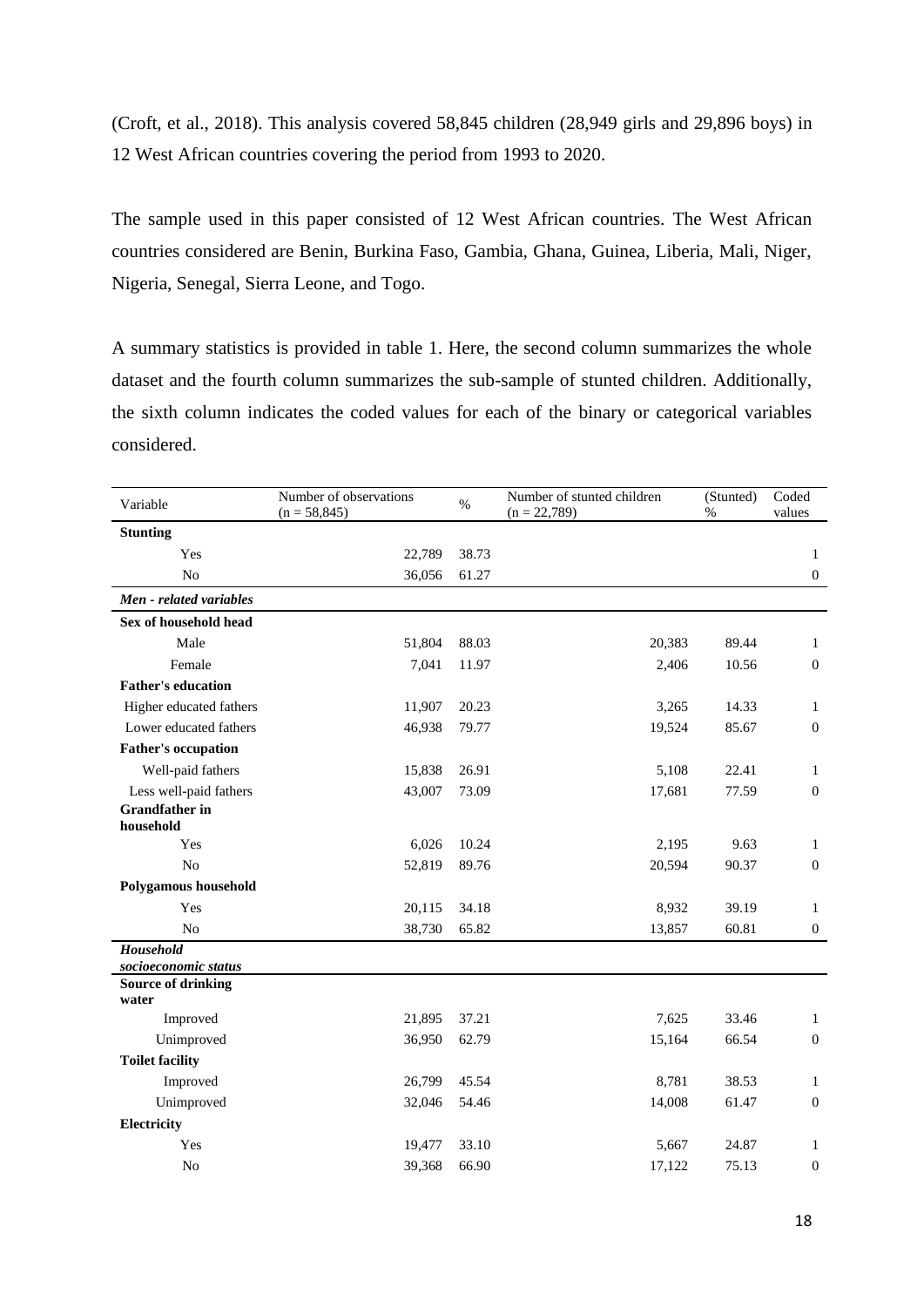| Radio                             |        |       |        |       |                          |
|-----------------------------------|--------|-------|--------|-------|--------------------------|
| Yes                               | 40,450 | 68.74 | 14,958 | 65.64 | 1                        |
| No                                | 18,395 | 31.26 | 7,831  | 34.36 | $\boldsymbol{0}$         |
| TV                                |        |       |        |       |                          |
| Yes                               | 18,639 | 31.68 | 5,055  | 22.18 | 1                        |
| No                                | 40,195 | 68.32 | 17,728 | 77.79 | $\boldsymbol{0}$         |
| Fridge                            |        |       |        |       |                          |
| Yes                               | 6,480  | 11.01 | 1,309  | 5.74  | 1                        |
| $\rm No$                          | 52,365 | 88.99 | 21,480 | 94.26 | $\boldsymbol{0}$         |
| Motorcycle                        |        |       |        |       |                          |
| Yes                               | 19,142 | 32.53 | 7,210  | 31.64 | $\mathbf{1}$             |
| $\rm No$                          | 39,703 | 67.47 | 15,579 | 68.36 | $\boldsymbol{0}$         |
| Area of residence                 |        |       |        |       |                          |
| Urban                             | 19,018 | 32.32 | 5,344  | 23.45 | $\mathbf{1}$             |
| Rural                             | 39,827 | 67.68 | 17,445 | 76.55 | $\boldsymbol{0}$         |
| <b>Mother's nutritional</b>       |        |       |        |       |                          |
| status                            |        |       |        |       |                          |
| <b>Mother's education</b>         |        |       |        |       |                          |
| Higher educated mothers           | 6,584  | 11.19 | 1,380  | 6.06  | 1                        |
| Lower educated mothers            | 52,261 | 88.81 | 21,409 | 93.94 | $\boldsymbol{0}$         |
| Mother's height                   |        |       |        |       |                          |
| Below 145 cm                      | 851    | 1.45  | 459    | 2.01  | 1                        |
| Above 145 cm                      | 57,994 | 98.55 | 22,33  | 97.99 | $\boldsymbol{0}$         |
| <b>Currently pregnant</b>         |        |       |        |       |                          |
| Yes                               | 8,797  | 14.95 | 3,891  | 17.07 | $\mathbf{1}$             |
| No or unsure                      | 50,048 | 85.05 | 18,898 | 82.93 | $\mathbf{0}$             |
| <b>Child characteristics</b>      |        |       |        |       |                          |
| Child's gender                    |        |       |        |       |                          |
| Boy                               | 29,896 | 50.80 | 12,182 | 53.46 | 1                        |
| Girl                              | 28,949 | 49.20 | 10,607 | 46.54 | $\boldsymbol{0}$         |
| Child's age                       |        |       |        |       |                          |
| 6-8 months                        | 3,519  | 5.98  | 729    | 3.19  | $\boldsymbol{0}$         |
| $9-11$ months                     | 3,324  | 5.65  | 824    | 3.61  | $\mathbf{1}$             |
| $12-17$ months                    | 7,345  | 12.48 | 2,540  | 11.15 | $\overline{\mathbf{c}}$  |
| 18-23 months                      | 5,979  | 10.16 | 2,573  | 11.29 | $\mathfrak{Z}$           |
| 24-35 months                      | 13,520 | 22.98 | 6,088  | 26.71 | $\overline{\mathcal{L}}$ |
| 36-47 months                      | 13,655 | 23.21 | 5,780  | 25.36 | $\sqrt{5}$               |
| 48-59 months                      | 11,503 | 19.55 | 4,255  | 18.67 | $\sqrt{6}$               |
| Child is a twin                   |        |       |        |       |                          |
| Yes                               | 1,189  | 2.02  | 593    | 2.60  | $\mathbf{1}$             |
| $\rm No$                          | 57,656 | 97.98 | 22,196 | 97.40 | $\boldsymbol{0}$         |
| Women empowerment                 |        |       |        |       |                          |
| <b>Decisions making</b>           |        |       |        |       |                          |
| Father alone                      | 34,938 | 59.37 | 14,544 | 63.82 | $\overline{4}$           |
| Mother alone<br>Mother and father | 5,210  | 8.85  | 1,788  | 7.85  | 1                        |
| together                          | 18,697 | 31.77 | 6,457  | 28.33 | $\overline{2}$           |

<span id="page-19-0"></span>*Table 1: Summary statistics - Characteristics of children aged between 6 - 59 months in this study*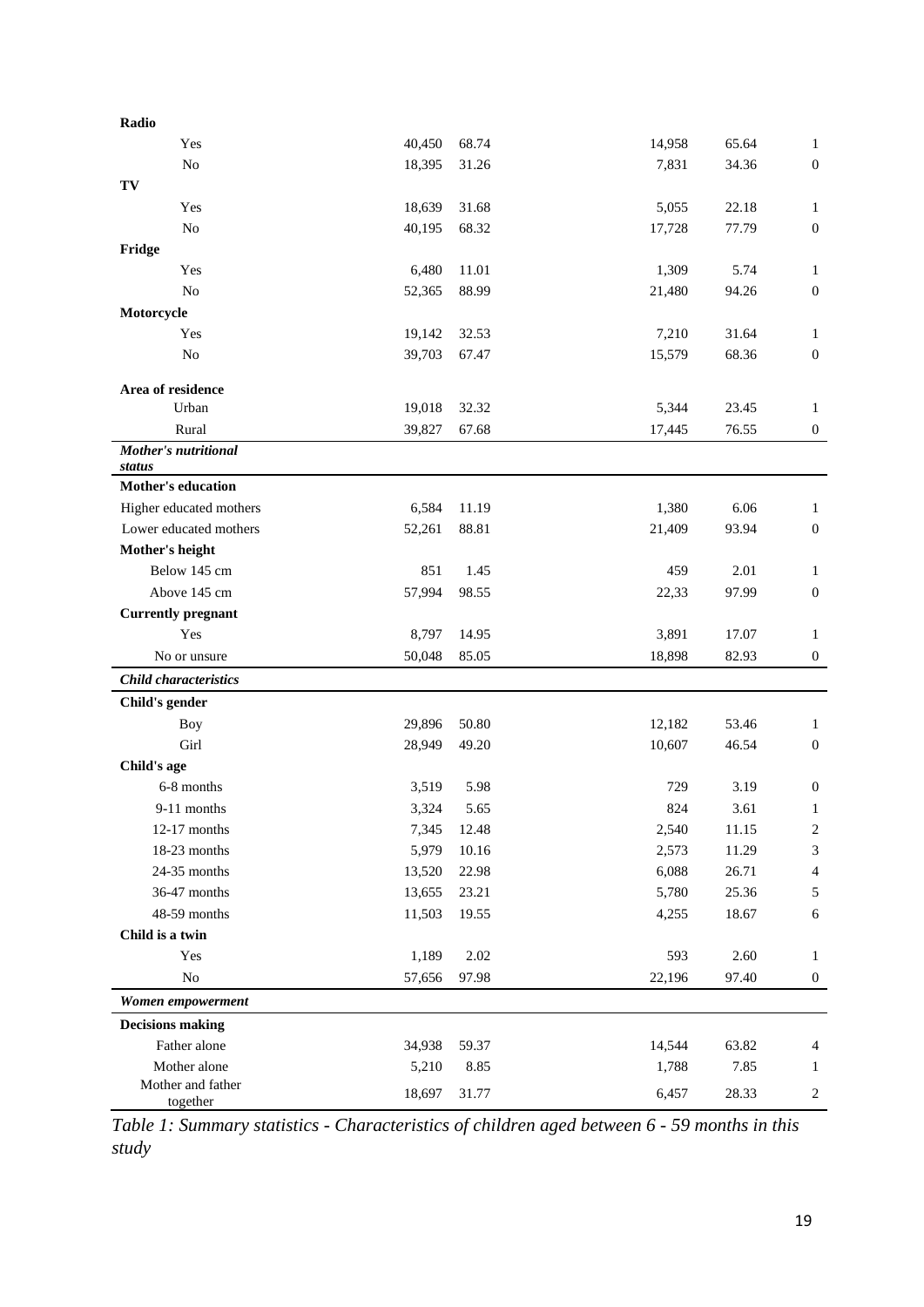The dependent variable in this paper was child undernutrition, namely stunting. A child is stunted if he or she is too short for his or her age (World Health Organization, 2020b). According to the World Health Organization (2006), a child is undernourished when the zscore is two SD below the median on the reference population. To determine if a child is undernourished, this variable was a dummy variable. One (1) indicated a child who is stunted, while zero (0) indicates the opposite. As is the case with the dependent variable, most of the independent variables were coded as dummy variables. Binary/dummy variables are coded with either one (1) or zero (0). The variables that are not coded as dummy variables are either categorical variables or continuous variables.

The men related independent variables are male-headed households, father's education and occupation, grandfather's co-residence, and polygamous culture. Male-headed households indicate a households lead by men. Here, one (1) indicated a male-headed household and zero (0) indicated a female-headed household. A father's educational attainment could have been one of the following categories, namely no education completed, incomplete primary, primary education completed, incomplete secondary, secondary education completed and higher than secondary education completed.

Following the definition used in previous papers of Azzarri el at. (2011), Mahmood et al. (2020) and Tariq et al. (2018), I have decided to make father's education a binary variable where one (1) indicated a better and highly educated father and zero (0) indicated a lower or not educated father. Better and higher educated fathers are fathers who completed secondary or higher education, while lower educated fathers are fathers with no education, incomplete primary, complete primary and incomplete secondary. This was also the case with mother's education.

A father's occupation was categorized as professional/technical/ managerial, clerical, sales, services, skilled manual, unskilled manual, household and domestics, agriculture (selfemployed or employee). For father's occupation, one (1) indicated a well-paid job and zero (0) indicated lower-paid jobs. Jobs in the fields of professional/technical/managerial, clerical and sales were categorized as better paid jobs, while agricultural (self-employed or employee), household and domestic, services, skilled manual, and unskilled manual are categorized as less well-paid jobs. This was based on the level of education obtained by the father.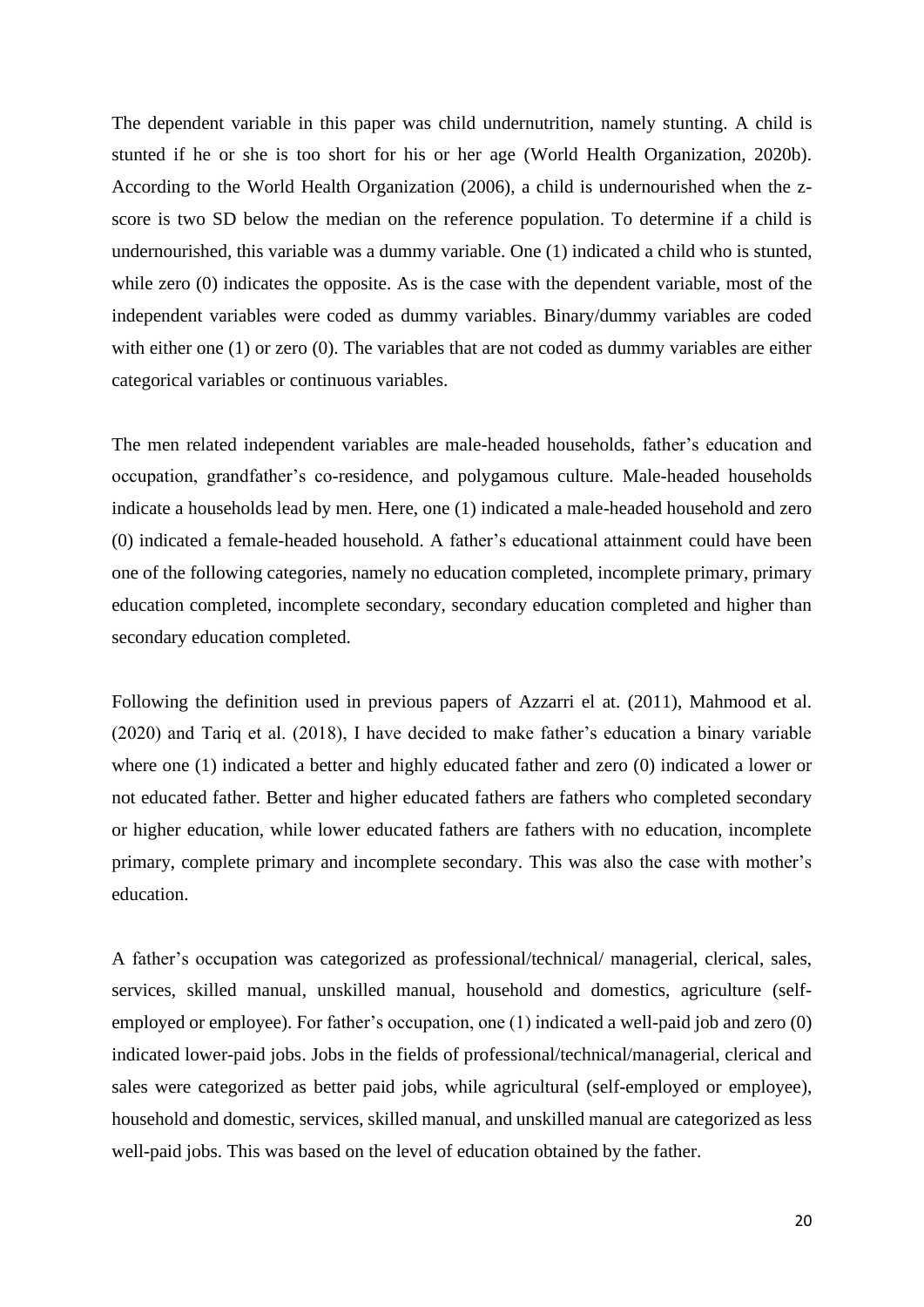In other words, fathers who completed secondary or higher education have better-paid jobs compared to fathers with a lower educational attainment who have less well-paid jobs. Highly and well educated citizens have more opportunities to be employed and advance to better positioned jobs (Ali & Jalal, 2018; Kusmin & Gibbs, 2000).

For grandfather's co-residence, one (1) indicated a co-residing grandfather and zero (0) indicated a non-co-residing grandfather. Children are considered to live with their grandfather when the household head is a man and the relationship the child has with the household head as grandchild. Lastly, households are considered polygamous households when the husband has two or more wives. For polygamy, one (1) indicated a polygamous household and zero (0) indicated a non-polygamous household.

In addition to these independent variables, the control variables were mother's nutritional status, household socioeconomic status, child characteristics, women empowerment, and control of corruption.

The first and main control variable was mother's nutritional status. The factors associated with mother's nutritional status were the mother's education attainment, if she is currently pregnant, and if her height is below 145 centimeters. For mother's height, one (1) indicated a height below 145 centimeters and zero (0) indicated a height above 145 centimeters. Mother's height was defined differently by every author. Some authors look at a height below 160 centimeters, while some consider a height below 150 centimeters (Balalian, Simonyan, Hekimian, Deckelbaum, & Sargsyan, 2017; Handayani, Siagian, & Aritonang, 2017). In this case, the value of 145 centimeters was applied as suggested in Kang and Kim's (2019) paper. For currently pregnant mothers, one (1) stood for yes or zero (0) stood for no or unsure.

The second control variable was household characteristics, which was proxied as the relative socioeconomic status of households. To determine the household characteristics, ownership of assets of the households was investigated. The assets considered were radio, television, refrigerator, and motorcycle. For electricity, radio, TV, fridge, and motor, one (1) stood for yes and zero (0) stood for no. In other words, households having one (1) as a value do possessed the assets.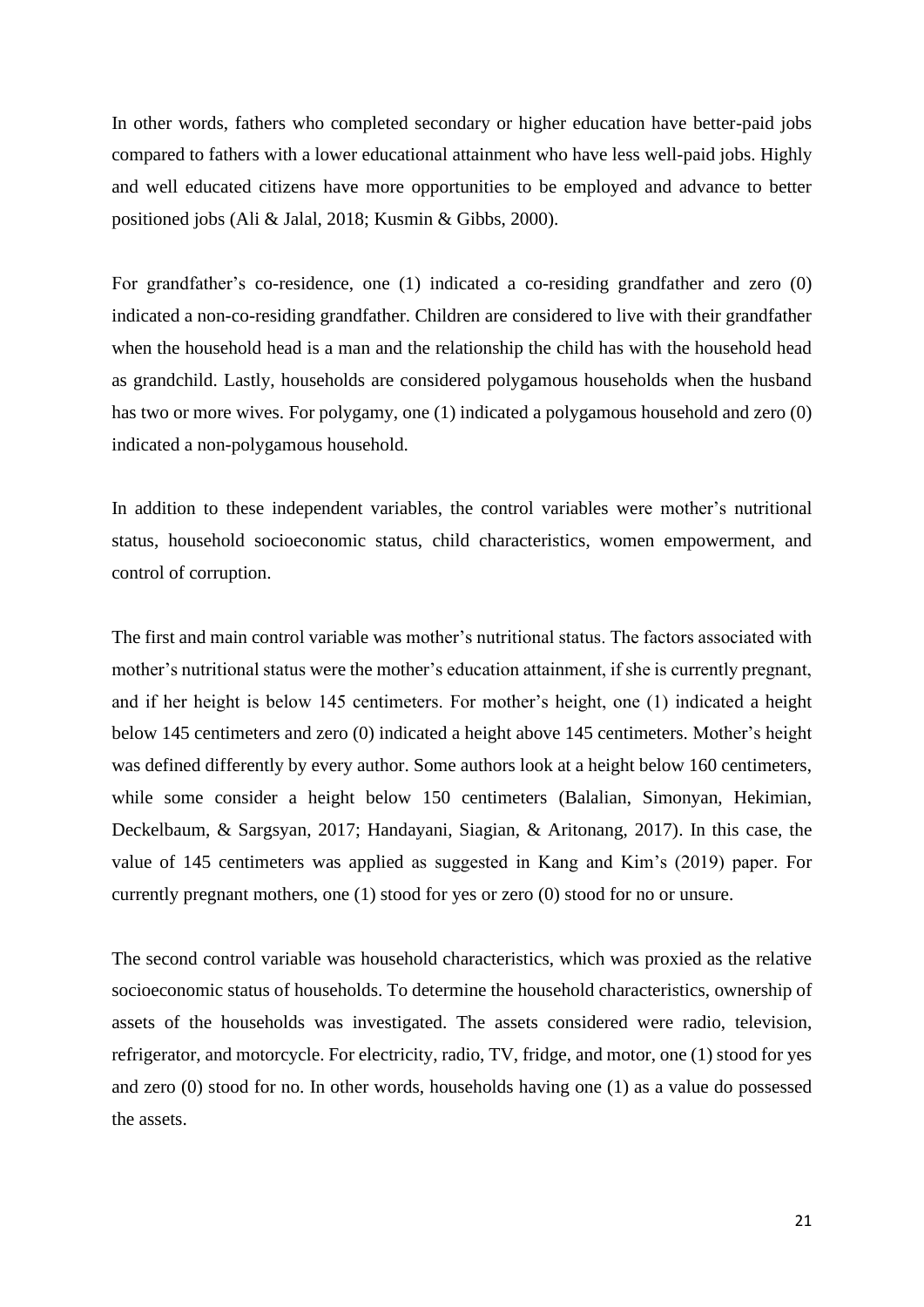Households with an improved water source and sanitation facility were also observed. For water source and toilet facility, one (1) indicated an improved and zero (0) indicated an unimproved. A water source was considered an improved water source if the water coming from piped connections into a dwelling, plot or yard, public taps or standpipes, tube wells or boreholes, protected dug wells, protected springs and rainwater collection (World Health Organization, 1993, p. 85). A water source was considered an unimproved water source if the water coming from unprotected dug wells, unprotected springs, cart with small tank/drum, bottled water, tanker truck, and surface water (river, dam, lake, pond, stream, canal, irrigation channels) (World Health Organization, 1993, p. 85).

A toilet facility was considered an improved toilet facility if it was from the following facilities: flush or pour-flush to piped sewer system, septic tank or pit latrine, ventilated improved pit (VIP) latrine, Pit latrine with slab and composting toilet (World Health Organization & UNICEF, 2010, p. 12). A toilet facility was considered an unimproved toilet facility if it was from the following facilities: flush or pour-flush to elsewhere, pit latrine without slab or open pit, bucket, hanging toilet or hanging latrine, no facilities or bush or field and shared or open to public use (World Health Organization & UNICEF, 2010, p. 12). Finally, the area of residence was also considered. For area of residence, one (1) indicated the urban area and zero (0) indicated the rural area.

The third control variable was child characteristics. Child characteristics looked at the age and gender of the child and whether the child was a twin. For gender, one (1) indicated that the child is a boy and zero (0) indicated that the child is a girl. The child's age was a categorical variable, running from the value zero (0) to six (6), covering children from six (6) to 59 months. For twin, one (1) stood for yes and zero (0) stood for no.

The fourth control variable was women empowerment. Women empowerment gave an indication of the role women play and the control and ability they have to make decisions. To measure the level of women empowerment, women's final say in the decision making process was considered. Women empowerment was also a categorical variable with three (3) different values, namely mother decides alone, father decides alone and mother and father decide together.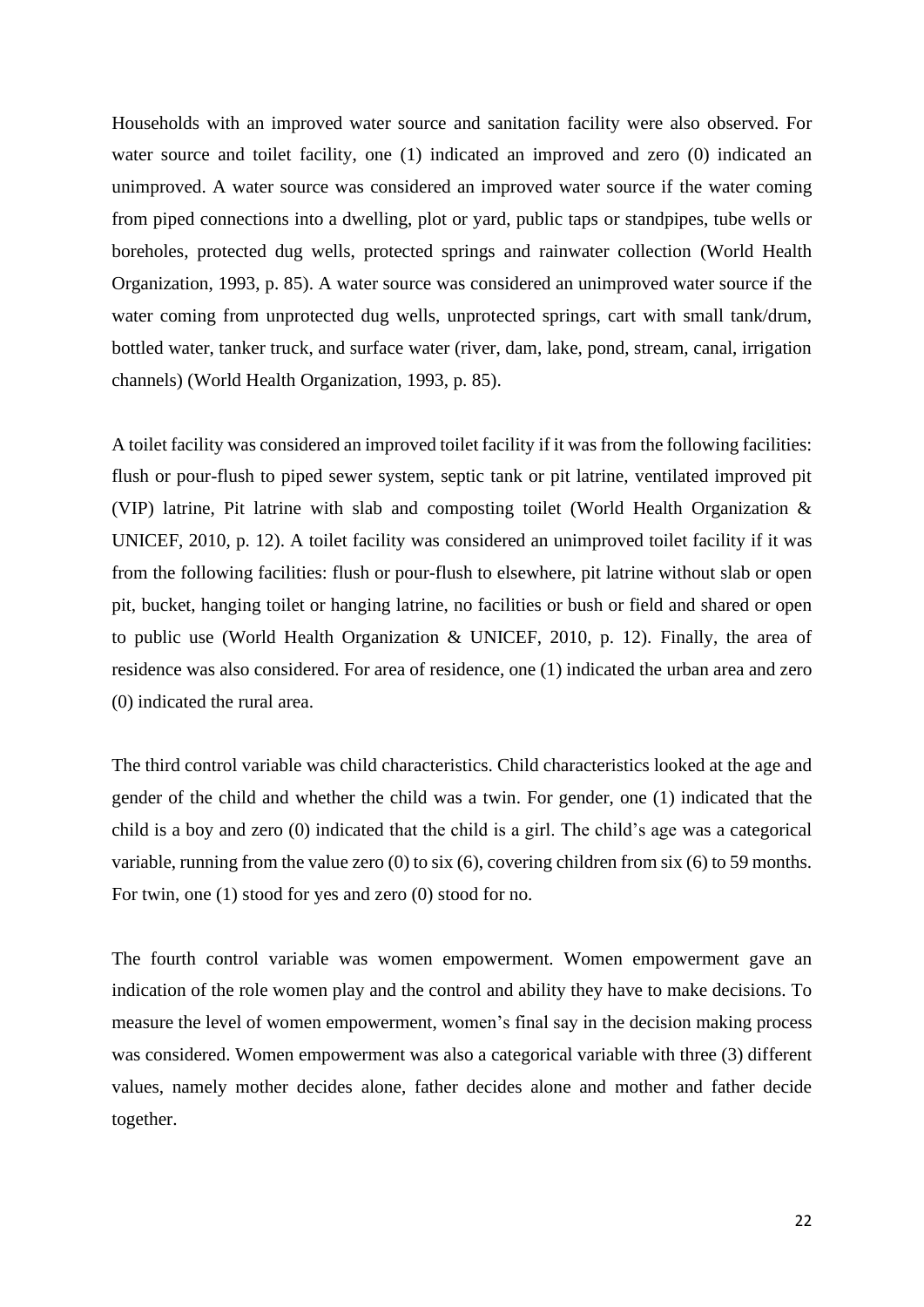Finally, the last independent variable was institutions as proxied by control of corruption. "Control of corruption captures perceptions of the extent to which public power is exercised for private gain, including both petty and grand forms of corruption, as well as "capture" of the state by elites and private interests". (The World Bank, 2021) Governance variables were considered political risk variables when they have a negative impact on a certain factor. The political risk index ranges from −2.5 (weakest) to +2.5 (strongest). Hence, the lower the index, the higher the level of e.g., corruption and vice versa. Control of corruption was a continuous variable ranging from -1.22 to -0.01.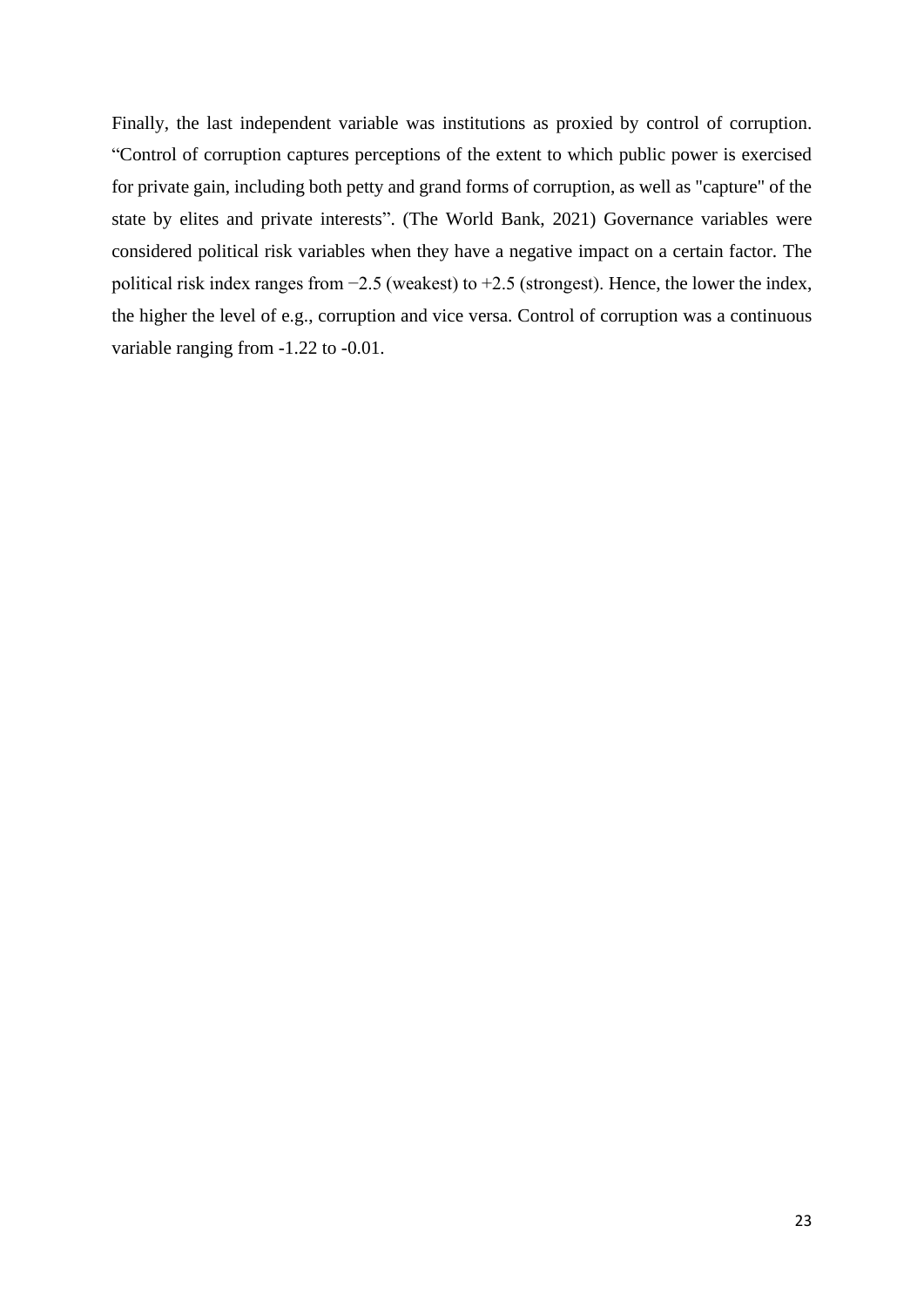## <span id="page-24-0"></span>**Methodology**

The aim of this study was to capture the impact of the role men play on child undernutrition. To do this, 12 West African countries were considered covering the period of 1993-2020. The dependent variable employed in this study was child undernutrition measured by stunting. The main independent variables were male-headed households, father's education and occupation, grandfather co- residence, and polygamous culture.

In theory, children coming from a male-headed household are less likely to be stunted. Furthermore, children who have a better educated and well-paid father and children co-residing with their grandfather are also expected to be less stunted. This meant that the relationship between father's education, father's occupation and male-headed households and child undernutrition is expected to be significantly negative. On the other hand, children coming from a household where the father has more than one wife - referred to as polygamy (culture) - were expected to be more stunted. Additionally, mother's nutritional status was controlled for as well as household socioeconomic status, child characteristics and women empowerment. Finally, institutions as proxied by control of corruption was also included.

The most commonly used methods to examine the previous relationships were a bivariate and multilevel logistic regression (Abuya, Ciera, & Kimani-Murage, 2012; Ayogu, Afiaenyi, Madukwe, & Udenta, 2018; Ersino, Zello, Henry, & Regassa, 2018; Gelu, Edris, Derso, & Abebe, 2018; Haidar, Abate, Kogi-Makau, & Sorensen, 2005; Liben, Abuhay, & Haile, 2016; Tariq, Sajjad, Zakar, Zakar, & Fischer, 2018). In a logistic regression, the dependent variable is categorical with two possible outcomes, namely yes or no. A logistics regression is the best model to be employed since the dependent variable - stunting - is a dummy variable where one (1) indicates an undernourished child, while zero (0) indicates the opposite.

A multilevel model enables one to recognize that the trends of undernutrition vary per country and per child. Additionally, a multilevel analysis a enables one to quantify the association between a state-level exposure and an individual-level outcome such as the probability of being undernourished, having accounted for household, parental and individual covariates (Subramanyam et al, 2011). Therefore, I a multilevel logistic regression was applied to explain the probabilities of stunting on different factors because it enabled the addressing of the context of stunting and test the hypotheses.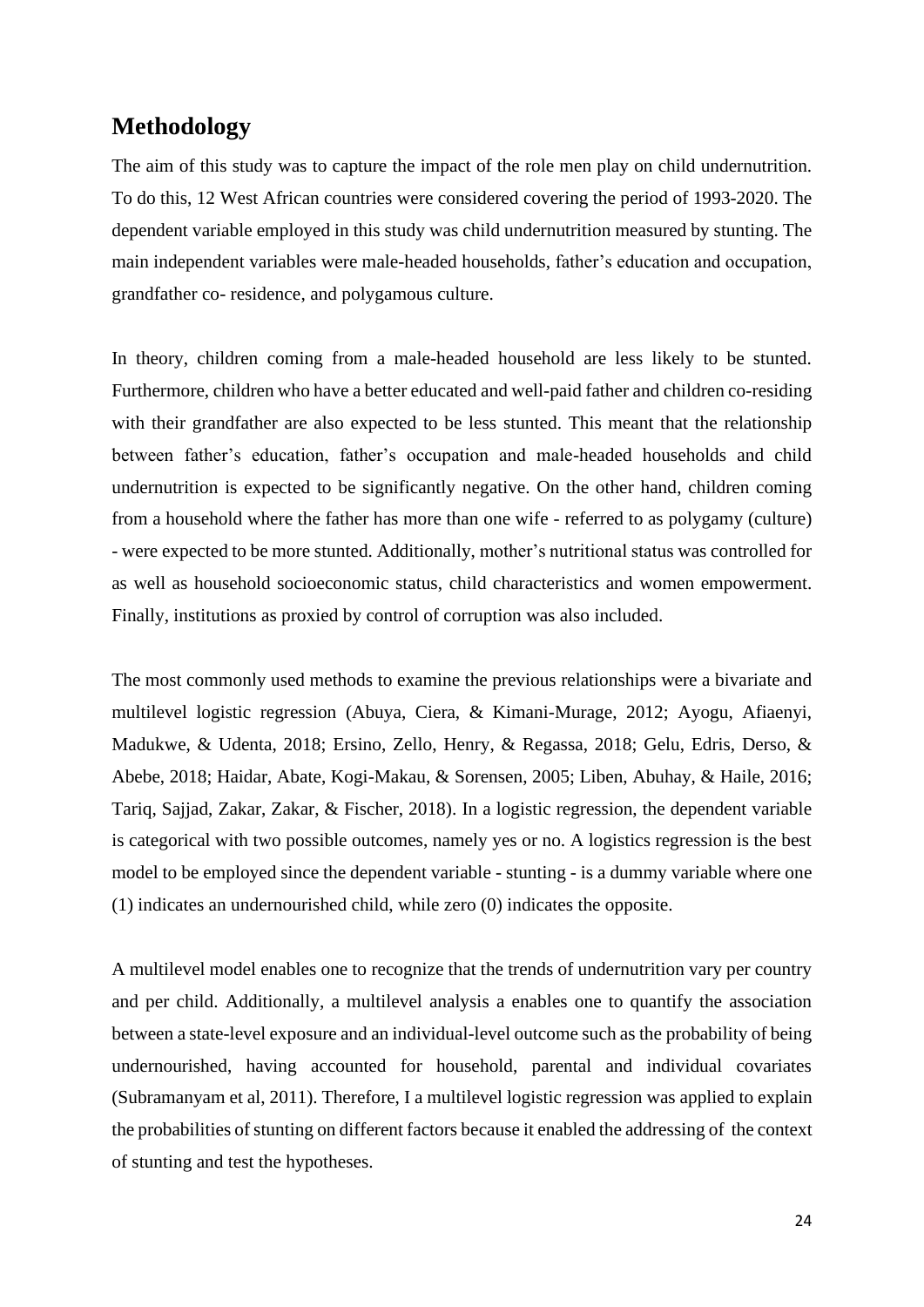After running the bivariate analysis, a multilevel logistic regression was run three ways, namely a two-level random intercept model, a two-level random slope model with an independent covariance and a two-level random slope with an unstructured covariance.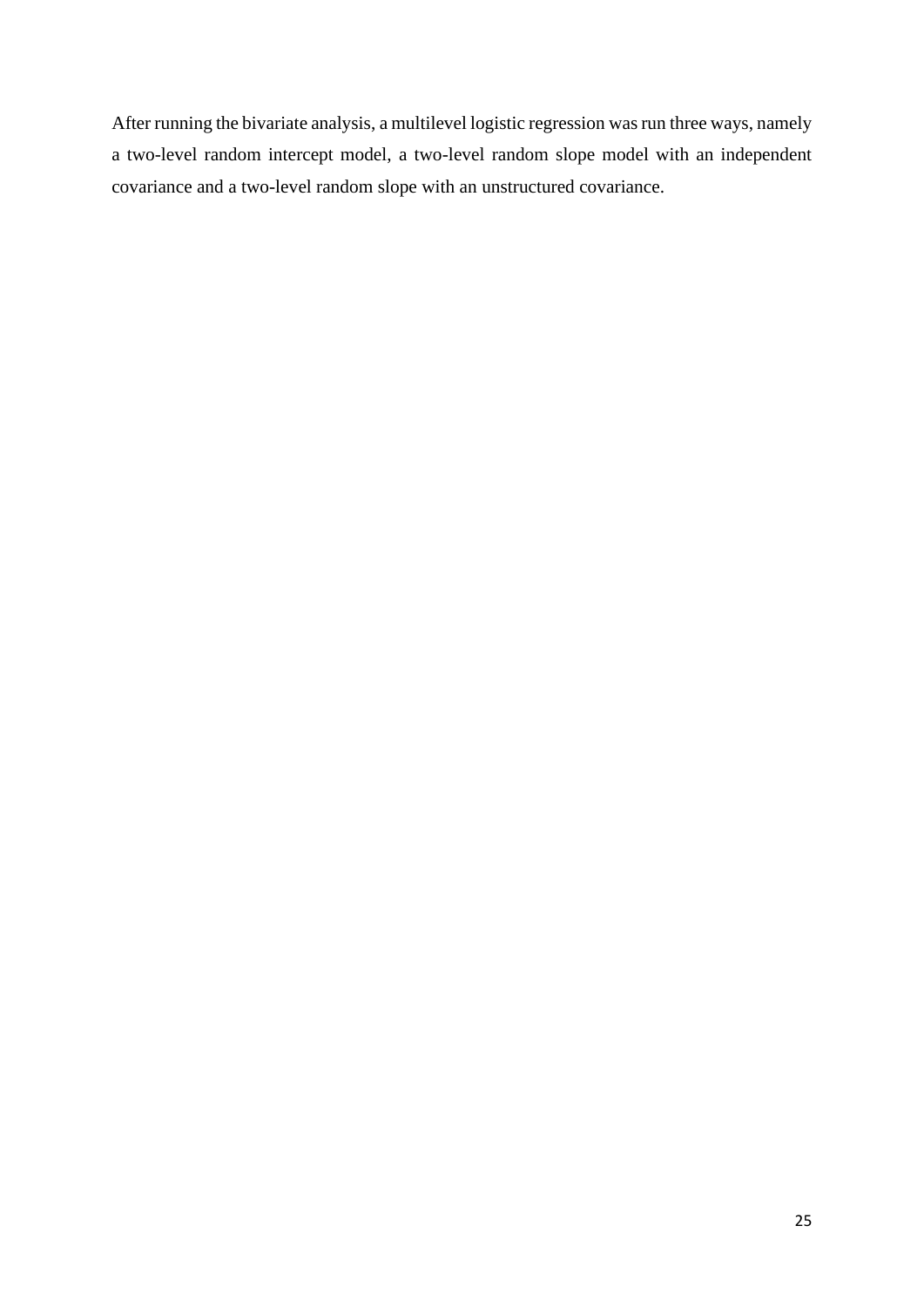## <span id="page-26-0"></span>**Results**

### <span id="page-26-1"></span>**Men related variables**

The main hypothesis to be tested was the impact of male characteristics on stunting in West African countries. Therefore, the first model included the four men related variables. The men related variables were male-headed household, father's education, and occupation, co-residing grandfather and polygamous households All variables were statistically significant at a 95% confidence level.

Results of men related variables show that the odds of child stunting in male-headed households is about 1.13 time the odds of child stunting in non-male-headed households. Moreover, the odds of child stunting when having a higher educated father and well-paid father is about 0.51 and 0.80 time the odds of child stunting when having a lower educated father and less well-paid father. The odds of child stunting in a household where the grandfather coresides is about 0.91 time the odds of child stunting in a household where the grandfather does not co-reside. Lastly, the odds of child stunting in a polygamous household is about 1.28 time the odds of child stunting in a non-polygamous household.

#### <span id="page-26-2"></span>**Mother's nutritional status**

Considering the influential impact mothers have on their children's nutritional status, a second model with only women characteristics was applied, in this case the main control variable being mother's nutritional status. Mother's nutritional status consists of mother's education, if the mother's height is below 145 centimeters and if she is currently pregnant. All of the three variables were statistically significant at a 95% confidence level.

Results from the second model revealed that the odds of child stunting when having a higher educated mother is about 0.35 time the odds of child stunting when having a lower educated mother. Moreover, the odds of child stunting when the mother's height is below 145 centimetres is about 1.78 time the odds of child stunting when the mother's height is above 145 centimetres. Lastly, the odds of child stunting with a currently pregnant mother is about 1.29 time the odds of child stunting with a non-pregnant mother.

Additionally, a third model was applied that included both the men related variables as well as the women characteristics, which is the mother's nutritional status. After estimating the third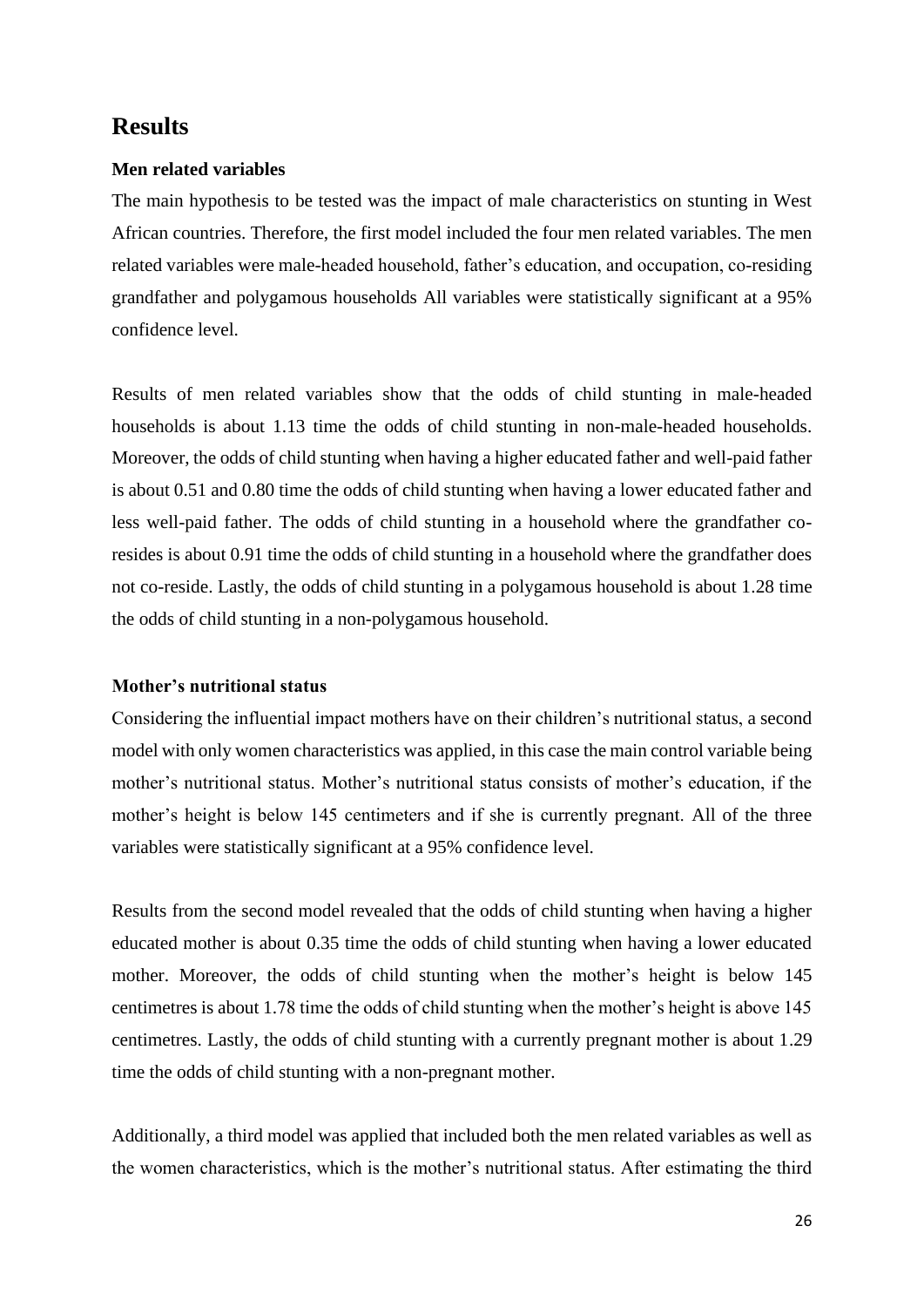model, the odd ratios regarding women characteristics have slightly changed. All variables were statistically significant at a 95% confidence level.

Results from the third model revealed that the odds of child stunting when having a higher educated mother is about 0.46 time the odds of child stunting when having a lower educated mother. Moreover, the odds of child stunting when the mother's height is below 145 centimetres is about 1.73 time the odds of child stunting when the mother's height is above 145 centimetres. Lastly, the odds of child stunting with a currently pregnant mother is about 1.28 time the odds of child stunting with a non-pregnant mother.

Results of men related variables show that the odds of child stunting in male-headed households is about 1.11 time the odds of child stunting in non-male-headed households. Moreover, the odds of child stunting when having a higher educated father and well-paid father is about 0.66 and 0.83 time the odds of child stunting when having a lower educated father and less well-paid father. The odds of child stunting in a household where the grandfather coresides is about 0.92 time the odds of child stunting in a household where the grandfather does not co-reside. Lastly, the odds of child stunting in a polygamous household is about 1.27 time the odds of child stunting in a non-polygamous household. Note that all of the results are statistically significant so, both the men related variables as mother's nutritional status have an impact on stunting.

The fourth and last model includes all of the variables I used in this study. In the fourth model all of the results were significant at a 95% confidence level and a 90% confidence level. Hence, household socioeconomic status, child characteristics, women empowerment and institutions have an impact on stunting.

When comparing the first, the second model and the third model, it can be noted that the odds of a child being stunted decreased once the men related variables have been included. This is a clear indication in support of the first hypothesis. Men play an important role on reducing child undernutrition. Hence, their impact must not be neglected, but must be taken into account.

The results from the four models can be seen in table 2 on the next page.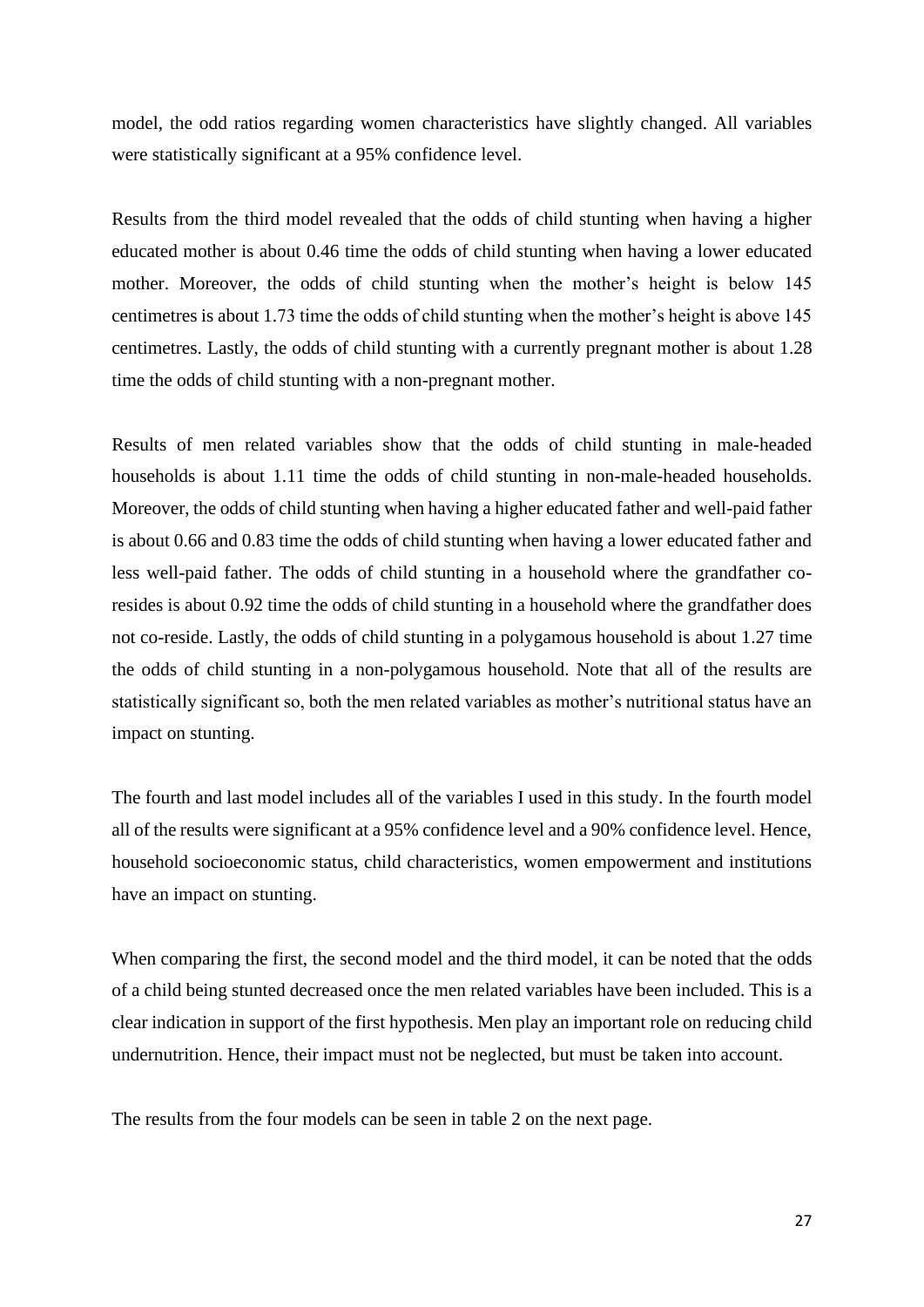| Factor                             | Model 1            | Model 2           | Model 3           | Model 4           |
|------------------------------------|--------------------|-------------------|-------------------|-------------------|
|                                    | Odds Ratio (S.E.)  | Odds Ratio (S.E.) | Odds Ratio (S.E.) | Odds Ratio (S.E.) |
| Intercept                          | $0.514***(0.050)$  | $0.657***(0.147)$ | $0.500***(0.049)$ | $0.500***(0.049)$ |
| Men - related variables            |                    |                   |                   |                   |
| Sex of household head              | $1.134***$ (0.032) |                   | $1.112***(0.031)$ | $1.112***(0.031)$ |
| Father's education                 | $0.515***(0.013)$  |                   | $0.662***(0.018)$ | $0.662***(0.018)$ |
| Father's occupation                | $0.800***(0.017)$  |                   | $0.827***(0.018)$ | $0.827***(0.018)$ |
| Grandfather in household           | $0.911***(0.027)$  |                   | $0.919*(0.027)$   | $0.919*(0.027)$   |
| Polygamy                           | $1.279***(0.051)$  |                   | $1.267***(0.043)$ | $1.267***(0.043)$ |
| <b>Mother's nutritional status</b> |                    |                   |                   |                   |
| Mother's education                 |                    | $0.345***(0.012)$ | $0.460***(0.017)$ | $0.460***(0.017)$ |
| Mother's height                    |                    | $1.776***(0.126)$ | $1.732***(0.123)$ | $1.732***(0.123)$ |
| Currently pregnant                 |                    | $1.288***(0.031)$ | $1.279***(0.031)$ | $1.279***(0.031)$ |
| Household socioeconomic status     |                    |                   |                   |                   |
| Source of drinking water           |                    |                   |                   | $0.966*(0.020)$   |
| Toilet facility                    |                    |                   |                   | $0.936***(0.020)$ |
| Electricity                        |                    |                   |                   | $0.926***(0.026)$ |
| Radio                              |                    |                   |                   | $0.956***(0.019)$ |
| TV                                 |                    |                   |                   | $0.733***(0.021)$ |
| Fridge                             |                    |                   |                   | $0.727***(0.028)$ |
| Motorcycle                         |                    |                   |                   | $0.965*(0.020)$   |
| Area of residence                  |                    |                   |                   | $0.758***(0.018)$ |
| <b>Child characteristics</b>       |                    |                   |                   |                   |
| Child's gender                     |                    |                   |                   | $1.219***(0.022)$ |
| Child's age                        |                    |                   |                   |                   |
| 6-8 months                         |                    |                   |                   | $0.338***(0.016)$ |
| 9-11 months                        |                    |                   |                   | $0.447***(0.020)$ |
| $12-17$ months                     |                    |                   |                   | $0.710***(0.022)$ |
| 18-23 months                       |                    |                   |                   | $1.103*(0.036)$   |
| 24-35 months                       |                    |                   |                   | $1.137***(0.029)$ |
| 48-59 months                       |                    |                   |                   | $0.787***(0.021)$ |
| Child is a twin                    |                    |                   |                   | $1.734***(0.107)$ |
| <b>Empowerment</b>                 |                    |                   |                   |                   |
| Mother alone                       |                    |                   |                   | $0.859***(0.029)$ |
| Mother and father                  |                    |                   |                   | $0.841***(0.018)$ |
| <b>Institutions</b>                |                    |                   |                   |                   |
| Control of corruption              |                    |                   |                   | $1.186**$ (0.073) |
| <b>Country level</b>               |                    |                   |                   |                   |
| var(1.polygamy)                    | 0.011(0.007)       | 0.079(0.037)      | 0.006(0.005)      | 0.004(0.003)      |
| $var(\_cons)$                      | 0.103(0.044)       | 0.185(0.149)      | 0.105(0.044)      | 0.103(0.044)      |

\*\*\*P < 0,001 \*\*P < 0,01 \*P < 0,05 (n = 58,845 of which 22,789 is stunted)

<span id="page-28-0"></span>*Table 2: Multilevel logistic regression analyses of stunting of children aged 6–59 months in 12 West African countries: odds ratios and standard errors (n = 58,845)*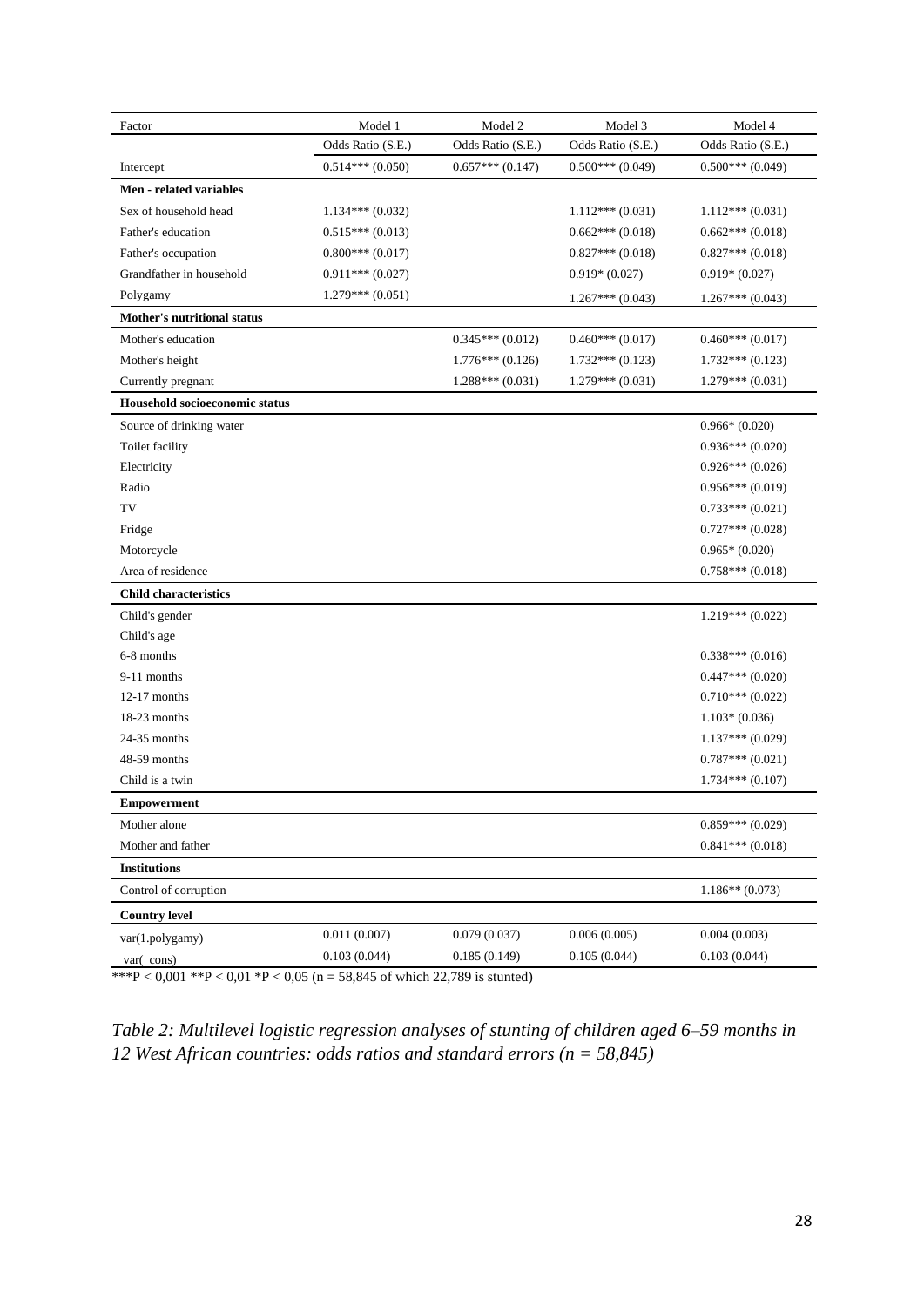On this page, table 3 and table 4 are found, which show the adjusted predictions (predictive margins) regarding sex of household head and the decision making power. Moreover, table 5, which shows the results of the interaction term, is also found.

|                  | Margin | Delta Method<br>Std. Err. | Z      | P > z | $[95%$<br>Conf. | interval |
|------------------|--------|---------------------------|--------|-------|-----------------|----------|
| Sex of household |        |                           |        |       |                 |          |
| head             |        |                           |        |       |                 |          |
| Female           | 0.342  | 0.006                     | 56.500 | 0.000 | 0.331           | 0.355    |
| Male             | 0.379  | 0.002                     | 68,060 | 0.000 | 0.375           | 0.384    |

<span id="page-29-0"></span>*Table 3 : Adjusted predictions (predictive margins) - Sex of household head*

|                 | Margin | Delta<br>Method<br>Std. Err. | Z       | P > z | [95%<br>Conf. | interval |
|-----------------|--------|------------------------------|---------|-------|---------------|----------|
| Decision making |        |                              |         |       |               |          |
| Mother alone    | 0.347  | 0.007                        | 49.990  | 0.000 | 0.333         | 0.360    |
| Mother and      |        |                              |         |       |               |          |
| father/partner  | 0.349  | 0.004                        | 94.500  | 0.000 | 0.342         | 0.356    |
| Father alone    | 0.393  | 0.003                        | 141.730 | 0.000 | 0.388         | 0.399    |

<span id="page-29-1"></span>*Table 4 : Adjusted predictions (predictive margins) - Decision making power*

| Factor                               | Model 4           |
|--------------------------------------|-------------------|
|                                      | Odds Ratio (S.E.) |
| Sex of household sex#desicion-making |                   |
| Male#motheralone                     | 0.990(0.080)      |
| Male#motherandfather                 | 0.973(0.062)      |
|                                      |                   |

<span id="page-29-2"></span>*Table 5: Interaction term - sex of household head and decision-making*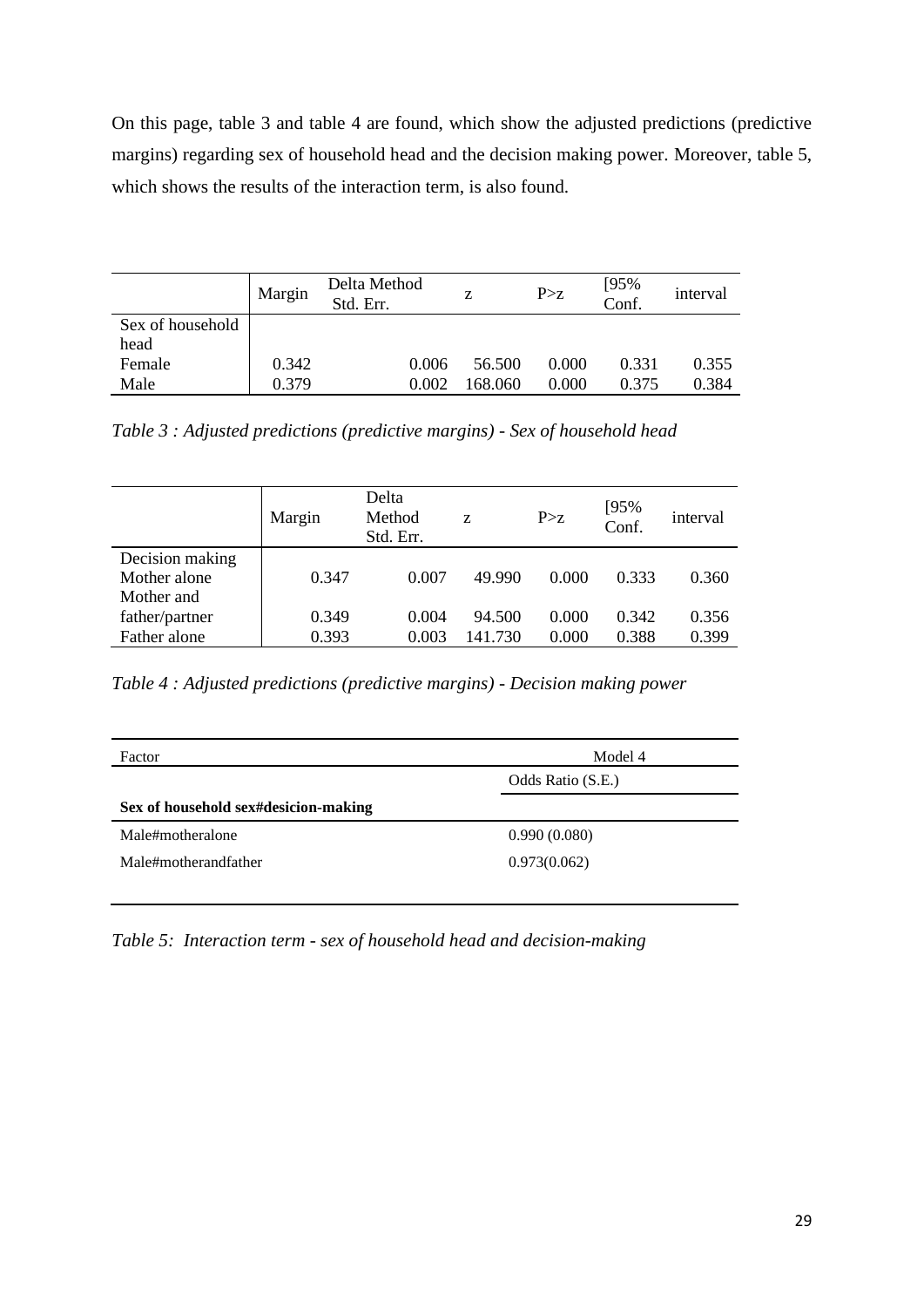## <span id="page-30-0"></span>**Discussion**

The following section discussed the results of my study and compare the findings with previous studies. The first part of the discussion covers the men related variables, which was the main focus of this study.

## <span id="page-30-1"></span>**Men related variables**

A previous study conducted by Gantner (2007) showed that resources controlled by women are more likely to manifest greater improvements in investments concerning a child's health and nutrition. In support of this, Sethuraman, Lansdown and Sullivan (2006) and Sharma and Subramanyam (2021) also concluded that women who are able to make decisions by themselves reduce the risk of having an undernourished child. Contrary to this, studies in different developing countries have proven that children coming from female-headed households are likely to be stunted and wasted (Asif & Akbar, 2021; Ayogu, Afiaenyi, Madukwe, & Udenta, 2018; Haidar, Abate, Kogi-Makau, & Sorensen, 2005; Liben, Abuhay, & Haile, 2016). A possible explanation could be that women may have less income and access to resources and nutritious food, among other things (Workie, Mekonen, Fekadu, & Mekonen, 2020; Onyango, Tucker, & Eisemon, 1994).

Therefore, the first hypothesis was that children are less likely to be undernourished in maleheaded households, as men have the main and most important role to provide for their families. It was found that in West African countries, the odds of child stunting increase instead of decrease in households led by man. Besides this, I calculated adjusted predictions at mean and found that male-headed households result in a probability of having a stunted child equal to 37.9 percent as opposed to 34.3 percent for an individual who is otherwise average, but in a female-headed household (see table 3 in the [Results](#page-26-0) section). In other words, children coming from female-headed households have a lower probability of being stunted. The difference in percentages could be explained by the behavior, attitude, perception and priorities between women and men.

Table 8 and table 9 show that a majority of women both in male-headed as well as femaleheaded households have low or no education. Nevetheless, female-headed households still managed to have a lower probability of having a stunted child. This might possibly be because women indeed invest more efficiently in a child's health and nutrition since their priorities are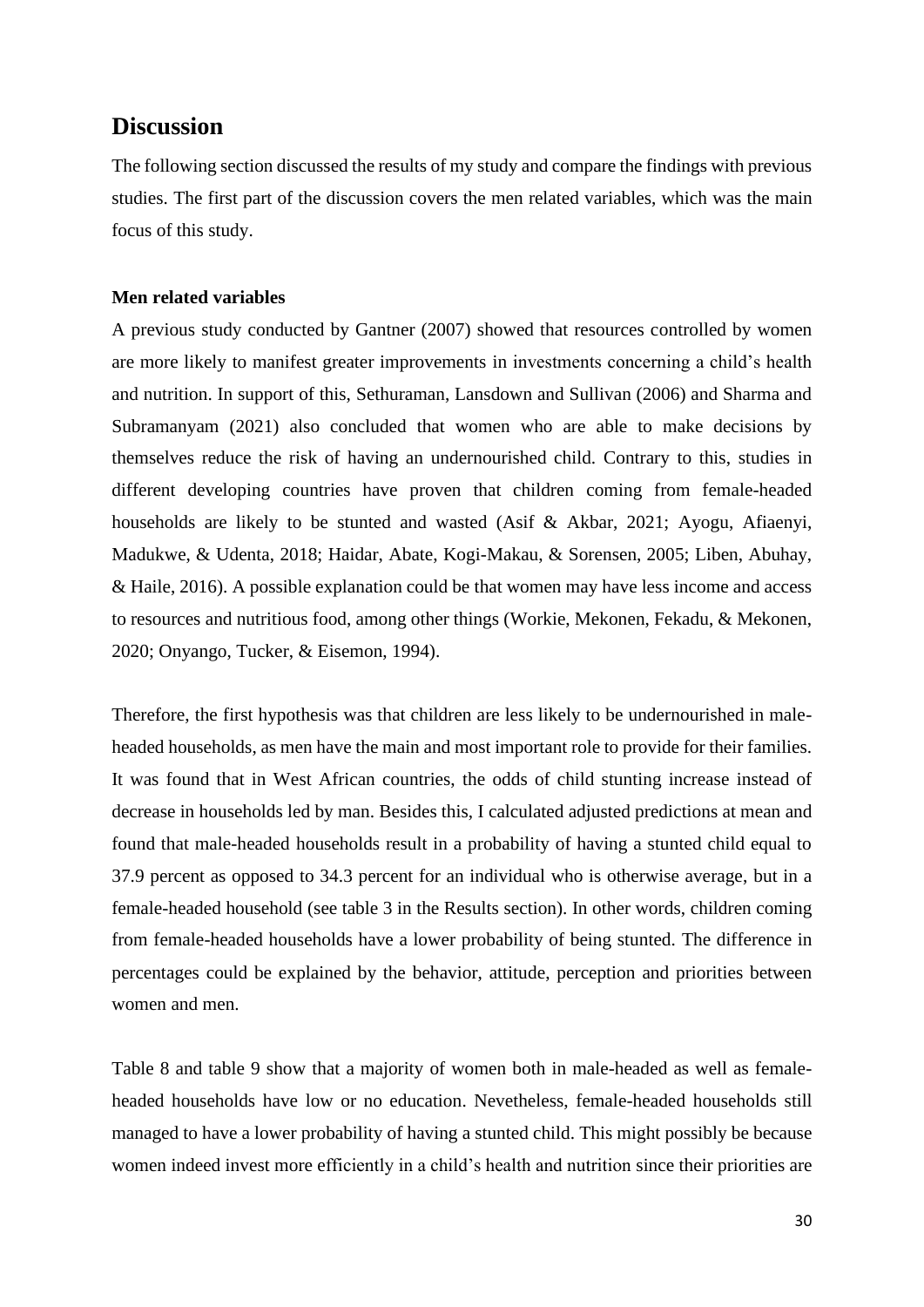to be responsible for their child's development and spend their income on food, childcare and health servces. This in turn improves the child's nutritional status and hence, reduces the risk of undernutrition among the child(ren) (Gantner, 2007; Sethuraman, Lansdown, & Sullivan, 2006; Sharma & Subramanyam, 2021; Drammeh, Hamid, & Rohana, 2019; Pryer, Rogers, & Rahman, 2004; Muraya, Jones, Berkley, & Molyneux, 2016).

On the other hand, as seen in the [Results](#page-26-0) section, West African households led by men are more likely to have a stunted child. An explanation for this might be that households led by men have different priorities and thus, allocate the money or resources on non-nurtitious food and/or non-food activities (Drammeh, Hamid, & Rohana, 2019). Hence, this finding suggests that although women are lower educated in both male-headed households as well as female-headed, it is their ability to make decisions that seem to be what impacts stunting

It must be noted that the definition of female-headed household provided by the articles referenced in the [Theoretical framework](#page-8-0) is a bit unclear (Asif & Akbar, 2021; Haidar, Abate, Kogi-Makau, & Sorensen, 2005; Liben, Abuhay, & Haile, 2016) . None of these authors have indicated what is meant by female-headed household. This is because the data provided by the DHS does not make clear whether a house is led by a female because the husband is missing or because he gave up control. Consequently, I also did not define female-headed households. If data were provided on this matter, I would have used it to make a distinction and to provide clarity on what is meant by female-headed household.

While the gender of a household head significantly plays an important role on a child's nutritional status, one of the most important and impacting processes in a society that must not be forgotten is education. Countries - especially developed countries - regularly invest in education. Education is the main source of gaining and expanding your knowledge and developing skills that will surely benefit the country, its citizens and its economy in the future. Therefore, the second hypothesis was that literate and higher educated fathers are less likely to have a stunted child (Vollmer, Bommer, Krishna, Harttgen, & Subramanian, 2017; Azzarri, Carletto, Davis, Nucifora, & Sohnesen, 2011; Mahmood, Abbas, Kumar, & Somrongthong, 2020; Tariq, Sajjad, Zakar, Zakar, & Fischer, 2018; Heady, 2014).

Consistent with the second hypothesis, it was found that in West African countries, the odds of having a stunted child decrease by 13.4 percent when having a highly educated father versus a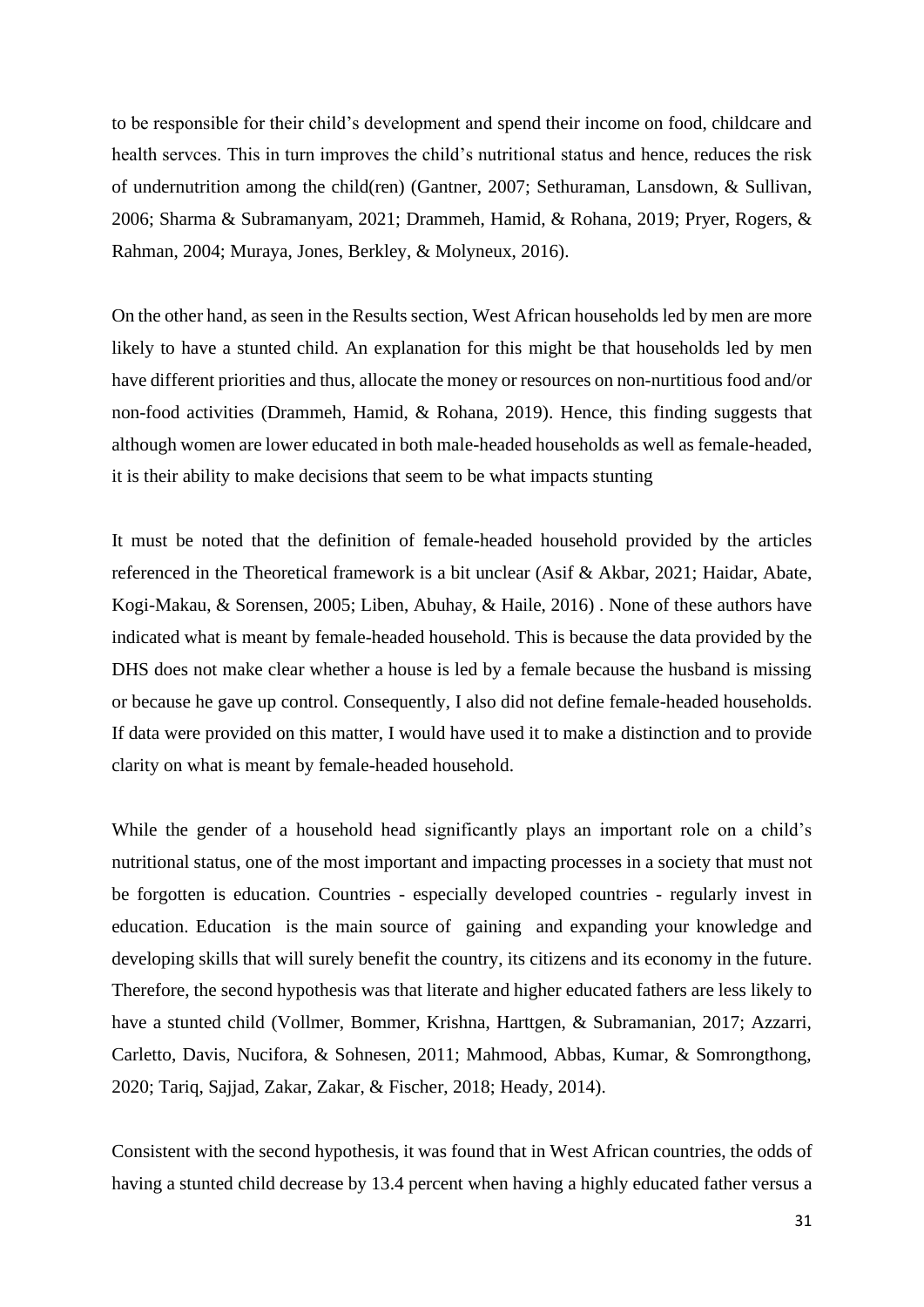lower educated father. This is not only the case with fathers, but also with mothers (Abuya, Ciera, & Kimani-Murage, 2012; Keats, 2018; Heath & Jayachandran, 2016; Gelu, Edris, Derso, & Abebe, 2018). As shown in the [Results](#page-26-0) section, the odds of having a stunted child decrease by 54.0 percent when highly educated mother versus a lower educated mother. In fact, the probability of a child being stunted lowers more when the mother has a higher education than when the father has a higher education (54 percent vs 34 percent). This could be seen under the [Mother's nutritional status](#page-26-2) paragraph in the [Results](#page-26-0) section and/or in table 2.

Apart from a person's educational attainment, his or her occupation also plays an important role. The hypothesis was that fathers occupying a better, decent and well-paid job are less likely to have a stunted child (Hasan, Ahmed, & Chowdhury, 2013; Keino, Plasqui, Ettyang, & van den Borne, 2014). Consistent with the hypothesis, it was found that better-paid fathers indeed lower the probability of a child being stunted. The odds of having a stunted child decrease by 17 percent when the father has a well-paid job versus a less well-paid job. Additionally occupations which lead lower the probability of a child being stunted were investigated. In their study, Keino et al. (2014) did indicate that fathers with non-farm jobs are less likely to have stunted children but did not indicate which jobs precisely are considered non-farm jobs.

It was found that all the occupations mentioned in the [Data](#page-17-0) section do bring about a decrease in the probability of a child being stunted, but the probability lowers even more with fathers working in the clerical, household and domestic and services field. It is understandable that a child is less likely to be stunted if his or her father works in the household and domestic field, since the father's daily job is to clean and/or take care of children. On the other hand, it would be more logical that better-paid jobs such as jobs in the professional/ technical/ managerial field decrease the odds of a child being stunted quite a lot. This is not the case currently, as it lowers the odds of a child being stunted with only 8 percent.

Besides fathers, grandfathers are also a male figure that play a role on a child's live, including its developmental and nutritional status. Although not much research has been conducted to examine the relationship between grandfather's co-residence and child undernutrition, some previous studies have shown the importance of grandfathers on child undernutrition (Adachi & Urabe, 2021; McEniry, Flórez, Pardo, Samper-Ternent, & Cano-Gutierrez, 2017; Schrijner & Smits, 2018a). Therefore, the third hypothesis was that children co-residing with their grandfathers are less likely to be stunted.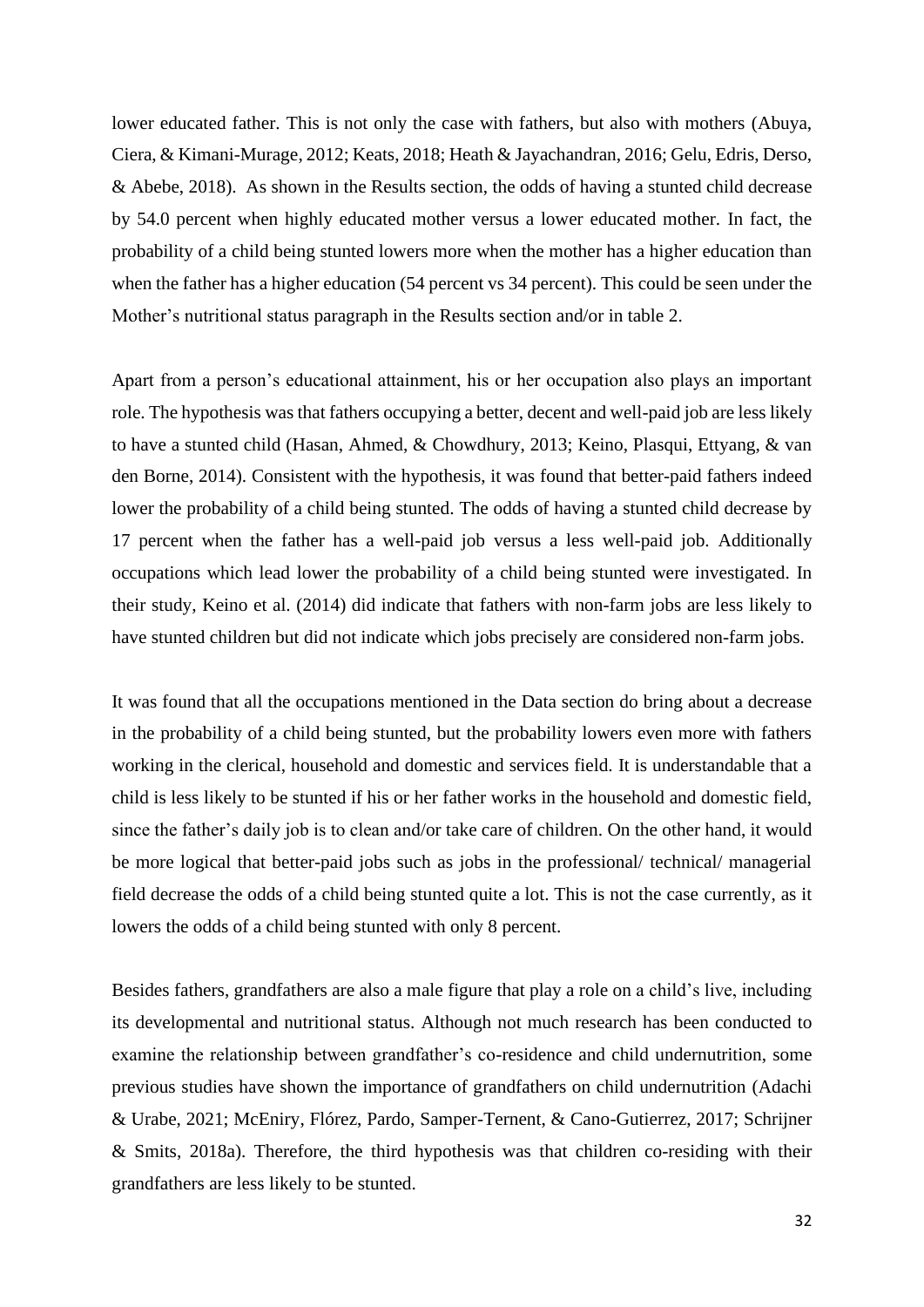Consistent with this hypothesis, it was found that in West African countries, the odds of a child being stunted decrease by 9 percent if the grandfather co-resides with the child versus if the grandfather does not co-reside. This brings questions about the statement presented by Suomalainen (2017), who suggested that grandfathers are less involved in the process of taking care of a child, as their role is to teach them work related tricks and how to survive. Furthermore, this finding is an indication that not only grandmothers help in keeping their grandchildren healthy because of their traditional role as women and their maternal instinct, but that grandfathers also influence a child's development and nutritional status positively.

To continue with the men related variables, polygamy is to be discussed. It has been hypothesized that polygamous households are more likely to have stunted children (Mshida, Kassim, Mpolya, & Kimanya, 2018; Senbanjo, Oshikoya, Odusanya, & Njokanma, 2011; Amare, Arndt, Mahrt, & Mavrotas, 2021). Consistent with the fourth hypothesis, it was found that the odds of a child being stunted increases by 26.7 percent in polygamous households versus a non-polygamous household. This was expected, because fathers not only have to take care and provide for one wife and his children, but also for more wives and maybe, even more children. This of course leads to less investments in necessary things such as nutritious food that is needed maintain a healthy child. Additionally, polygamous household may have different practices and behaviours when it comes to taking care and raising a child. Finally, the bargaining power of women also reduces in polygamous households, which could lead to more undernutrition among children (Amare, Arndt, Mahrt, & Mavrotas, 2021).

#### <span id="page-33-0"></span>**Control variables**

In addition to being the head of the household, father's education and occupation, grandfather's co-residence and polygamous practices, other factors that also influence a child's nutritional status are mother's nutritional status, the socioeconomic status of households, child characteristics, women empowerment and institutions. Therefore, they have been included in the analysis as control variables. Consequently, in this section the abovementioned control variables were to be discussed by starting with household socioeconomic status.

The socioeconomic status of a household is certainly an important factor that influences and determines the nutritional status of a child. A poor household socioeconomic status can have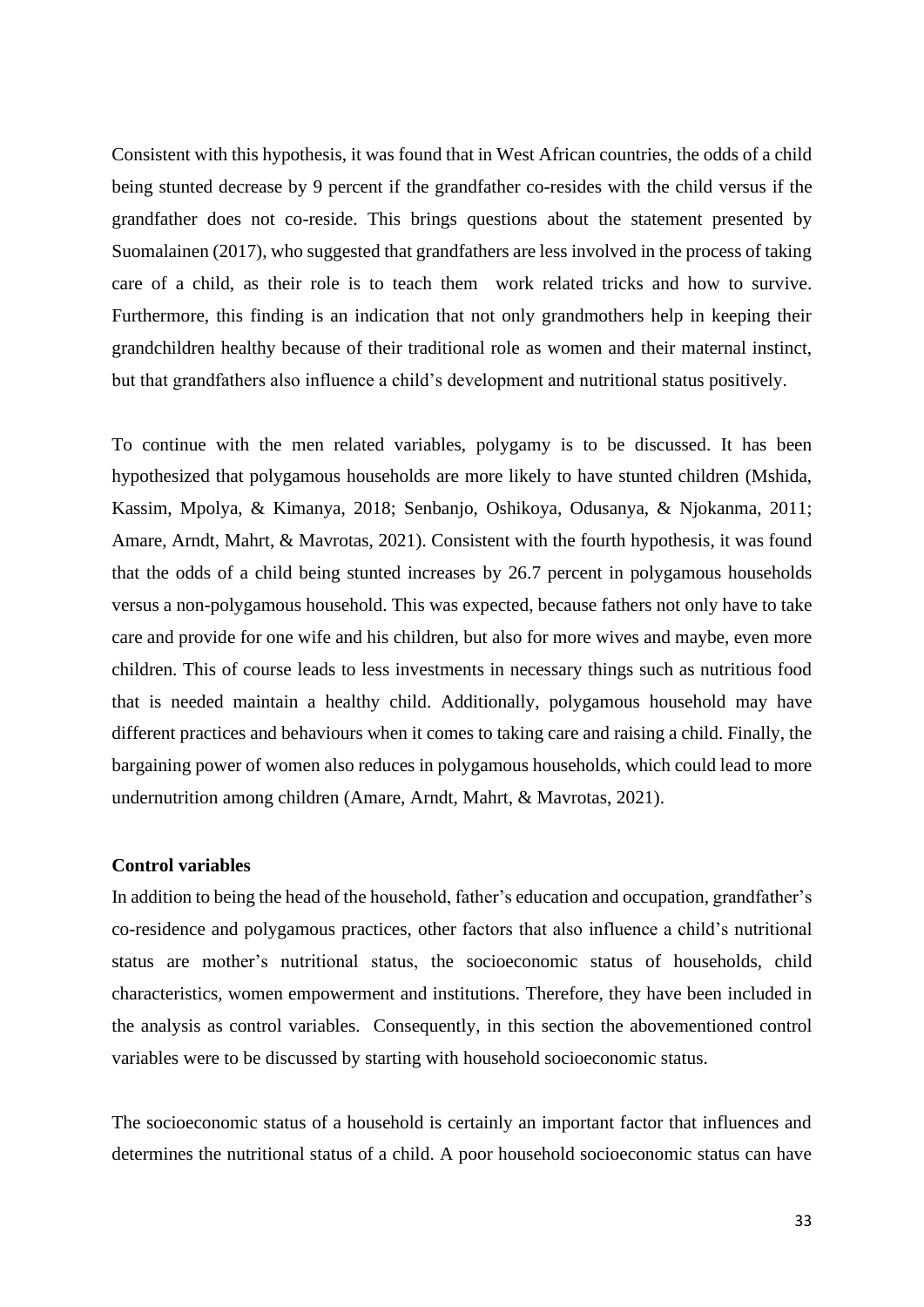devastating impact on and hinders the development and well-being of a child (Letourneau, Duffett-Leger, Levac, Watson, & Young-Morris, 2013; Abuya, Ciera, & Kimani-Murage, 2012). This statement is also supported by previous studies who found that socioeconomic factors play a crucial role in child undernutrition (Correia, et al., 2014; Kang & Kim, 2019; Biadgilign, Shumetie & Yesigat, 2016; Subramanian & Subramanyam, 2015).

In conclusion, households with a low socioeconomic status tend to have less ownership of assets, less education completed by household heads, poor water, sanitation, and toilet facilities and no or less access to electricity. Thus, children coming from a low socioeconomic household (Correia, et al., 2014) and a rural area (De Souza, 2017) with, among other things, less access to sanitation and clean drinking water (Smith & Haddad, 2015; Headey, Hoddinott, Ali, Tesfaye, & Dereje, 2015) are more likely to be undernourished.

Aside from nutritious food, clean and improved source of drinking water and toilet facility is required to maintain a child healthy. Improved source of drinking water and toilet facility avoid bacteria that could cause serious and even, fatal diseases. It would, therefore, be expected that improved source of drinking water and toilet facility decrease the odds of a child being stunted (Subramanian & Subramanyam, 2015; Biadgilign, Shumetie & Yesigat, 2016; Smith & Haddad, 2015; Headey, Hoddinott, Ali, Tesfaye, & Dereje, 2015).

It was found that the odds of having a stunted child in West African households with an improved water source, toilet facility, electricity, radio, TV, fridge and motorcycle decrease by 3 percent, 6 percent, 7 percent, 4 percent, 27 percent, 27 percent and 3 percent, respectively versus households with an unimproved water source, unimproved toilet facility, no electricity, no radio, no TV, no fridge and no motorcycle. This fit with the facts as radio and TV's stream educational programs such as sesame streets, refrigerators prevent food from spoiling and motorcycles function as means of transportation. Hence, consistent with previous studies, households possessing assets such as electricity, radio, TV, refrigerator, and motorcycle and households with improved water source and toilet facilities significantly lower the odds of a child being stunted.

Last but not least, consistent with the hypothesis and previous studies, it was found that the odds of a child being stunted when he or she comes from an urban area decreases by 24.2 percent versus when he or she comes from a rural area. This could possibly be because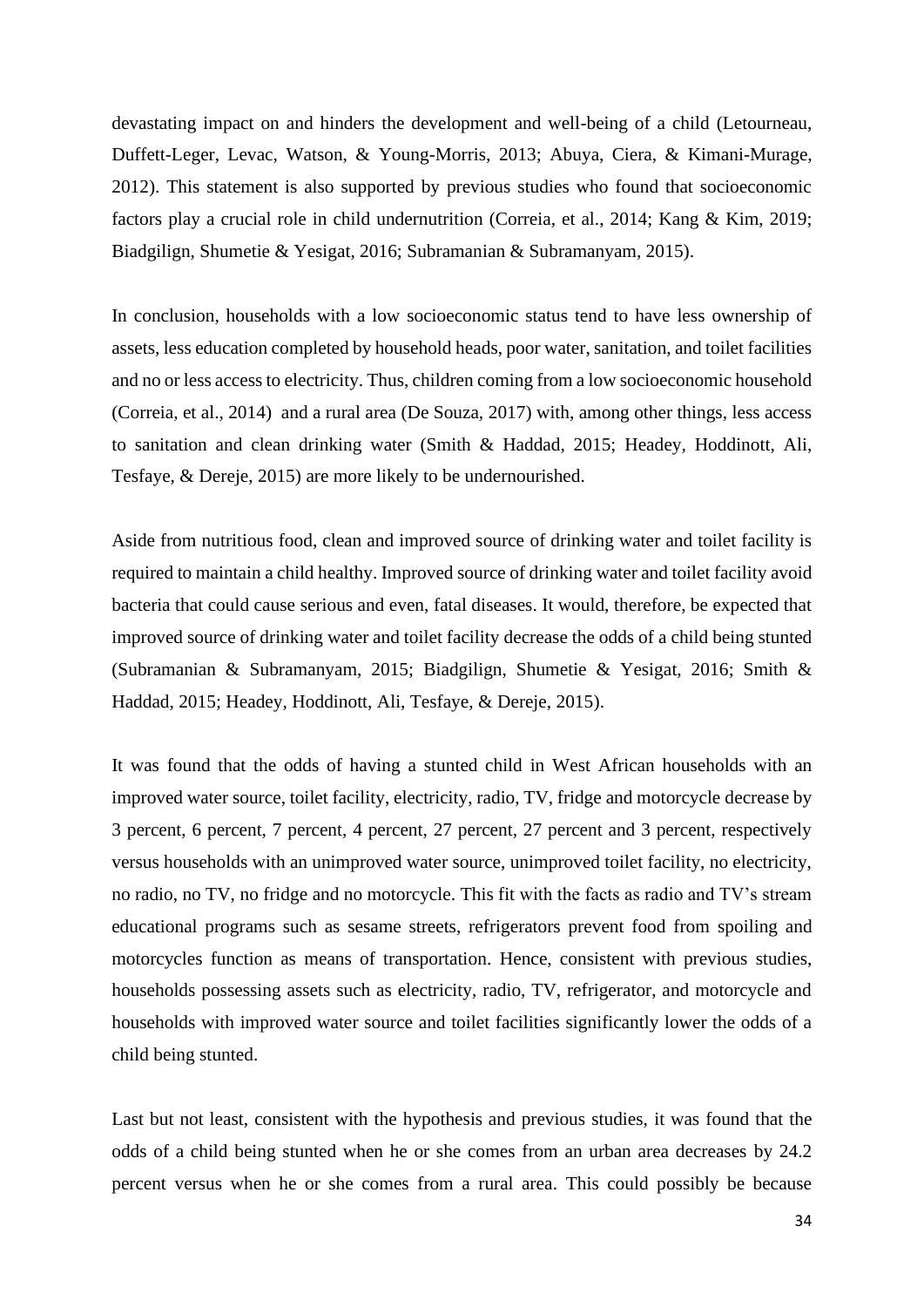individuals coming from rural areas are poorer, lack resources and services, are more illiterate and thus, have less opportunities to be employed, limiting their ability to properly take care of a child (Kapur, 2019). It is worth mentioning that an asset index could have been used to measure the impact of the socioeconomic status of a household. However, it was decided to use data collected from the DHS to find out the exact impact each asset has on stunting separately.

Secondly, mother's nutritional status is discussed. On numerous occasions, it has been proven that mothers play a significantly important and influential role on a child's life, development, and nutritional status (Kang & Kim, 2019; Harttgen, Klasen, & Vollmer, 2013; Heath & Jayachandran, 2016; Cui, Liu, & Zhao, 2019; Abuya, Ciera, & Kimani-Murage, 2012; Keats, 2018; Gelu, Edris, Derso, & Abebe, 2018; Headey, Hoddinott, Ali, Tesfaye, & Dereje, 2015; Vollmer, Bommer, Krishna, Harttgen, & Subramanian, 2017; De Souza, 2017). Mother's education has already been discussed in the [Results](#page-26-0) and [Discussion](#page-30-0) section together with father's education. Thus, I only discuss mother's height and if she is currently pregnant was discussed.

Previous studies have shown that mothers who are currently pregnant and mother's height play a vital role on a child's nutritional status (Harttgen, Klasen, & Vollmer, 2013; Kang & Kim, 2019; Balalian, Simonyan, Hekimian, Deckelbaum, & Sargsyan, 2017; Handayani, Siagian, & Aritonang, 2017). Consistent with Kang and Kim (2019) and Harttgen, Klasen and Vollmer (2013), it was found that in West African countries, mothers who are currently pregnant and mothers with a height below 145 centimetres increase the odds of their child being stunted. The odds of a child being stunted increases when the mother is currently pregnant, because the mother may be less able to take care of the older children as more attention and energy is put into the 'soon to be born' or new born child.

Thirdly, child characteristics is discussed. Abuya, Ciera, and Kimani-Murage (2012), Harttgen, Klasen and Vollmer (2013), Tekile, Woya and Basha (2019), Abdurahman et al. (2016) and Kang and Kim (2019) found that boys are more likely to be stunted than girls. Consistent with them, it was found that in West African countries, the odds of a child being stunted increases with 21.9 percent when the child is a boy versus a girl and 73 percent when the child is a twin versus non-twin. While a majority of research has shown that boys are more likely to be stunted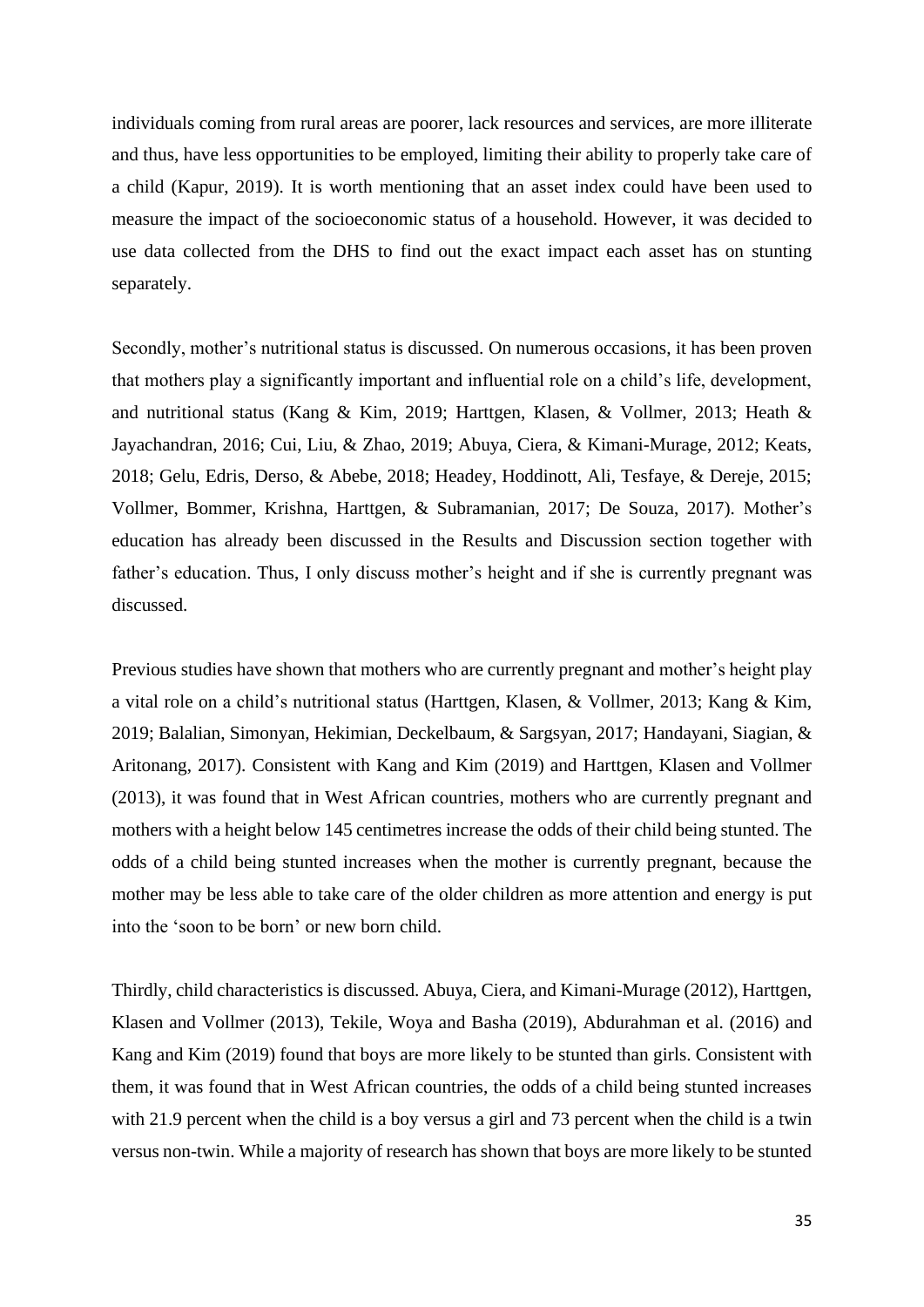than girls, no research has provided an explanation on why this is the case. This certainly gives an indication that further research is needed on this topic.

Furthermore, the child's age also influences his or her nutritional status. Boah et al. (2019) suggest that children between 6-35 months are more likely to suffer from undernutrition. I found that in West African countries, the odds of a child being stunted increases more when he or she is between 18 and 35 months old. This may be because of decreased attention in case there are younger children in the family (Roba, et al., 2021). Unfortunately, it cannot be said with certainty if this was the case for the West African households because the child's birth order was not considered.

Fourthly, empowerment is discussed. With increasing levels of gender inequalities, it is worth considering women empowerment as a variable since the role women play on a child's nutritional status is valuable and vital. Empowered women are self-determined, have the ability to control resources and make decisions by themselves. Sethuraman, Lansdown and Sullivan (2006) found a significant relationship between women empowerment and a child's nutritional status in South India. This suggests that countries could experience a reduction in child undernutrition when women have more decision-making autonomy over decisions regarding e.g., household resources (Gelu, Edris, Derso, & Abebe, 2018). This suggestion is not only revelant when it comes to women, but also when men have high gender-equitable attitudes that allow women's involvement in decision making (Sharma & Subramanyam, 2021).

It was found that the odds of a child being stunted decrease by 14.1 percent when the mother makes decisions alone versus when the father makes the decision alone. On top of that, it was found that when decisions are made as a couple, - where both the father as the mother have a saying - the odds of the child being stunted decrease by 15.9 percent significantly versus when the father makes a decision alone.

I also wanted to measure the impact of the decision making power of women in a male-headed household have on stunting. Therefore, it was decided to include an interaction term in the fourth model. Here, the odds of child stunting when the mother decides alone in a male-headed household decrease by 1 percent versus when the father decides alone in a male-headed household. Furthermore, the odds of child stunting when the mother and father decide together in a male-headed household decrease by 3 percent versus when the father decides alone in a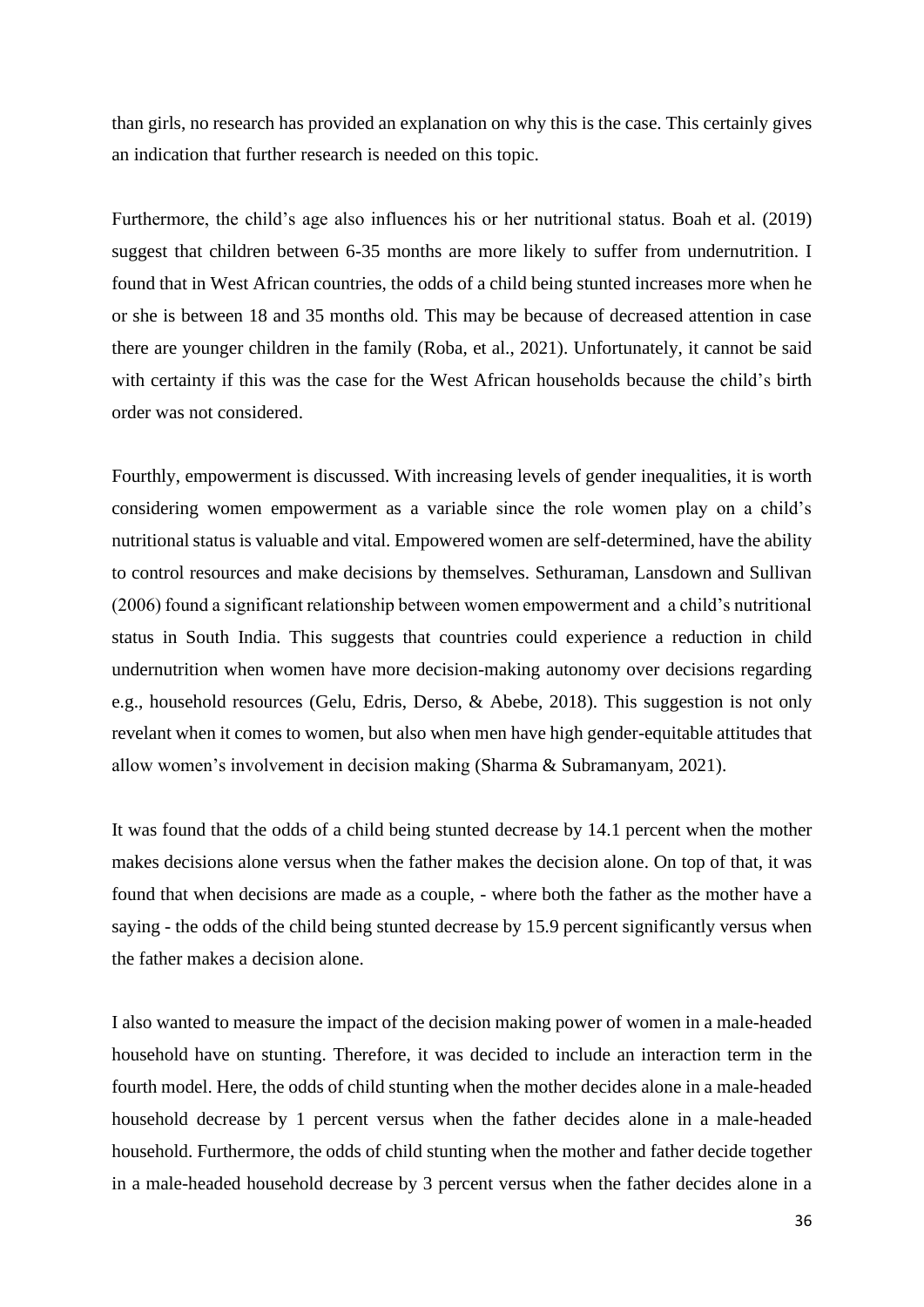male-headed household. Note that none of these two findings were significant at any level (see table 5).

Additionally, I calculated adjusted predictions at mean and found that the probability of a child being stunted in a household where the father alone makes decisions in the household is 39.3 percent, whereas this decreases by approximately 4 percent in situations where the mother makes certain decisions alone or together with the father (see table 4 in the [Results](#page-26-0) section). This finding suggests that fathers with high gender-equitable attitudes not only value and show appreciation for women by empowering, encouraging and including them in the decisionmaking process, but that they also contribute to their child's nutritional status.

Lastly, institutions as proxied by control of corruption is discussed. Institutions play a vital role in a country. Good, strong and high quality institutions such as good governance, political stability, control of corruption and a decent law and order system have a negative relationship with child undernutrition. This suggests that high quality institutions considerably contribute to reducing child undernutrition, especially stunting (Biadgilign, et al., 2019; Smith & Haddad, 2015). High quality institutions thus, are important because they facilitate access to quality services and focus on the well-being and development of a country.

Consistent with previous studies, it was found that the odds of a child being stunted in a corrupt country increases by 18.6 percent versus a non-corrupt country. This is because corruption negatively impacts trust in (government) officials (Uslaner, 2015), decreases foreign direct investments and incentives to invest (Canare, 2017; Bardhan, 1997), reduces tax revenue, increase income inequality and decrease government spending in e.g. health and education (Dong & Torgler, 2010).

Hence, corruption harms (economic) growth, impedes proper development (d'Agostino, Dunne, & Pieroni, 2016; Azfar, Lee, & Swamy, 2001) and makes a group richer, while the rest keeps getting poorer (Uslaner, 2015). If countries want to experience a reduction in the number of undernourished children, attention must be paid to this finding since corruption remains a major issue in developing countries, especially Sub-Saharan and West African countries (Transparency International, 2021).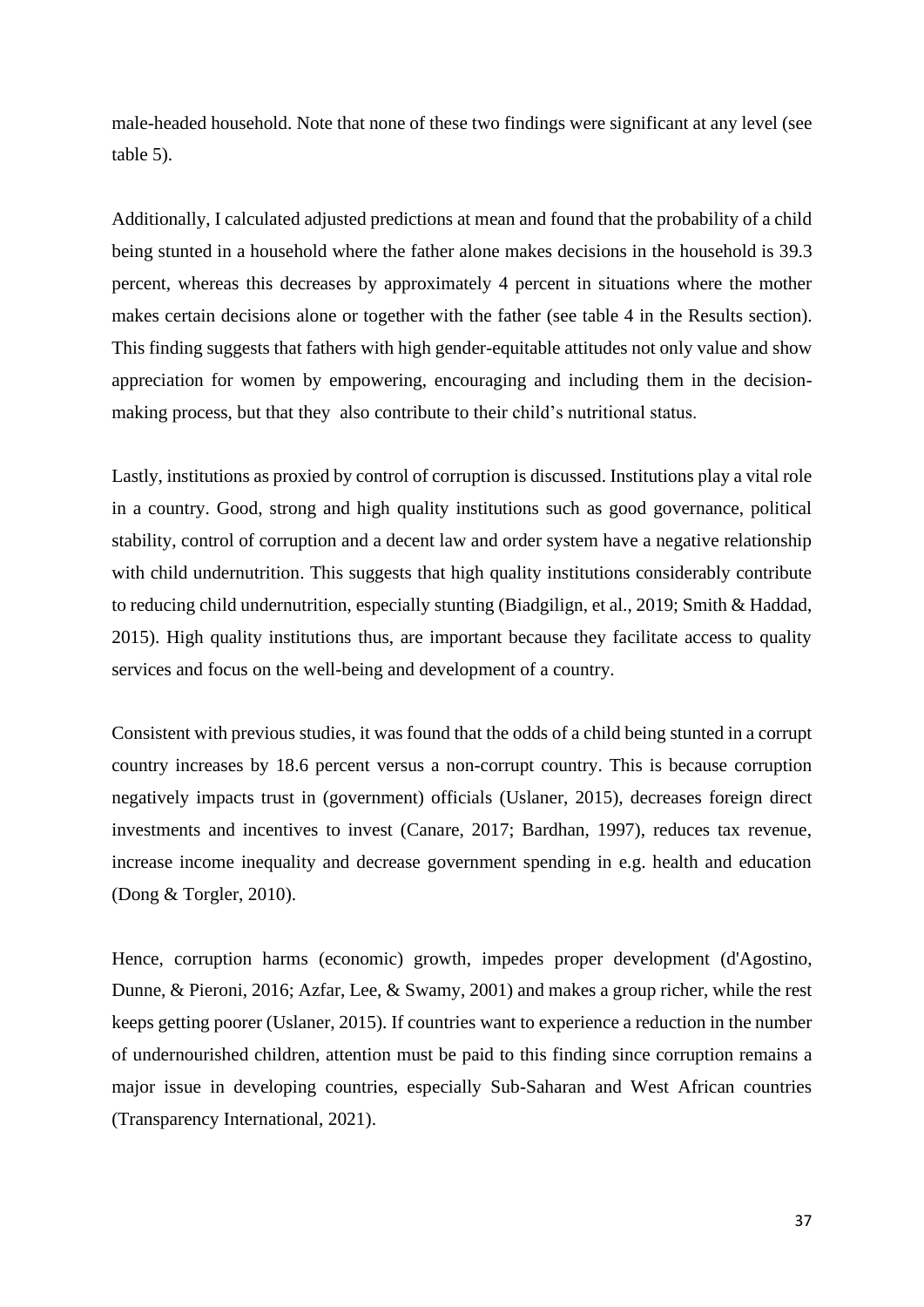#### <span id="page-38-0"></span>**Advantages, disadvantages and limitations of the dataset and this study**

It could be noted that most of my results in the [Results](#page-26-0) and [Discussion](#page-30-0) section are consistent with results from previous studies. A majority of the previous studies used in this thesis are studies conducted in developing countries. Although not necessarily conducted specifically in only West African countries, it could be concluded that the pattern concerning child undernutrition is similar in all developing countries. Hence, the outcome of some factors may vary, but overall it is the same factors that influence child undernutrition - in this case stunting - in other developing countries as well.

Moreover, every author who wanted to examine the relationship between any factor and child undernutrition made use of the Demographic and Health Survey (DHS). The DHS provides data on both maternal as child health, nutrition, fertility, mortality, diseases, and family planning, among other indicators. Thus the DHS dataset is the most ideal dataset for these types of analyses and hence, the results can be considered consistent since both the results of this study and previous studies' results are based on the same dataset. Some additional advantages of the DHS is that it consists of standardized data collection procedures, has strict and high quality uniformed training for interviewers, allows comparability across populations over time and has high response rates (Corsi, Neuman, Finlay, & Subramanian, 2012).

Apart from the advantages, there are disadvantages. First, the data was not collected on a yearly basis and is collected independently within countries. As a consequence, the countries included in the dataset were not measured at the same time, which could have limited the contemporaneous cross national comparison (Corsi, Neuman, Finlay, & Subramanian, 2012). Moreover, it was not easy to define a causal relationship (Balian, et al., 2014). The cross sectional nature of the study design allows me to only examine the association between variables, but not causality (Correia, et al., 2014; Kang & Kim, 2019; Sharma & Subramanyam, 2021). To address causality, a designed experiment is the method to be used. Additional limitations of this dataset/ study is that the data is collected through responses provided by mothers. This means that all children have a present mother. This could have an influence on the outcome.

Also, it was not possible to obtain data from children whose grandfather do not live with them (Schrijner & Smits, 2018a). Furthermore, it was not possible to distinguish whether the current partner of the respondent is the biological father of the child. In addition, the dataset also does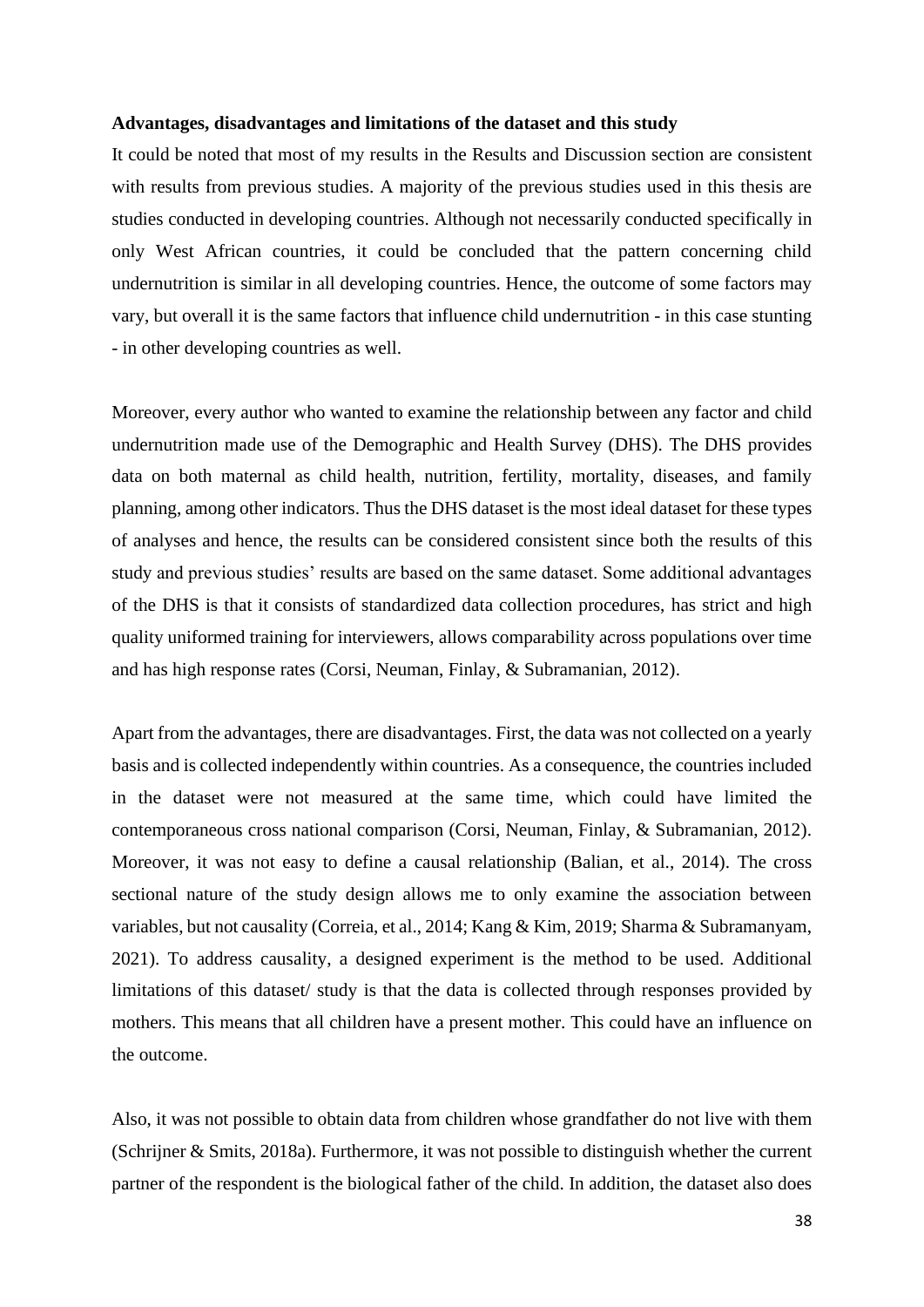not provide information on the height of the father (Vollmer, Bommer, Krishna, Harttgen, & Subramanian, 2017). Considering the role mother's height plays, it could also be interesting to examine the role paternal height plays on his child's nutritional status. This study did not consider the quantity and quality of food that the children consume nor does it consider childcare practices like maternal feeding behavior and child eating present in the countries (Mutoro, Garcia, Kimani-Murage, & Wright, 2020). Lastly, this study did not know/consider how much knowledge the parents have on topics such as health and nutrition.

#### <span id="page-39-0"></span>**Further research**

Further research is needed on the role non-co-residing grandparents play on their grandchild's nutritional status. The fact that a grandfather does not co-reside with the child does not mean that he does not play an important role on his grandchild's life. It could be possible that they also influence the child's development, health, nutrition, and life positively. Hence, it may be relevant to examine the role non co-residing grandfathers play but unfortunately, the DHS does not collect data on this matter. A suggestion to the DHS would be to consider this option. They could collect data by asking questions such as "Does the child have a non-co-residing grandfather?" if yes, "Do they provide, spend time and/or have a voice on decisions concerning the child's life?".

Furthermore, further research also is needed on which other cultural practices besides polygamy that potentially impact a child's nutritional status in West African countries. In the African region, individuals embrace their heritage and hold strong to their culture, beliefs and traditions. Religious practices, cultural taboos and childcare practices have all proven to be influential when it comes to a child's nutritional status (Mutoro, Garcia, Kimani-Murage, & Wright, 2020; De Souza, 2017; Tela, Gebremariam, & Beyene, 2020; Kerr, Chilanga, Nyantakyi-Frimpong, Luginaah, & Lupafya, 2016). Identifying cultural practices present in a country is relevant because it allows you to understand why people do or behave a certain way.

Lastly, further research is needed on the reason why boys are more likely to be stunted. Up until now, limited research has been able to provide an explanation on why boys are more likely to be stunted. Some of the current studies just indicate the results without providing a discussion on the mechanisms that causes gender differences. The other studies that discuss the findings suggest that the sex differences are because of social reasons or based on speculations.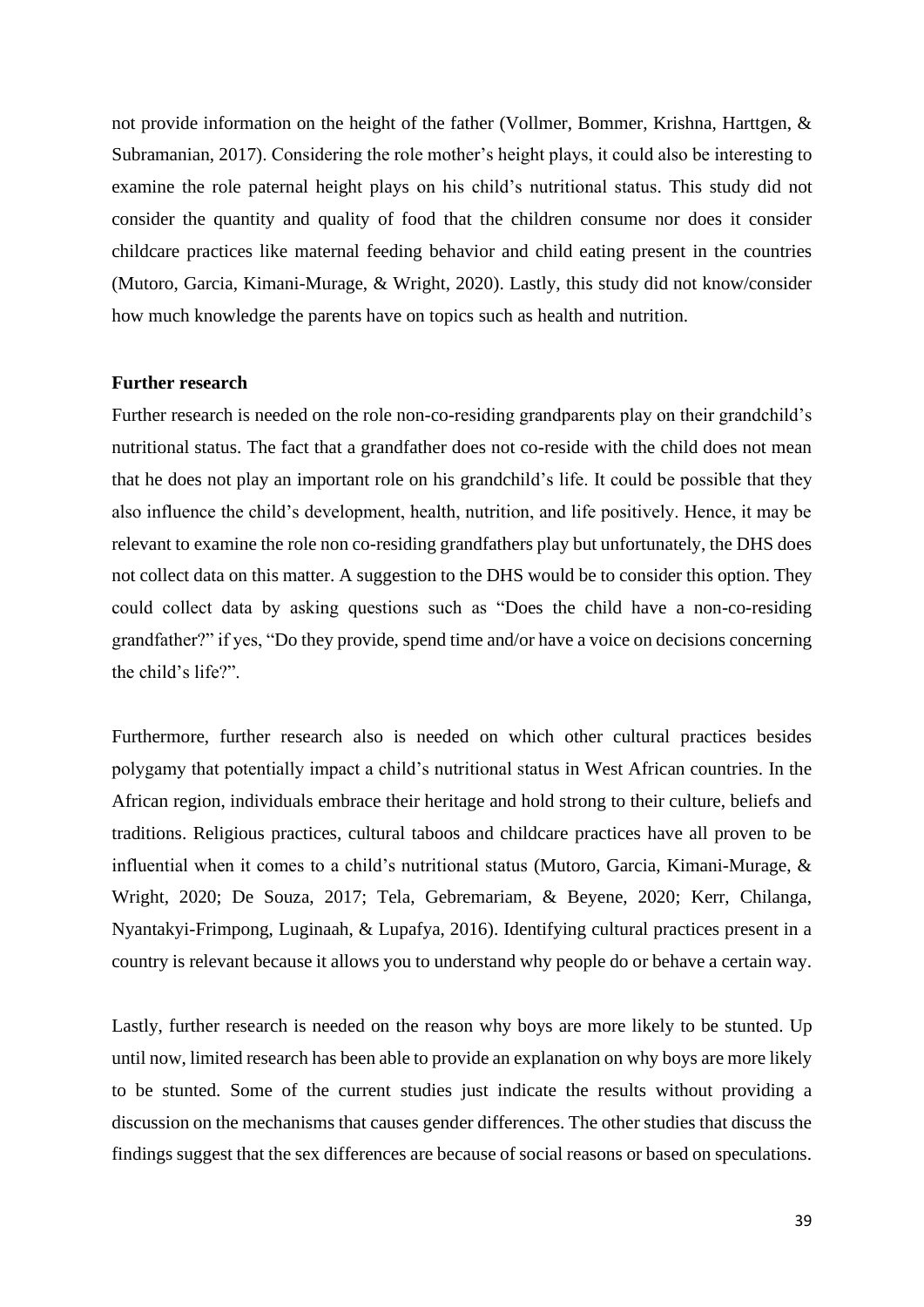Further research is therefore needed to base arguments on evidence, not speculations. Understanding and addressing the mechanisms influencing sex differences may have implications for nutrition policies and practices (Thurstans, et al., 2020).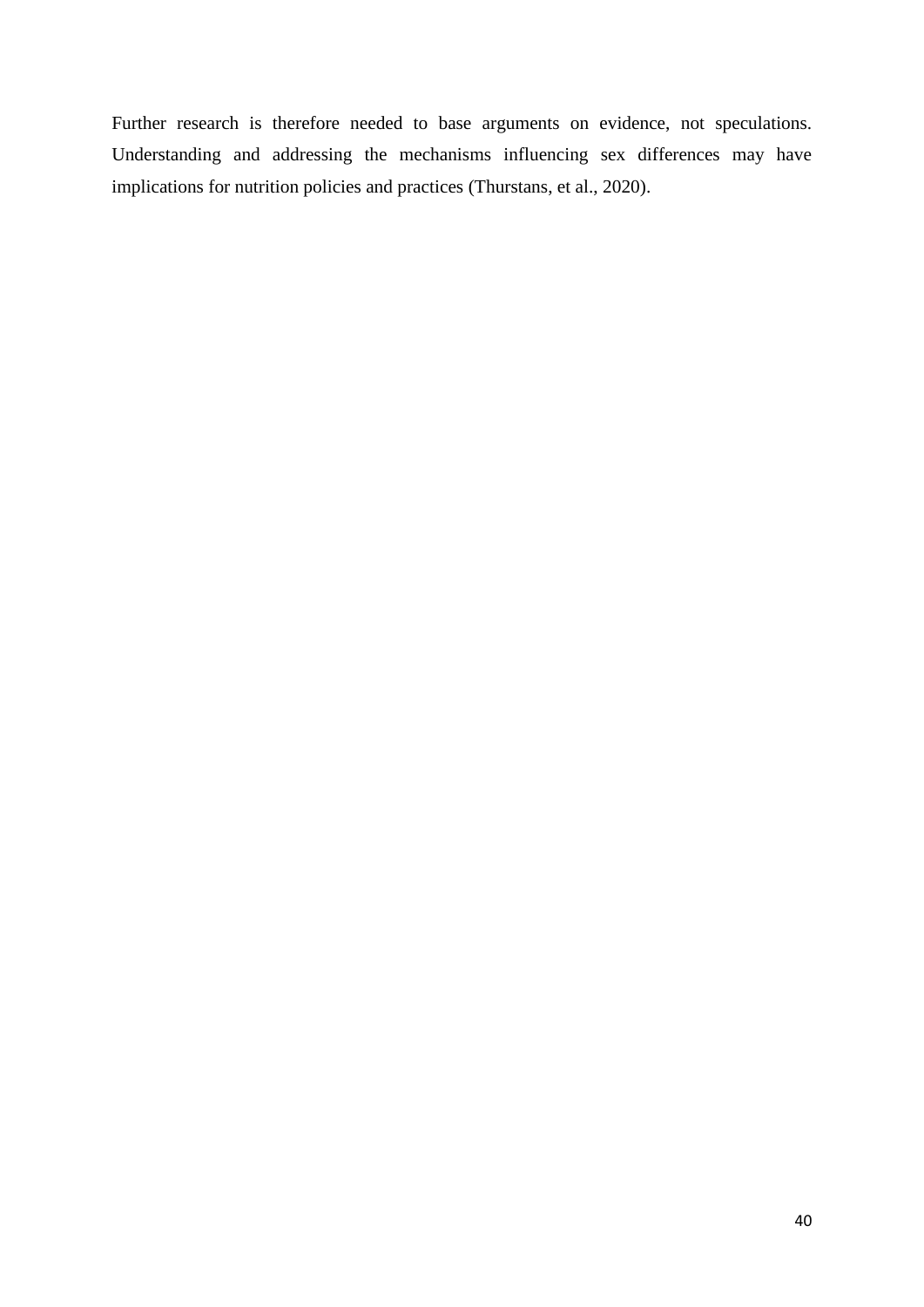## <span id="page-41-0"></span>**Recommendation**

One of the main objectives of conducting research is to come up with solutions and/or recommendations for the problem(s) identified. Therefore, the following section discusses (policy) recommendations that could potentially contribute to a reduction in child undernutrition.

The first recommendation concerns education. Many studies, including Abuya, Ciera and Kimani-Murage (2012), Keats (2018), Heath and Jayachandran (2016) and Gelu et al. (2018), have recognized the significant association between maternal education and child undernutrition. While attention is often paid to maternal education, Vollmer et al. (2017), Heady (2014), Azzarri et al. (2011), Mahmood et al. (2020) and Tariq et al. (2018) recognize that paternal education is also associated with child undernutrition. Evidence from both this study as well as previous studies have illustrated the great and positive impact education has on a reduction on child undernutrition. In other words, (highly) educated parents may improve their child's health and nutritional status.

The problem, however, is that levels of education tend to be low in developing countries. In support of this, information obtained from the dataset used shows that 50.84 percent (29,917) of fathers have no education and 59.51 percent (35,018) of mothers have no education. These numbers could be seen in table 7 and table 8. These numbers are alarming because more than half of the mothers and fathers who participated in the interviews have no education. Education is and will always be important. Education helps in the process of developing an individual on a personal, social, political, economic, or cultural level, equips individuals with social, cognitive and knowledge based skills needed for the future and opens and enhances opportunities to enter the labor market (Bhardwaj, 2016). Moreover, education can break poverty cycles, ensure better living conditions, and improve the quality of life.

For these reasons, it is recommended to invest in education. Moreover, countries must improve the quality of years of schooling (Gelu, Edris, Derso, & Abebe, 2018). Improved years of schooling can influence nutrition since it enables parents to earn higher income which could directly or indirectly lead to improvements in a child's health and nutrition (Vollmer et al., 2017). To achieve improved years of schooling, policies, strategies, or interventions must be implemented to not only increase school enrollment, but to also keep children in school.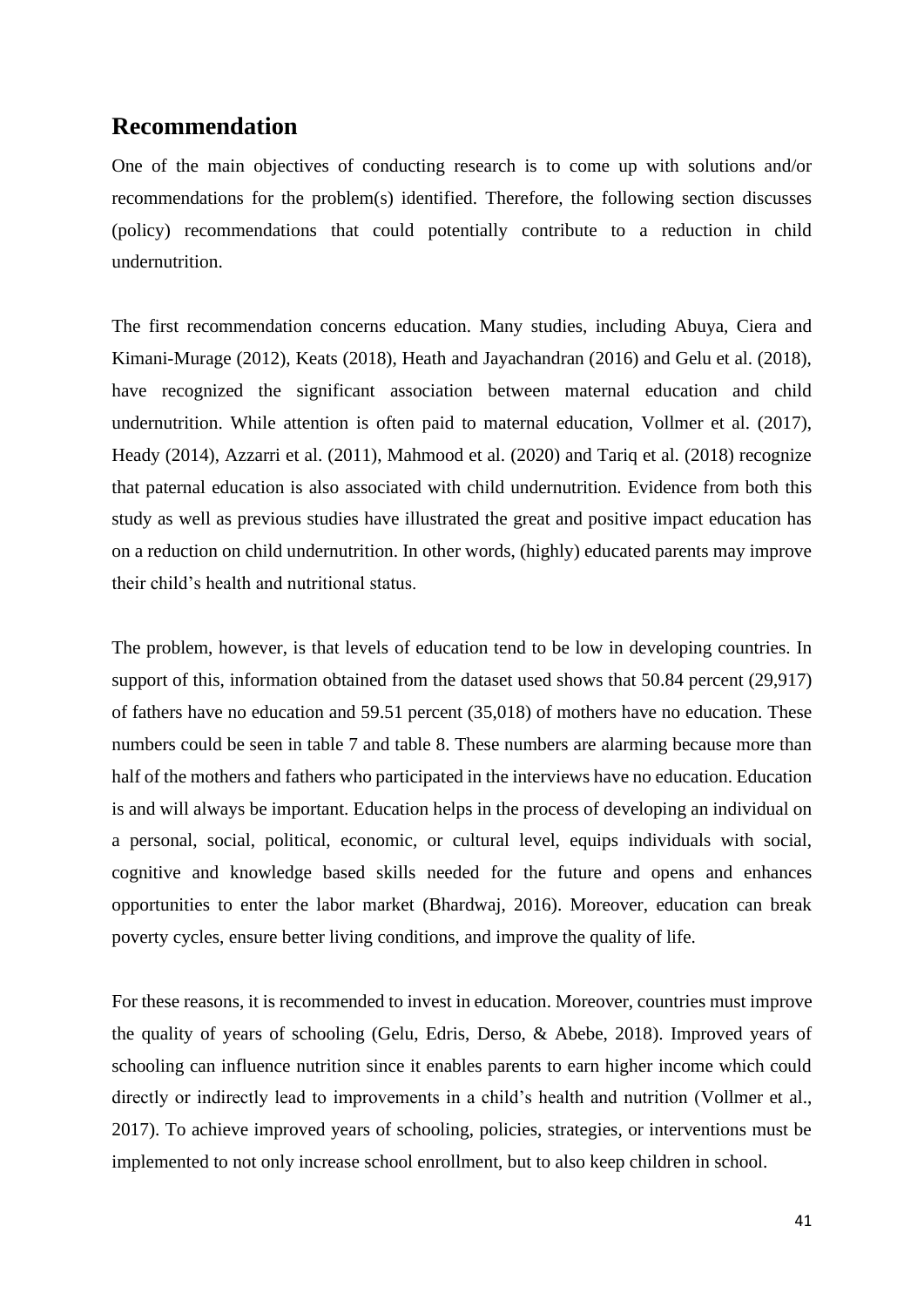Finally, the inclusion of health knowledge skills in school curricula may also be a relevant recommendation (Abuya, Ciera & Kimani-Murage, 2012). Such courses provide information and contribute to the expansion of knowledge on topics such as health, nutrition, and family planning, which would be helpful in the future. These health related topics are important in reducing undernutrition among children and parents. In Bangladesh for example, programs that emphasized on family planning succeeded in reducing the number of undernourished children (Heady et al., 2015). In Ghana too, the child's nutritional status has improved after educational nutrition interventions were implemented (Awuuh, Appiah, & Mensah, 2019).

The second recommendation concerns current norms and cultural beliefs and practices. Kerr et al. (2016) have shown that one of the main reasons that prevent men from taking proper care of their child are gender constriction and norms, culture, and community level perceptions. The main perception is that it is a women's role to be the caretaker of a child. These perceptions are exactly what shape some of the hegemonic masculinities attitudes related to childcare responsibilities and domestic work (Kerr et al., 2016). These wrong perceptions should call on changes in traditions, culture, norms, and beliefs. This process is nevertheless not easy. Culture and cultural norms evolve slowly (Guiso, Herrera, & Morelli, 2016). Norms can be changed via leadership, massive shift and/or sanctions.

Therefore, the recommendation would be to involve communities - especially men - in nutritional education programs that address hegemonic masculinities related to child nutrition (Kerr et al., 2016). Moreover, men could also participate in programs that target men's genderrelated attitudes and undernutrition such as the Integrated Child Development Services, to get more involved with topics related to the health of their children (Sharma & Subramanyam, 2021). A study conducted by Mkandawire and Hendriks (2018) showed that men's perception regarding gender roles has changed after policies and interventions related to their involvement with maternal and childcare were implemented. These programs can be the first step to change gender norms as they alter men's way of thinking and behavior, leading to improvements in social factors that affect a child's care, health, and nutrition.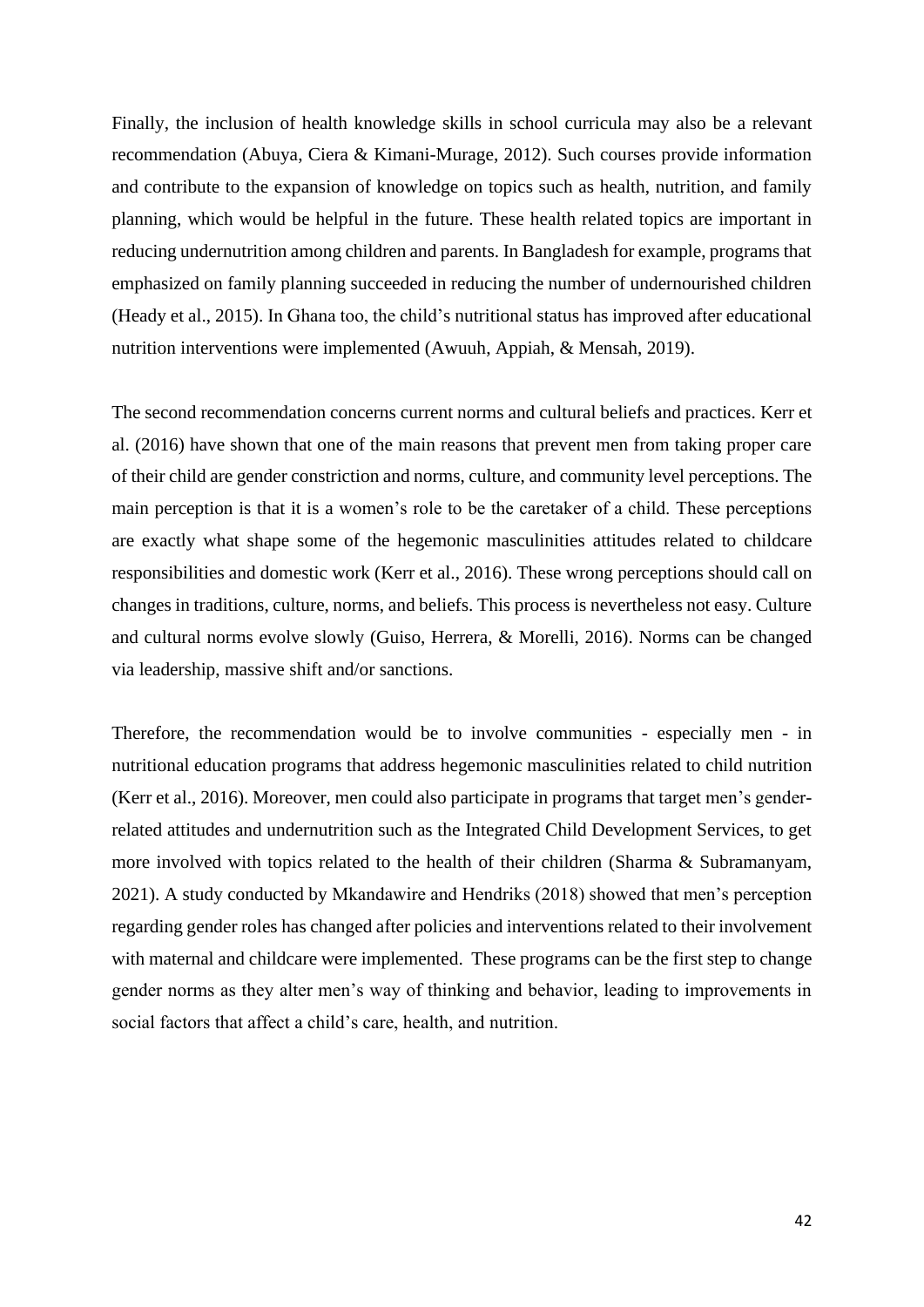## <span id="page-43-0"></span>**Conclusion**

Developing countries experience long periods of challenges as there are high levels of poverty and hunger, high mortality rates and low levels of education year after year. Besides these challenges, an issue that has also been present in developing countries is child undernutrition. "Child undernutrition refers broadly to the condition in which food intake is inadequate to meet a child's needs for physiological function, growth, and the capacity to respond to illness." (Wells, et al., 2019, p. 831) As it has received more attention lately, some countries have managed to reduce the high and alarming numbers of undernourished children below the age of five. This, nevertheless, does not mean that child undernutrition is not considered a major concern anymore.

Recent numbers provided by the World Health Organization indicate that in 2020 alone, 144 million children under the age of five were stunted, 47 million were wasted and 45% of the deaths of children under five years are directly or indirectly linked to undernutrition (World Health Organization, 2020a). There are four sub-forms of child undernutrition - as mentioned in the introduction - but the sub-form relevant in this study was stunting. Child undernutrition must not be considered as one additional challenge for developing countries, but deserves attention, especially from the government and governmental institutions.

Consequences of child undernutrition are not only a short term, but also carry on in the long term (Wali, Agho, & Renzaho, 2019). Just to mention some consequences, child undernutrition weakens the immune system exposing children to (severe) infectious and non-infectious diseases, lowers levels of productivity and hinders development (Egata, Berhane, & Worku, 2014; World Health Organization, 2021). These consequences and the seriousness of the issue have motivated authors to conduct research on this topic.

A majority of previous studies on child undernutrition have examined the relationship between child undernutrition and relevant factors such as mother's nutritional status, household socioeconomic status, child characteristics and economic growth. A factor that has received a lot of attention is mother's nutritional status. A mother's education, occupation, height, habits, health, nutrition and (marital) status have shown to be the most influential factor impacting a child's nutritional status (Harttgen, Klasen, & Vollmer, 2013).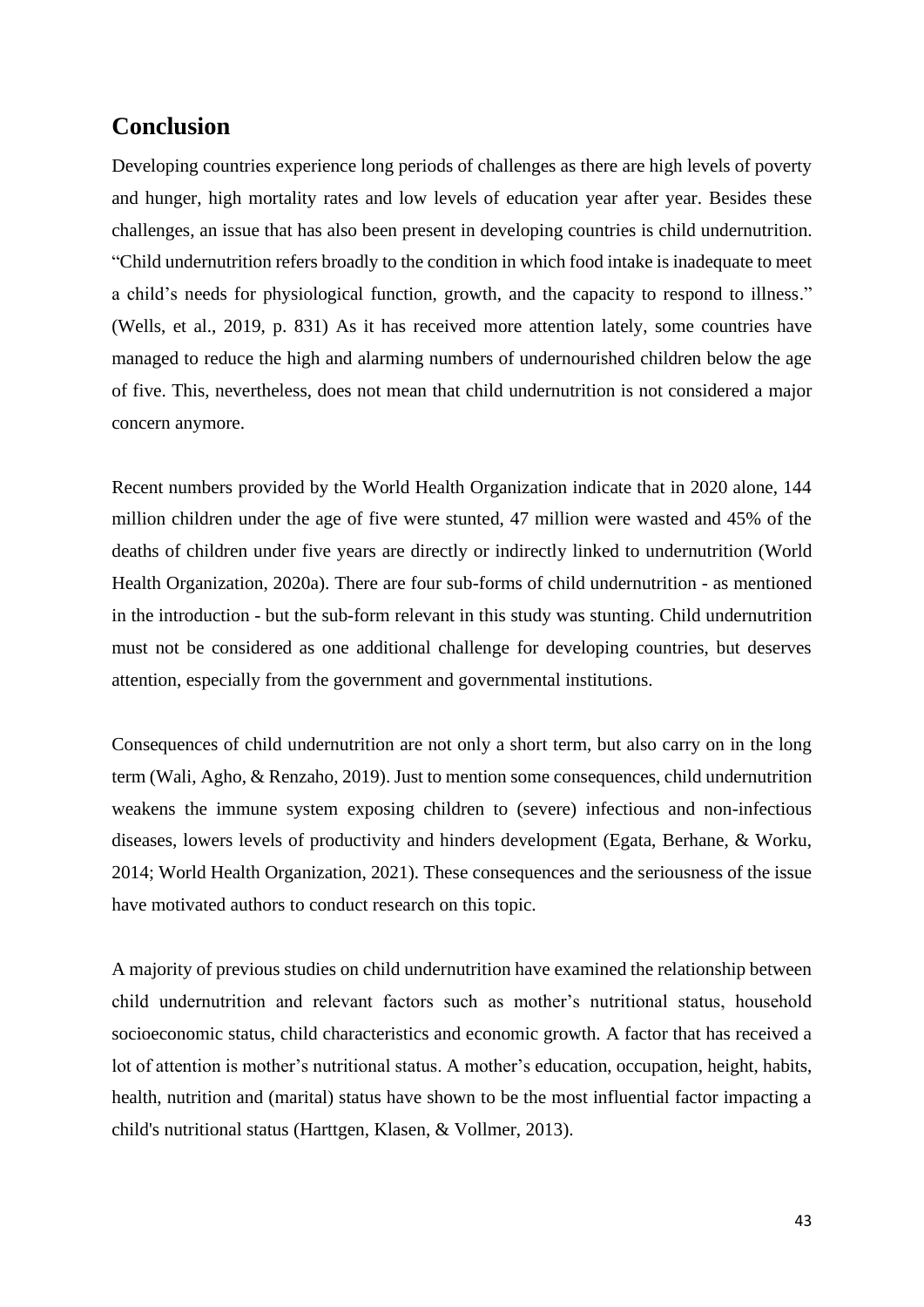While most studies draw attention on the role women play on child undernutrition, fewer studies consider the role men play on their child's nutritional status. Men's attitude, behavior, (nutritional) knowledge, nutritional status, contribution, support and guidance, involvement, and commitment have proven to have an impact on a child's nutritional status (Sharma & Subramanyam, 2021; Kansiime, Atwine, Nuwamanya, & Bagenda, 2017; Ambikapathi, et al., 2021; Haywood, 2015; McEniry, Flórez, Pardo, Samper-Ternent, & Cano-Gutierrez, 2017). In addition to this, men provide, take care, and lead their families, contribute economically, and make important household decisions (Go, 2017; Fingleton-Smith, 2018). Yet not much research has been conducted to examine the role men play on child undernutrition.

Therefore, the main hypothesis to be tested in this study wasthe impact of men related variables on child undernutrition in West African countries. The men related variables were male-headed households, father's education and occupation, grandfather's co-residence, and polygamous culture. Besides the men related variables, mother's nutritional status, household socioeconomic status, child characteristics, women empowerment, and corruption was controlled for. This study considered 12 West African countries covering the period of 1993- 2020. The data used in this study has been collected from the Demographic and Health Survey and the World Governance Indicators (WGI). The methods used to examine the relationship between men related variables and stunting are bivariate analysis and multilevel logistics regressions.

Interestingly, the results prove that men play an important role on a child's nutritional status. Considering men's role as provider and leader of a family, it would be expected that households led by men lower the probability of having a stunted child. Inconsistent with the first hypothesis, the odds of a child being stunted increases in a male headed household in comparison to a female-headed household. This could possibly be because of the different priorities men have in comparison to women. A women's priority is most of the times to be responsible, take care of her children and make sure that child does not miss anything. Men on the other hand, could have priorities that do not include their child, leading to less investments in (nutritious) food (Drammeh, Hamid, & Rohana, 2019).

Fathers with more education get the chance to expand their knowledge on topics such as health and nutrition and also, have more opportunities to get a well or better-paid job, which could translate in more investments in their child and his or her health and nutrition (Ambikapathi, et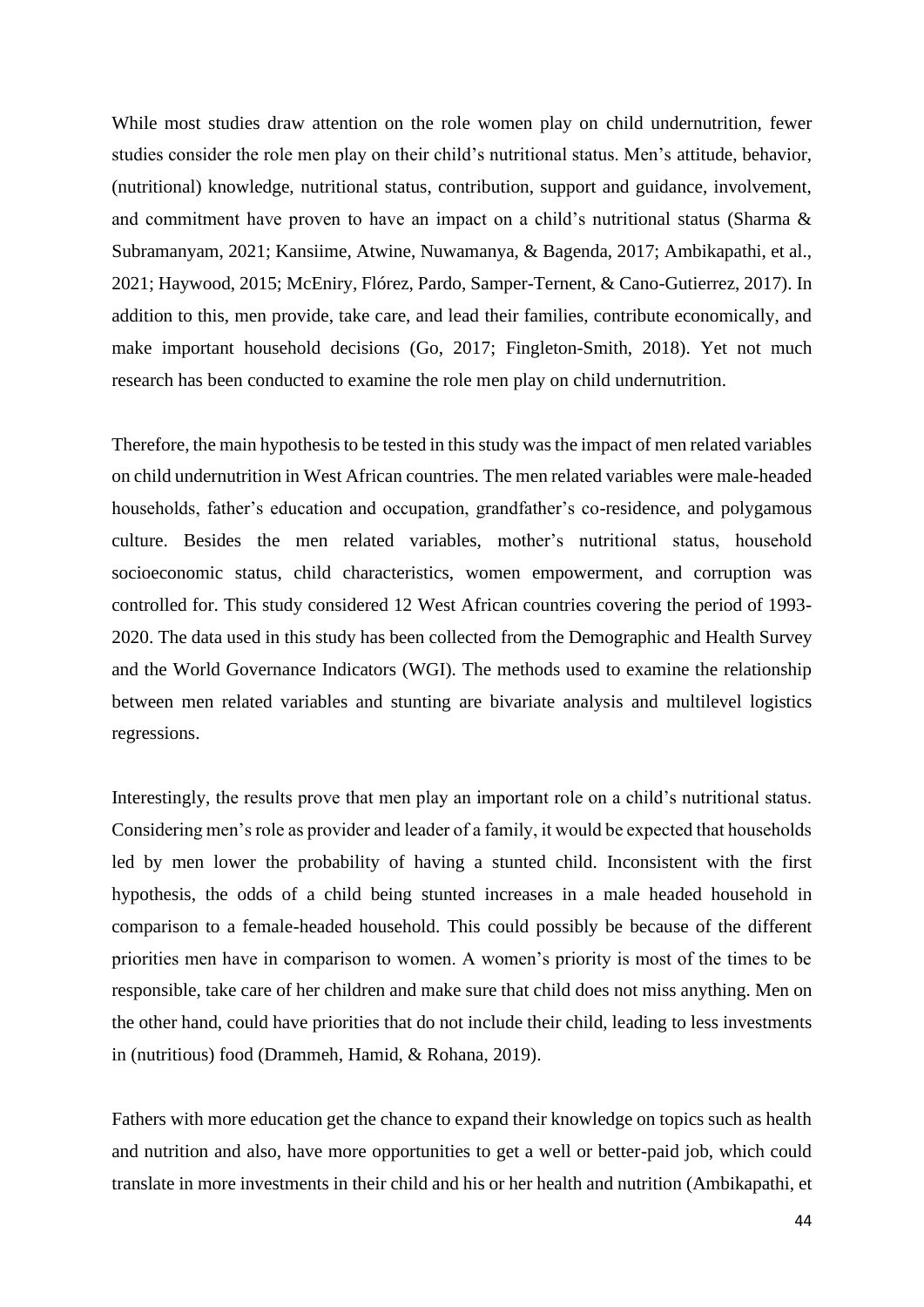al., 2021; Keino, Plasqui, Ettyang, & van den Borne, 2014). Consistent with the second hypothesis, in West African countries, the odds of child stunting decrease with highly educated and well-paid fathers in comparison to lower educated and less well-paid fathers.

Another male figure that influences a child's nutritional status are grandfathers. Grandfathers improve a child's cognitive abilities, school enrollment and thus, development and nutritional status (Schrijner & Smits, 2018b; McEniry, Flórez, Pardo, Samper-Ternent, & Cano-Gutierrez, 2017; Tanskanen & Danielsbacka, 2016; Adachi & Urabe, 2021). Consistent with the third hypothesis, the odds of a child being stunted decrease when the grandfather co-resides with the child versus when the grandfather does not co-reside.

The last men related variable is culture as proxied by polygamy. Polygamy can be accompanied with economic, social, and educational constraints that affect the child negatively (Al-Sharfi, Pfeffer, & Miller, 2016; Dissa, 2016; Amare, Arndt, Mahrt, & Mavrotas, 2021). Consistent with the fifth hypothesis, the odds of a child being stunted increases in polygamous households in comparison to non-polygamous households.

Not only were men related variables researched, but five control variables were also included in the analysis. The control variables are mother's nutritional status, household socioeconomic status, child characteristics, women empowerment and institutions.

First control variable discussed was mother's nutritional status. Women's traditional role of taking care of the children in combination with their maternal instincts may give them an edge over men, hence women play a great and important role on a child's nutritional status. I found that the higher the level of education attainment, the lower the odds of having a stunted child. This impact is even greater than father's education. Moreover, the odds of a child being stunted increases with currently pregnant mothers and mothers height lower than 145 centimetres in comparison to non-pregnant mothers and mothers with a height above 145 centimetres.

The second control variables discussed was the socioeconomic status of households. Households with an improved water source and toilet facility, possessing of assets such as electricity, TV, radio, motorcycle and refrigerator and residing in an urban area decrease the odds of a child being stunted in comparison to households with unimproved facilities, households that do not possess of these assets and households in rural areas.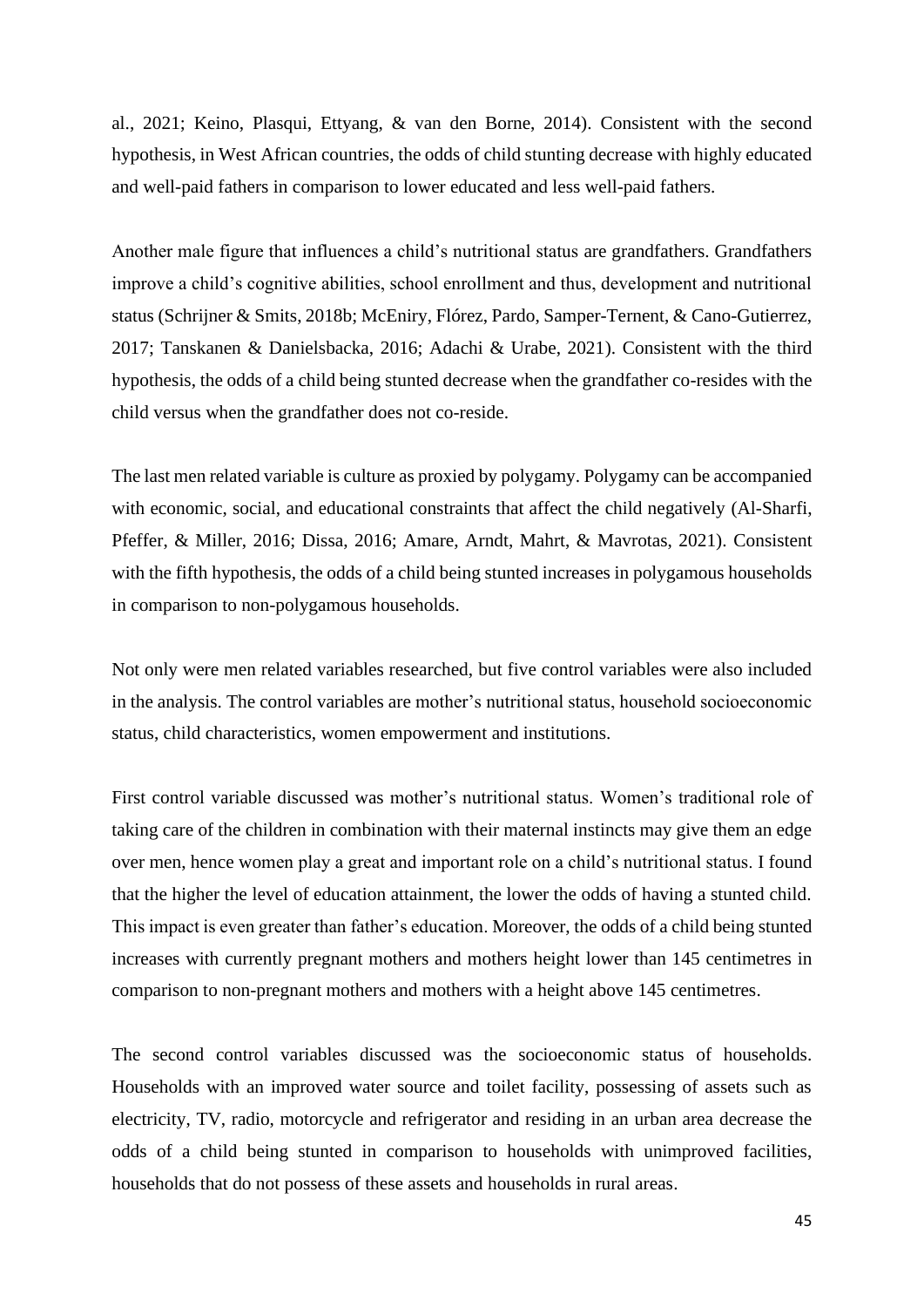The third control variable discussed was child characteristics. Consistent with Abuya, Ciera, and Kimani-Murage (2012), Harttgen, Klasen and Vollmer (2013), Kang and Kim (2019) and Boah et al (2019), it was found that boys, twins and children between the age of 18-35 are more likely to be stunted. The fourth control variable discussed was women empowerment. Empowered, encouraged and autonomous women have the ability to make decisions by themselves. This empowerment could translate to positive results such as a reduction in child undernutrition (Sethuraman, Lansdown, & Sullivan, 2006; Sharma & Subramanyam, 2021; Gantner, 2007).

Nonetheless, women do not have to make decisions alone to translate to positive outcomes. Decisions made together are also beneficial. The problem, however, is that most decisions are made by the man only. Therefore, men with high gender-equitable attitudes (men who value women's input and involve women in the decisions making) could also decrease the odds of having an undernourished child (Sharma & Subramanyam, 2021). Consistent with Gantner (2007) and Sethuraman, Lansdown and Sullivan (2006) statement, it was found that mothers making decisions alone decrease the odds of their child being stunted more compared to when the fathers make decisions alone. Moreover, the odds of a child being stunted also decreases more when fathers consider the mother's decision. The findings have proven that it is not only mother's education that significantly impact stunting, but also their ability to make decisions.

The fifth and last control variable discussed was institutions as proxied by corruption. Corruption deserves attention as it continues to be an issue in developing countries. Corruption not only has national consequenses, but also international consequences. Consistent with Biadgilign et al. (2019) and Smith and Haddad (2015), my results show that corruption increases the probability of a child being stunted.

That being said, it can be concluded that mother's nutritional status, household's socioeconomic status, child characteristics, women empowerment, and institutions all influence stunting. The factor that particularly and noticeably influences child undernutrition significantly is mother's nutritional status. This has been shown in previous studies, my study and will probably be shown in future studies. Nevertheless, my study has also contributed to a new viewpoint. The overall conclusion of this study was that men play both a positive as well as a negative role on a child's nutritional status. Thus, although women play a vital on their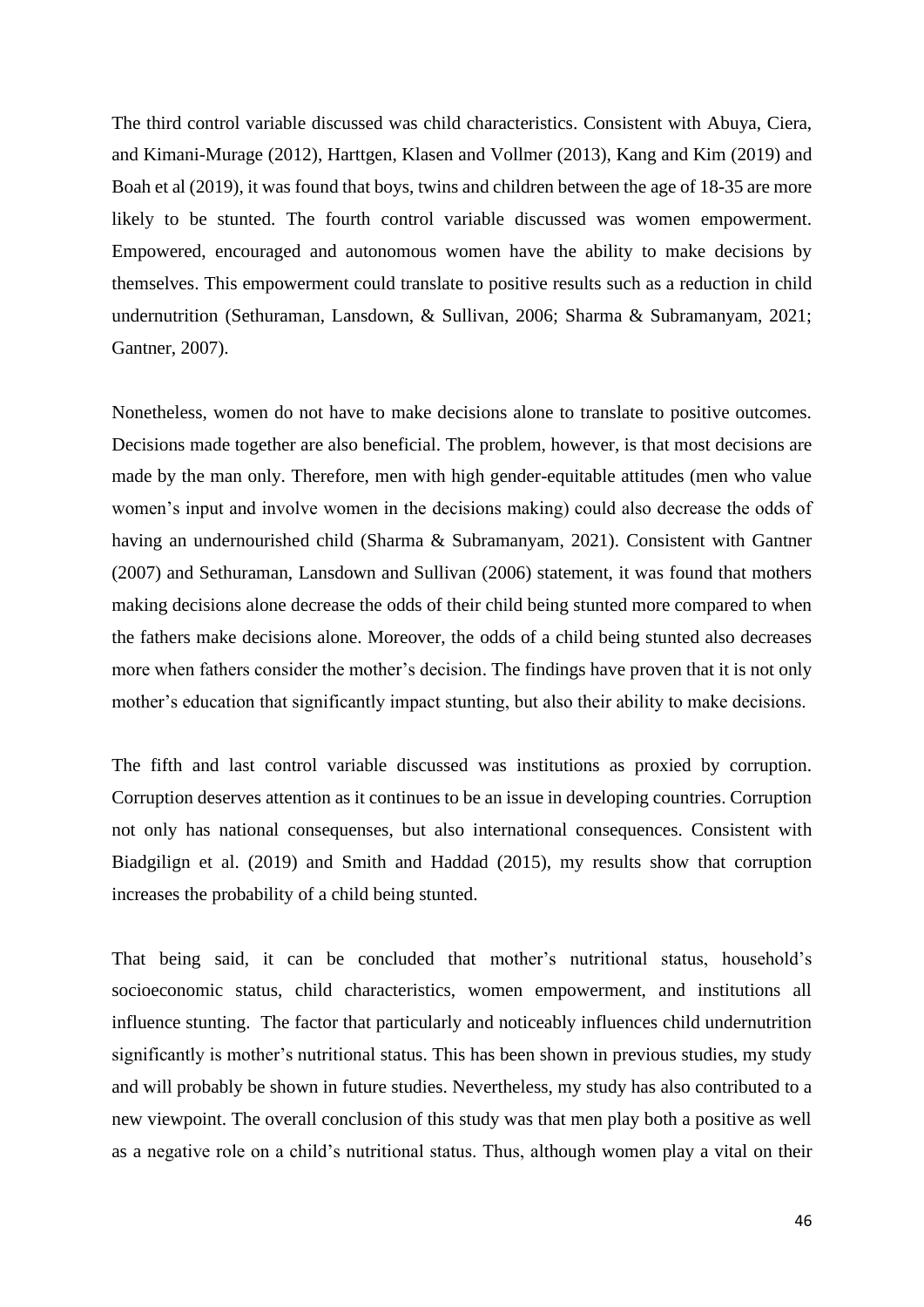child's life, development, and nutritional status, my study proved that merits must not be taken away from the role men play. In other words, men also matter.

## **Acknowledgements**

First and foremost, I would like to thank God for the strength He has given me to persevere and never give up. I would also like to express my sincere gratitude to my supervisor, Dr. Jana Vyrastekova for her patience, assistance, valuable and constructive comments and suggestions, and immense knowledge. Besides my supervisor, I would like to thank my family and two close friends for their support throughout this process. I will forever be grateful to all of you.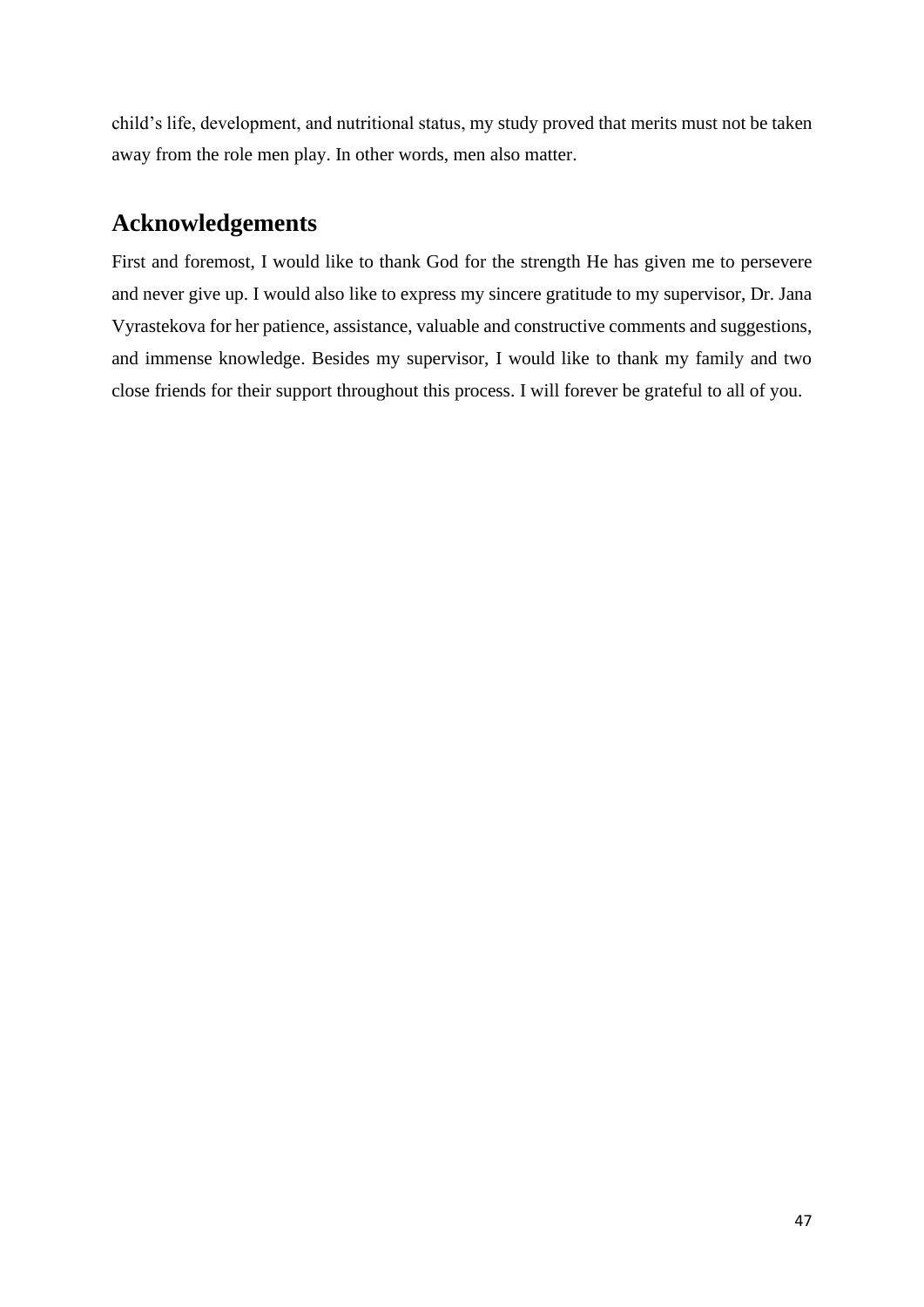## <span id="page-48-0"></span>**References**

- Abdurahman, A. A., Mirzaei, K., Dorosty, A. R., Rahimiforoushani, A., & Kedir, H. (2016). Household food insecurity may predict underweightand wasting among children aged 24–59 months. *Ecology of food and nutrition, 55(5)*, 456-472.
- Abuya, B. A., Ciera, J., & Kimani-Murage, E. (2012). Effect of mother's education on child's nutritional status in the slums of Nairobi. *BMC pediatrics, 12(1)*, 1-10.
- Adachi, M., & Urabe, D. (2021). Diet diversity was limited in Malawi resulting in stunting despite availability of foods in markets. *Pediatrics International (63)* , 311–315.
- Ali, M. S., & Jalal, H. (2018). Higher Education as a Predictor of Employment: The World of Work Perspective. *Bulletin of Education and Research, 40(2)*, 79-90.
- Al-Sharfi, M., Pfeffer, K., & Miller, K. A. (2016). The effects of polygamy on children and adolescents: a systematic review. *Journal of family Studies, 22(3)*, 272-286.
- Amare, M., Arndt, C., Mahrt, K., & Mavrotas, G. (2021). Polygynous family structure and child undernutrition in Nigeria. *The Journal of Development Studies*, 1-22.
- Ambikapathi, R., Passarelli, S., Madzorera, I., Canavan, C. R., Noor, R. A., Abdelmenan, S., . . . Gunaratna, N. S. (2021). Men's nutrition knowledge is important for women's and children's nutrition in Ethiopia. *Maternal & child nutrition, 17(1), e13062.*, 1-13.
- Anjorin, S. S., Uthman, O. A., Ameyaw, E. K., Ahinkorah, B. O., Chattu, V. K., Bishwajit, G., . . . Yaya, S. (. (2020). Undernutrition, polygynous context and family structure: a multilevel analysis of cross-sectional surveys of 350 000 mother–child pairs from 32 countries. *BMJ global health, 5(10), e002637*, 1-15.
- Asif, A. M., & Akbar, M. (2021). On the decomposition of rank-dependent indicator of socioeconomic inequalities in child malnutrition: Some empirical findings. . *Socio-Economic Planning Sciences, 101025*, 1-7.
- Atuobi, S. M. (2007). *Corruption and state instability in West Africa: An examination of policy options.*
- Awuuh, V. A., Appiah, C. A., & Mensah, F. O. (2019). Impact of nutrition education intervention on nutritional status of undernourished children (6-24 months) in East Mamprusi district of Ghana. *Nutrition & Food Science*, 262-272.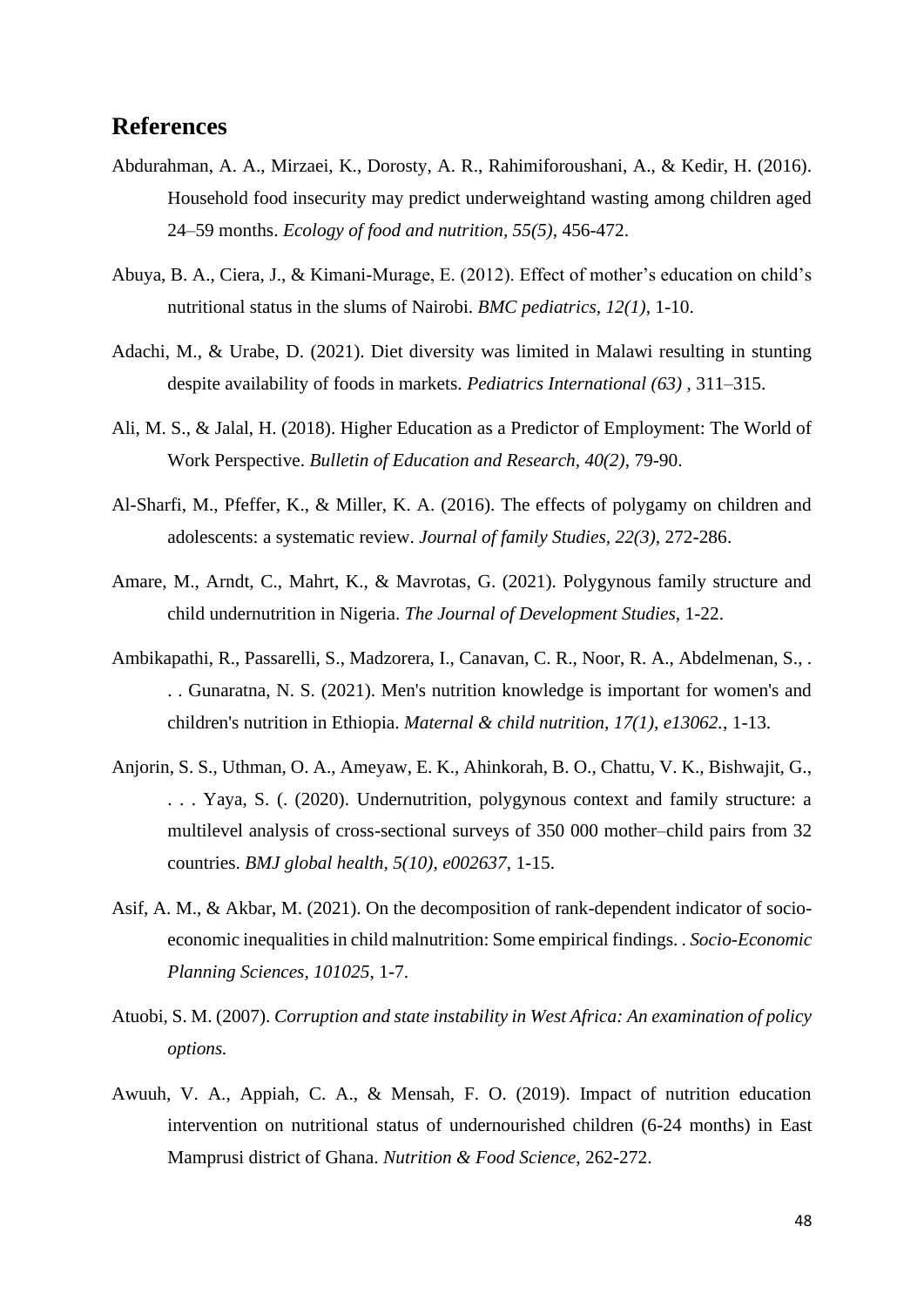- Ayogu, R. N., Afiaenyi, I. C., Madukwe, E. U., & Udenta, E. A. (2018). Prevalence and predictors of under-nutrition among school children in a rural South-eastern Nigerian community: a cross sectional study. *BMC public health, 18(1)*, 1-9.
- Azfar, O., Lee, Y., & Swamy, A. (2001). The causes and consequences of corruption. *The Annals of the American Academy of Political and Social Science, 573(1)*, 42-56.
- Azzarri, C., Carletto, G., Davis, B., Nucifora, A., & Sohnesen, T. P. (2011). *Child undernutrition in Mozambique.* Maputo, Mozambique: World Bank/UNICEF.
- Balalian, A. A., Simonyan, H., Hekimian, K., Deckelbaum, R. J., & Sargsyan, A. (2017). Prevalence and determinants of stunting in a conflict-ridden border region in Armeniaa cross-sectional study. *BMC nutrition, 3(1)*, 1-13.
- Balian, S., Bornstein, T., Bradley, S., Cross, A., Fishel, J., Florey, L., . . . Zweimueller, S. (2014). *Understanding and Using the Demographic and Health Surveys – DHS Curriculum Facilitator's Guide.*
- Bardhan, P. (1997). Corruption and development: a review of issues . *Journal of economic literature, 35(3)*, 1320-1346.
- Bhardwaj, A. (2016). Importance of education in human life: A holistic approach. *International Journal of Science and Consciousness, 2(2)*, 23-28.
- Biadgilign, S., Ayenew, H. Y., Shumetie, A., Chitekwe, S., Tolla, A., Haile, D., . . . Gebre, B. (2019). Good governance, public health expenditures, urbanization and child undernutrition nexus in Ethiopia: an ecological analysis. *BMC health services research, 19(1)*, 1-10.
- Biadgilign, S., Shumetie, A., & Yesigat, H. (2016). Does economic growth reduce childhood undernutrition in Ethiopia? *PloS one, 11(8), e0160050*, 1-14.
- Boah, M., Azupogo, F., Amporfro, D. A., & Abada, L. A. (2019). The epidemiology of undernutrition and its determinants in children under five years in Ghana. *Plos one, 14(7), e0219665*, 1-23.
- Bredenkamp, C., Buisman, L. R., & Van de Poel, E. (2014). Persistent inequalities in child undernutrition: evidence from 80 countries, from 1990 to today. . *International journal of epidemiology, 43(4)*, 1328-1335.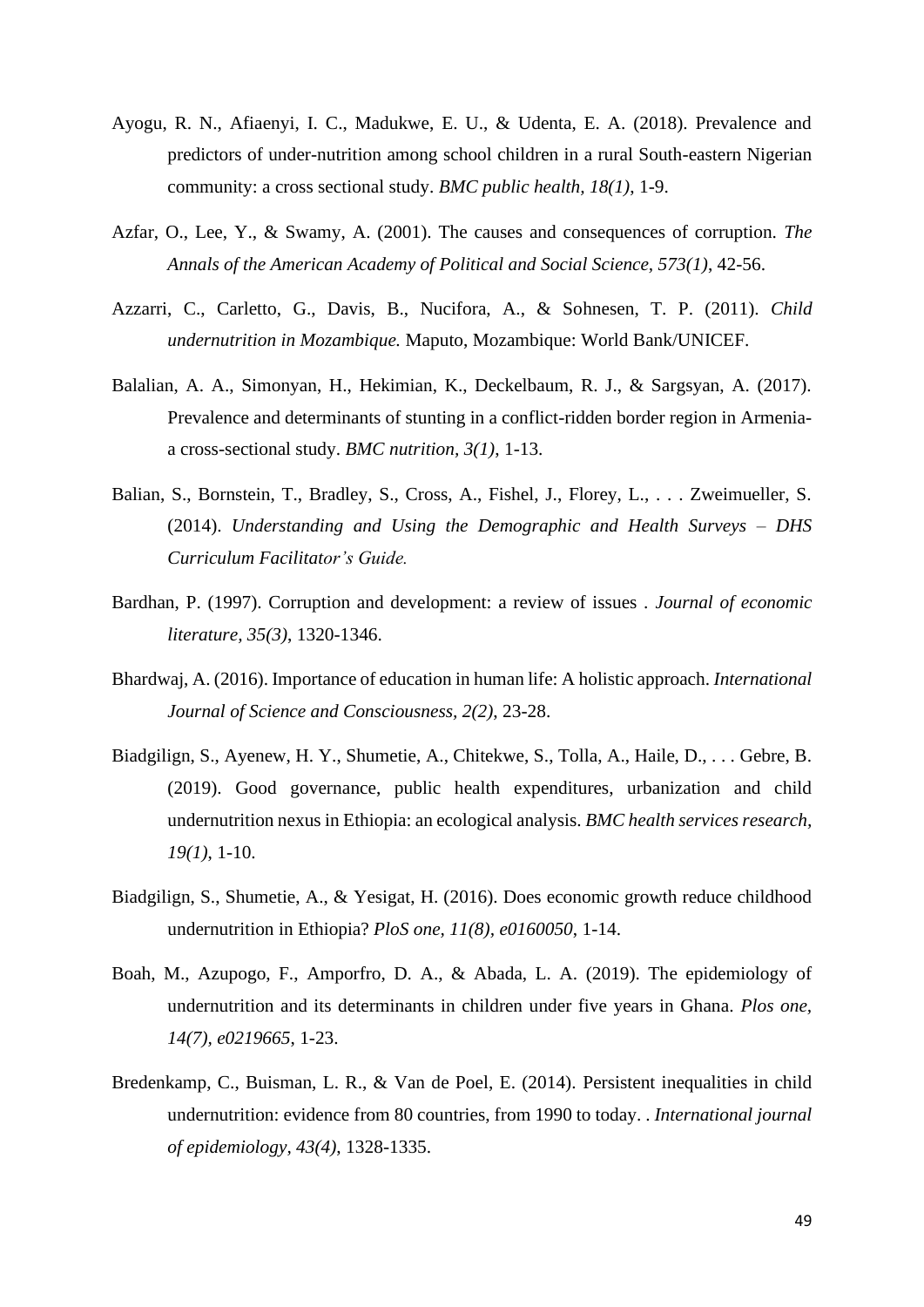- Canare, T. (2017). The effect of corruption on foreign direct investment inflows: Evidence from a panel of Asia-Pacific countries. In M. dela Rama, & C. Rowley, *The Changing Face of Corruption in the Asia Pacific: Current Perspectives and Future Challenges* (pp. 35-55). Elsevier.
- Correia, L. L., Silva, A. C., Campos, J. S., Andrade, F. M., Machado, M. M., Lindsay, A. C., . . . Cunha, A. J. (2014). Prevalence and determinants of child undernutrition and stunting in semiarid region of Brazil. *Revista de saude publica, 48*, 19-28.
- Corsi, D. J., Neuman, M., Finlay, J. E., & Subramanian, S. V. (2012). Demographic and health surveys: a profile. *International journal of epidemiology, 41(6)*, 1602-1613.
- Croft, T. N., Marshall, A. M., Allen, C. K., Arnold, F., Assaf, S., & Balian, S. (2018). *Guide to DHS statistics.* Rockville, Maryland, USA. Retrieved from https://dhsprogram.com/Data/Guide-to-DHS-Statistics/index.cfm
- Cui, Y., Liu, H., & Zhao, L. (2019). Mother's education and child development: Evidence from the compulsory school reform in China. *Journal of Comparative Economics, 47(3)*, 669-692.
- d'Agostino, G., Dunne, J. P., & Pieroni, L. (2016). Corruption and growth in Africa. . *European Journal of Political Economy, 43*, 71-88.
- De Souza, L. R. (2017). Correlates of child undernutrition in Yemen. *Bandung, 4(1)*, 1-27.
- Direr, A. (2020). *Bringing present bias back to the present.* HAL Archieve ouverte ( ⟨hal-02133525v3⟩.
- Dissa, Y. (2016). Polygamy in Mali: social and economic implications on families. *International Journal of African and Asian Studies*, 99-108.
- Dong, B., & Torgler, B. (2010). *The consequences of corruption: evidences from China.* SSRN.
- Drammeh, W., Hamid, N. A., & Rohana, A. J. (2019). Determinants of household food insecurity and its association with child malnutrition in Sub-Saharan Africa: A review of the literature. *Current Research in Nutrition and Food Science Journal, 7(3)*, 610- 623.
- Dreze, J., & Sen, A. (1989). *Hunger and public action. Clarendon Press.* Oxford University Press.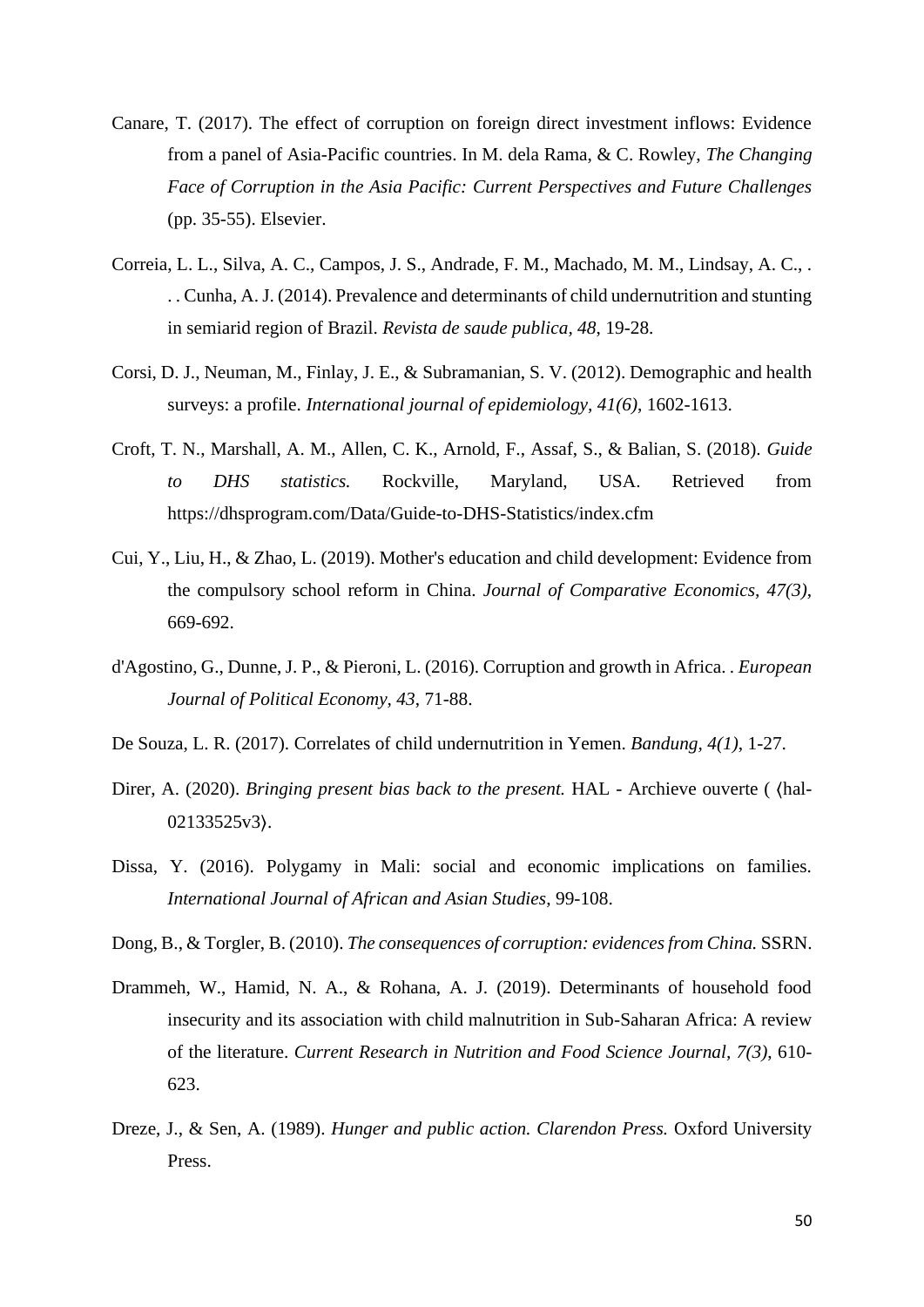- Egata, G., Berhane, Y., & Worku, A. (2014). Predictors of acute undernutrition among children aged 6 to 36 months in east rural Ethiopia: a community based nested case-control study. . *BMC pediatrics, 14(1)*, 1-10.
- Engle, P. L. (1997). The Role of Men in Families: Achieving Gender Equity and Supporting Children. *Gender and Development 5, (2)*, 31-40.
- Ersino, G., Zello, G. A., Henry, C. J., & Regassa, N. (2018). Gender and household structure factors associated with maternal and child undernutrition in rural communities in Ethiopia. *Plos one, 13(10), e0203914*, 1-20.
- Fingleton-Smith, E. (2018). The lights are on but no (men) are home. The effect of traditional gender roles on perceptions of energy in Kenya. *Energy research & social science, 40*, 211-219.
- Gantner, L. (2007). *PROGRESA: An integrated approach to poverty alleviation in Mexico.* New York: Cornell University Press.
- Gelu, A., Edris, M., Derso, T., & Abebe, Z. (2018). Undernutrition and associated factors among children aged 6–59 months living in slum areas of Gondar city, northwest Ethiopia: a cross-sectional study. *Pediatric health, medicine and therapeutics, 9*, 81- 88.
- Go, A. (2017, December 1). *Engaging Men to Improve Nutrition and Gender Equality | Agrilinks*. Retrieved from Agrilinks: https://www.agrilinks.org/post/engaging-menimprove-nutrition-and-gender-equality
- Guiso, L., Herrera, H., & Morelli, M. (2016). Cultural differences and institutional integration. *Journal of International Economics, 99*, S97-S113.
- Haidar, J., Abate, G., Kogi-Makau, W., & Sorensen, P. (2005). Risk factors for child undernutrition with a human rights edge in rural villages of North Wollo, Ethiopia. *East Afr Med J, 82(12)*, 625-630.
- Haile, D., Azage, M., Mola, T., & Rainey, R. (2016). Exploring spatial variations and factors associated with childhood stunting in Ethiopia: spatial and multilevel analysis. *BMC pediatrics, 16(1)*, 1-14.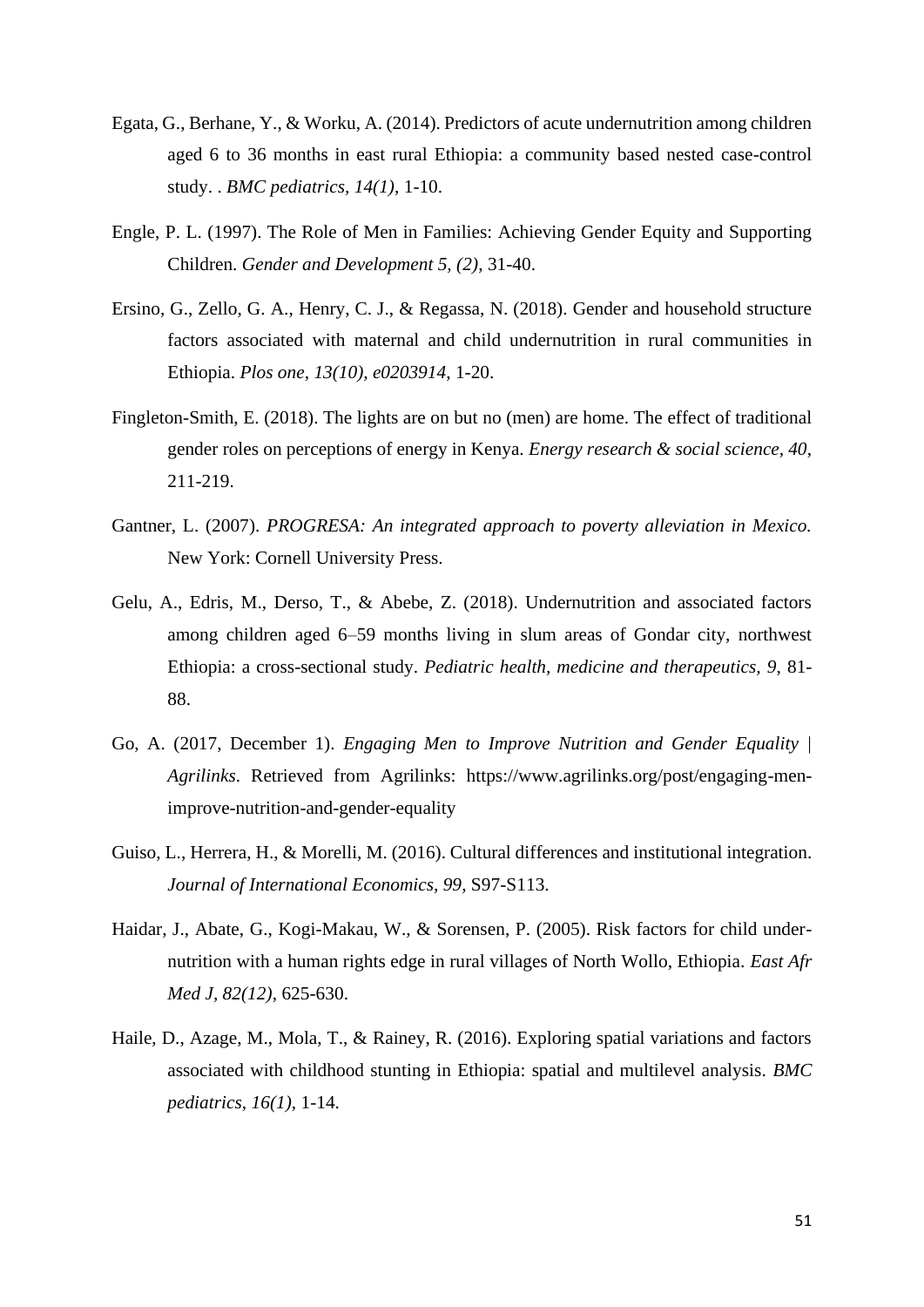- Handayani, F., Siagian, A., & Aritonang, E. Y. (2017). Mother's education as A determinant of stunting among children of age 24 to 59 months in North Sumatera province of Indonesia. *IOSR J. Humanit. Soc. Sci, 22*, 58-64.
- Harttgen, K., Klasen, S., & Vollmer, S. (2013). Economic growth and child undernutrition in sub‐Saharan Africa. *Population and development review, 39(3)*, 397-412.
- Hasan, M. M., Ahmed, S., & Chowdhury, M. A. (2013). Food insecurity and child undernutrition: evidence from BDHS 2011. *Journal of Food Security, 1(2)*, 52-57.
- Haywood, L. (2015, June 21). *How dad's nutrition impacts children's health - Better the Future*. Retrieved from Better the Future - Together we will end chronic disease where it starts: https://betterthefuture.org/how-dads-nutrition-impacts-childrens-health/
- Headey, D. (2014). *An analysis of trends and determinants of child undernutrition in Ethiopia, 2000–2011. .* Washington: International Food Policy Research Institute (IFPRI).
- Headey, D., Hoddinott, J., Ali, D., Tesfaye, R., & Dereje, M. (2015). The other Asian enigma: explaining the rapid reduction of undernutrition in Bangladesh. *World Development, 66*, 749-761.
- Heath, R., & Jayachandran, S. (2016). *The causes and consequences of increased female education and labor force participation in developing countries (No. w22766).* Cambridge: National Bureau of Economic Research.
- Jafree, S. R. (2020). *The Sociology of South Asian Women's Health.* Springer Nature.
- Kang, Y., & Kim, J. (2019). Risk factors for undernutrition among children 0–59 months of age in Myanmar. *Maternal & child nutrition, 15(4), e12821*, 1-13.
- Kansiime, N., Atwine, D., Nuwamanya, S., & Bagenda, F. (2017). Effect of male involvement on the nutritional status of children less than 5 years: a cross sectional study in a rural southwestern district of Uganda. *Journal of nutrition and metabolism*, 1-9.
- Kapur, R. (2019). *Problems and Challenges in Rural Areas.*
- Kaufmann, D., Kraay, A., & Mastruzzi, M. (2011). The Worldwide Governance Indicators: Methodology and Analytical Issues1 . *Hague journal on the rule of law, 3(2)*, 220-246.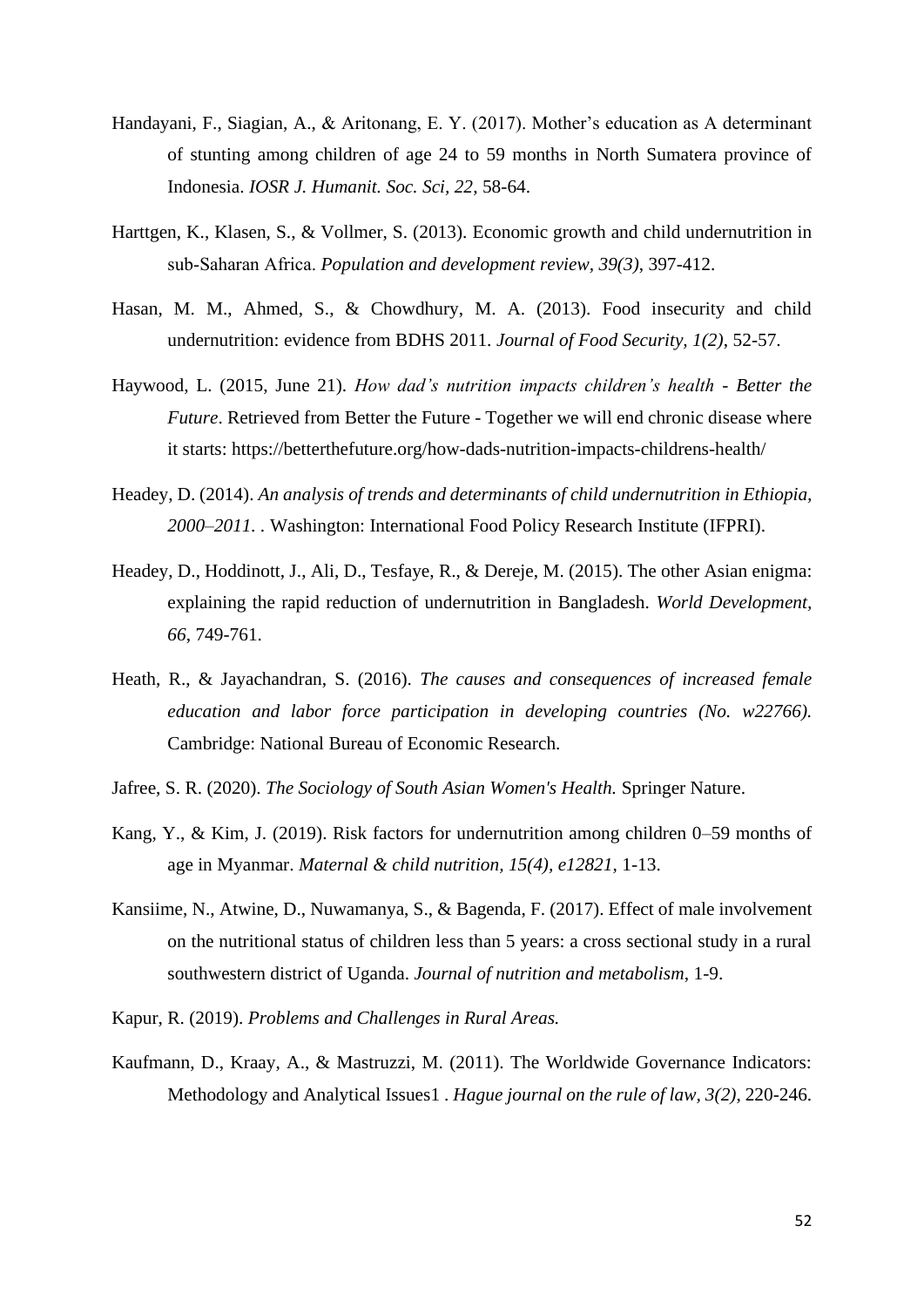- Keats, A. (2018). Women's schooling, fertility, and child health outcomes: Evidence from Uganda's free primary education program. *Journal of Development Economics, 135*, 142-159.
- Keino, S., Plasqui, G., Ettyang, G., & van den Borne, B. (2014). Determinants of stunting and overweight among young children and adolescents in sub-Saharan Africa. *Food and nutrition bulletin, 35(2)*, 167-178.
- Kennedy, E., & Peters, P. (1992). Household food security and child nutrition: the interaction of income and gender of household head . *World development, 20(8)*, 1077-1085.
- Kerr, R. B., Chilanga, E., Nyantakyi-Frimpong, H., Luginaah, I., & Lupafya, E. (2016). Integrated agriculture programs to address malnutrition in northern Malawi. *BMC Public Health, 16(1)*, 1-14.
- Kusmin, L. D., & Gibbs, R. M. (2000). Less-educated workers face limited opportunities to move up to good jobs. *Rural America/Rural Development Perspectives, 15(2221-2019- 2437)*, 32-43.
- Lavecchia, A. M., Liu, H., & Oreopoulos, P. (2015). *Behavioral economics of education: Progress and possibilities.* Bonn: Institute for the Study of Labor (IZA).
- Letourneau, N. L., Duffett-Leger, L., Levac, L., Watson, B., & Young-Morris, C. (2013). Socioeconomic status and child development: A meta-analysis. *Journal of Emotional and Behavioral Disorders, 21(3)*, 211-224.
- Liben, M. L., Abuhay, T., & Haile, Y. (2016). Determinants of child malnutrition among agro pastorals in northeastern Ethiopia: a cross-sectional study. *Health Science Journal, 10(4)*, 1-10.
- Mahmood, T., Abbas, F., Kumar, R., & Somrongthong, R. (2020). Why under five children are stunted in Pakistan? A multilevel analysis of Punjab Multiple indicator Cluster Survey (MICS-2014). *BMC public health, 20(1)*, 1-15.
- McEniry, M., Flórez, C. E., Pardo, R., Samper-Ternent, R., & Cano-Gutierrez, C. (2017). *Examining the Multigenerational Effects of Obesity, Overweight and Stunting in a Latin American Middle Income Country: The Case of Colombia.* Madison, Wisconsin: Center for Demography and Ecology | University of Wisconsin-Madison.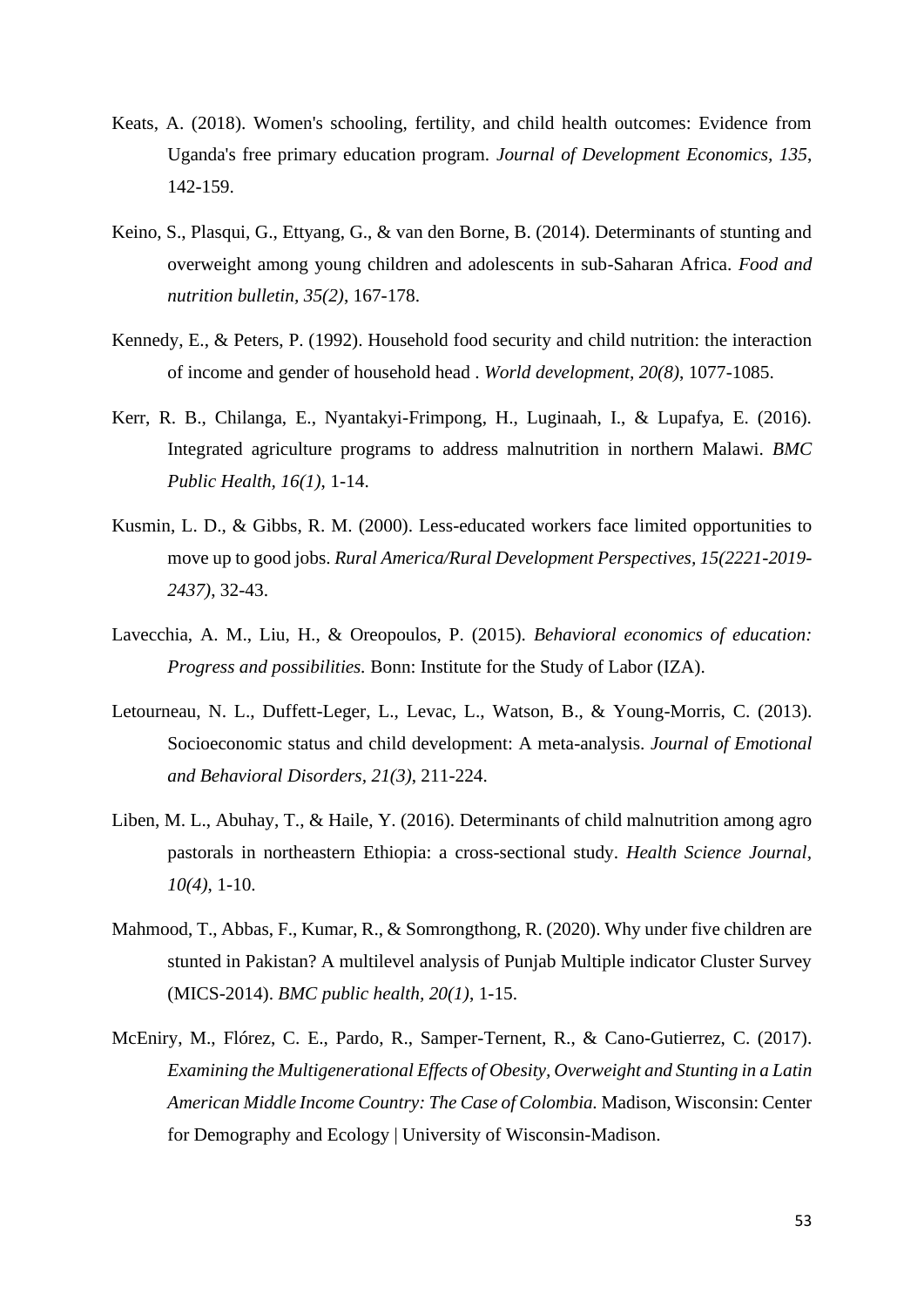- Mkandawire, E., & Hendriks, S. L. (2018). A qualitative analysis of men's involvement in maternal and child health as a policy intervention in rural Central Malawi. *BMC pregnancy and childbirth, 18(1)*, 1-12.
- Mshida, H. A., Kassim, N., Mpolya, E., & Kimanya, M. (2018). Water, sanitation, and hygiene practices associated with nutritional status of under-five children in semi-pastoral communities Tanzania. *The American journal of tropical medicine and hygiene, 98(5)*, 1242-1249.
- Mtambo, O. P., Katoma, V., & Kazembe, L. N. (2016). Analysis of severe childhood stunting in Namibia. *International Journal of Statistics and Applications 2016, 6(2)*, 81-88.
- Muraya, K. W., Jones, C., Berkley, J. A., & Molyneux, S. (2016). Perceptions of childhood undernutrition among rural households on the Kenyan coast–a qualitative study. *BMC Public Health, 16(1)*, 1-11.
- Mutoro, A. N., Garcia, A. L., Kimani-Murage, E. W., & Wright, C. M. (2020). Eating and feeding behaviours in undernourished and healthy children aged 6-24 months in low income areas in Nairobi, Kenya. *Maternal and Child Nutrition*, 1-10.
- Onyango, A., Tucker, K., & Eisemon, T. (1994). Household headship and child nutrition: a case study in western Kenya. *Social Science & Medicine, 39(12)*, 1633-1639.
- Pryer, J. A., Rogers, S., & Rahman, A. (2004). The epidemiology of good nutritional status among children from a population with a high prevalence of malnutrition. *Public health nutrition, 7(2)*, 311-317.
- Roba, A. A., Assefa, N., Dessie, Y., Tolera, A., Teji, K., Elena, H., . . . Fawzi, W. (2021). Prevalence and determinants of concurrent wasting and stunting and other indicators of malnutrition among children 6–59 months old in Kersa, Ethiopia. *Maternal & Child Nutrition, e13172*, 1-12.
- Schrijner, S., & Smits, J. (2018a). Grandparents and Children's stunting in sub-Saharan Africa. *Social Science & Medicine, 205*, 90-98.
- Schrijner, S., & Smits, J. (2018b). Grandmothers and children's schooling in Sub-Saharan Africa. *Human Nature, 29(1)*, 65-89.
- Sear, R. (2008). Kin and child survival in rural Malawi. *Human Nature, 19(3)*, 277-293.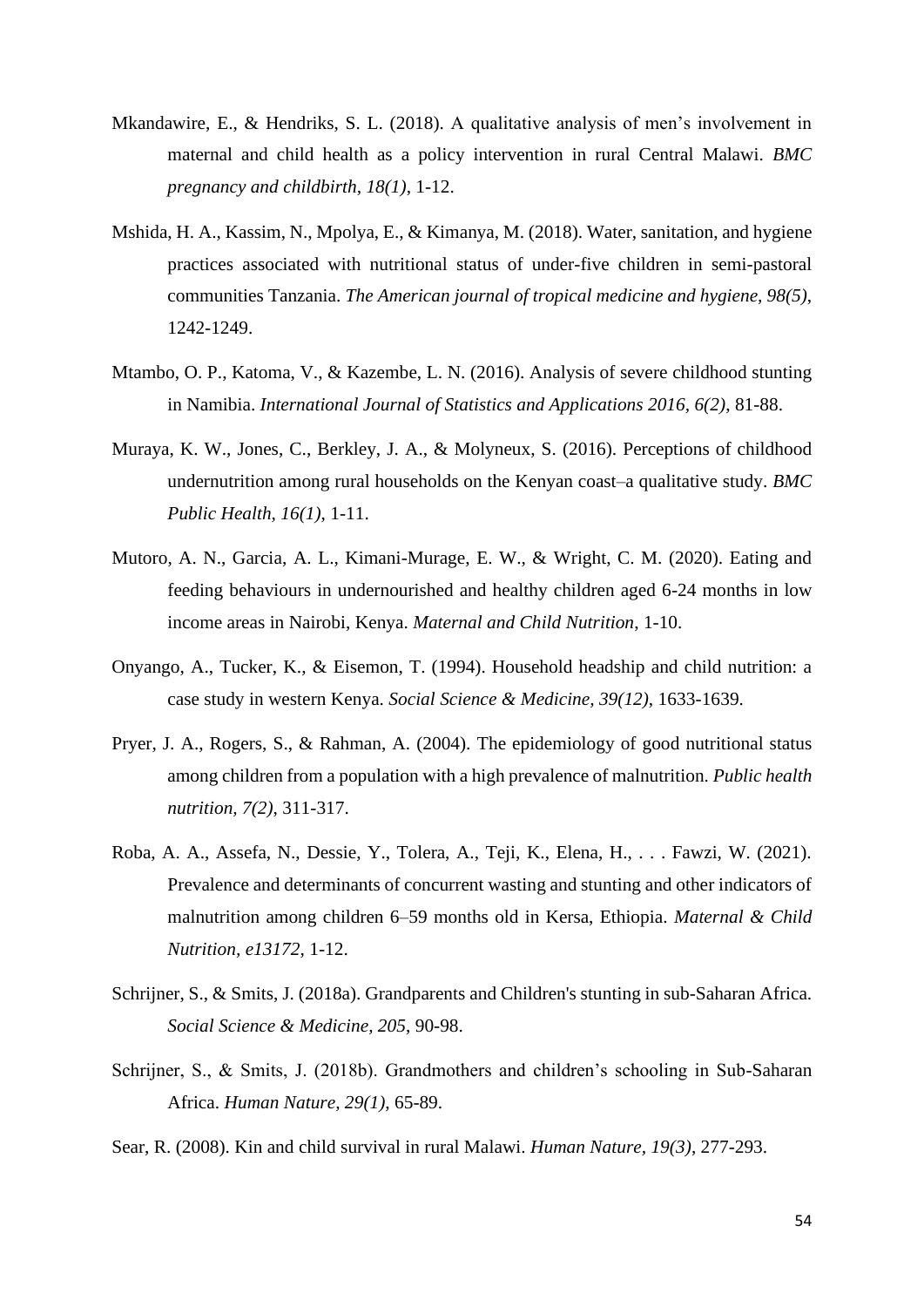- Sear, R., & Mace, R. (2008). Who keeps children alive? A review of the effects of kin on child survival. *Evolution and human behavior, 29(1), 1-18*, 1-18.
- Senbanjo, I. O., Oshikoya, K. A., Odusanya, O. O., & Njokanma, O. F. (2011). Prevalence of and risk factors for stunting among school children and adolescents in Abeokuta, Southwest Nigeria. *Journal of health, population, and nutrition, 29(4)*, 364-370.
- Sethuraman, K., Lansdown, R., & Sullivan, K. (2006). Women's empowerment and domestic violence: the role of sociocultural determinants in maternal and child undernutrition in tribal and rural communities in South India. *Food and nutrition bulletin, 27(2)*, 128- 143.
- Shahin, W., Kennedy, G. A., & Stupans, I. (2019). The impact of personal and cultural beliefs on medication adherence of patients with chronic illnesses: a systematic review. *Patient preference and adherence, 13*, 1019—1035.
- Sharma, A. J., & Subramanyam, M. A. (2021). *The intersectional role of paternal genderequitable attitudes and maternal empowerment on child undernutrition in India.* medRxiv.
- Smith, L. C., & Haddad, L. (2015). Reducing child undernutrition: past drivers and priorities for the post-MDG era. . *World Development, 68*, 180-204.
- Soriano, B., & Garrido, A. (2016). How important is economic growth for reducing undernourishment in developing countries? *Food Policy, 63*, 87-101.
- Subramanian, S. V., & Subramanyam, M. A. (2015). Limits to economic growth: why direct investments are needed to address child undernutrition in India. *Journal of Korean medical science, 30(Suppl 2)*, S131-S133.
- Subramanyam, M. A., Kawachi, I., Berkman, L. F., & Subramanian, S. V. (2011). Is economic growth associated with reduction in child undernutrition in India? *PLoS Med, 8(3), e1000424*, 1-15.
- Suomalainen, T. (2017). *Family structure, gender and childhood obesity: A case study in Peru.* Wageningen University – Department of Social Sciences.
- Tanskanen, A. O., & Danielsbacka, M. (2016). Maternal grandfathers and child development in England: Impact on the early years. In A. Buchanan, & A. Rotkirch, *Grandfathers* (pp. 217-228). London: Palgrave Macmillan.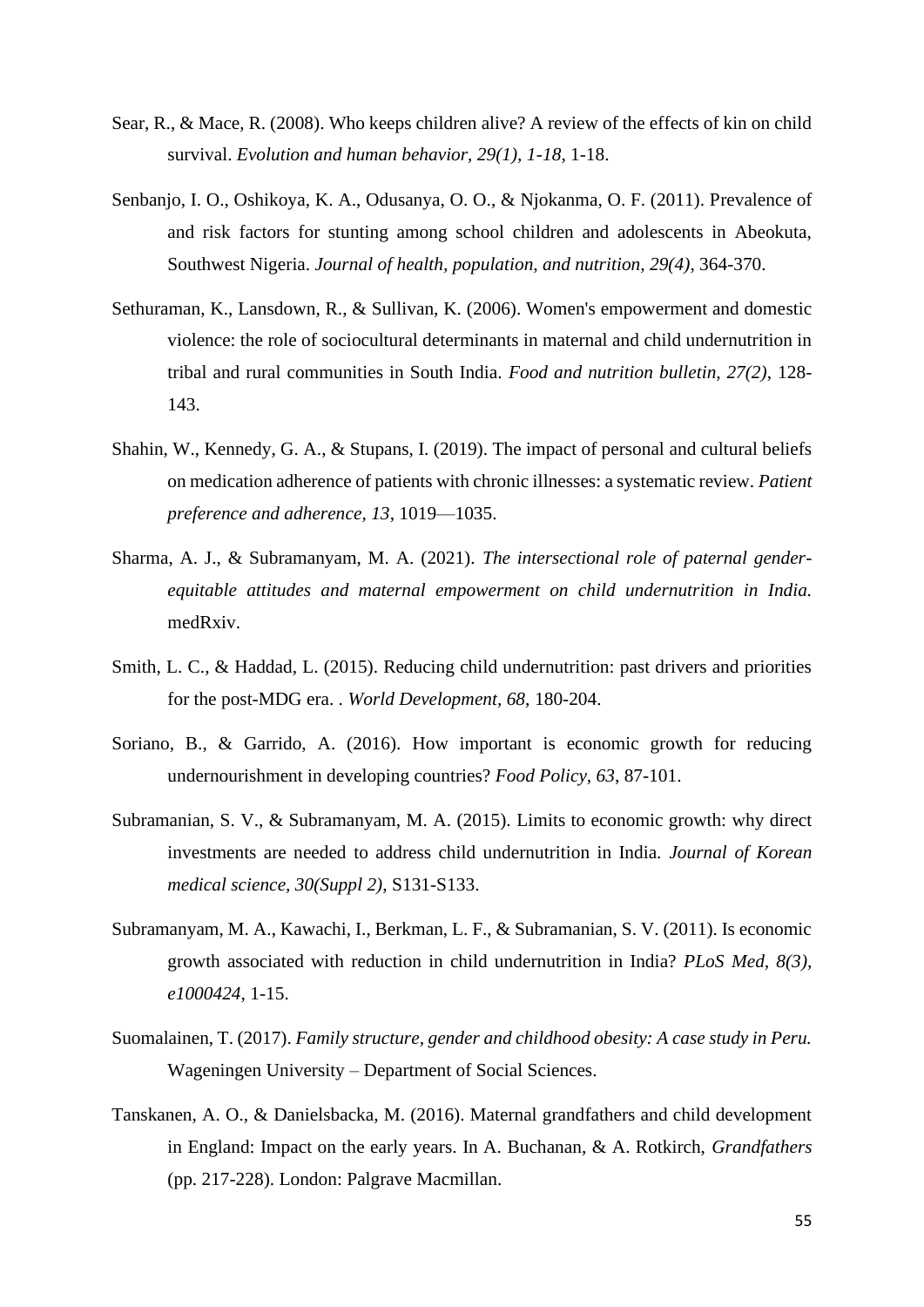- Tariq, J., Sajjad, A., Zakar, R., Zakar, M. Z., & Fischer, F. (2018). Factors associated with undernutrition in children under the age of two years: secondary data analysis based on the Pakistan demographic and health survey 2012–2013. *Nutrients, 10(6), 676*, 1-20.
- Tekile, A. K., Woya, A. A., & Basha, G. W. (2019). Prevalence of malnutrition and associated factors among under-five children in Ethiopia: evidence from the 2016 Ethiopia Demographic and Health Survey. *BMC research notes, 12(1)*, 1-6.
- Tela, F. G., Gebremariam, L. W., & Beyene, S. A. (2020). Food taboos and related misperceptions during pregnancy in Mekelle city, Tigray, Northern Ethiopia. *PloS one, 15(10), e0239451*, 1-14.
- The DHS Program. (2021). *The DHS Program - team and Partners*. Retrieved from The DHS Program: https://dhsprogram.com/
- The World Bank. (2021). *Worldwide Governance Indicators | Databank*. Retrieved from DataBank | The World Bank: https://databank.worldbank.org/reports.aspx?source=worldwide-governanceindicators
- Thurstans, S., Opondo, C., Seal, A., Wells, J., Khara, T., Dolan, C., . . . Kerac, M. (2020). Boys are more likely to be undernourished than girls: a systematic review and meta-analysis of sex differences in undernutrition. *BMJ global health, 5(12), e0040*, 1-17.
- Transparency International. (2021). *2020 - CPI - Transparency.org* . Retrieved from Home Transparecy.org: https://www.transparency.org/en/cpi/2020/index/nzl
- United Nations. (2011). *Men in Families and Family Policy in a Changing World.* New York: DESA.
- Uslaner, E. M. (2015). The consequences of corruption. The Routledge handbook of political corruption. In P. Heywood, *The Routledge handbook of political corruption* (pp. 199- 211). New York: Roudledge.
- Vaezghasemi, M., Öhman, A., Eriksson, M., Hakimi, M., Weinehall, L., Kusnanto, H., & Ng, N. (2014). The effect of gender and social capital on the dual burden of malnutrition: a multilevel study in Indonesia. *PloS one, 9(8), e103849.*, 1-10.
- Vollmer, S., Bommer, C., Krishna, A., Harttgen, K., & Subramanian, S. V. (2017). The association of parental education with childhood undernutrition in low-and middle-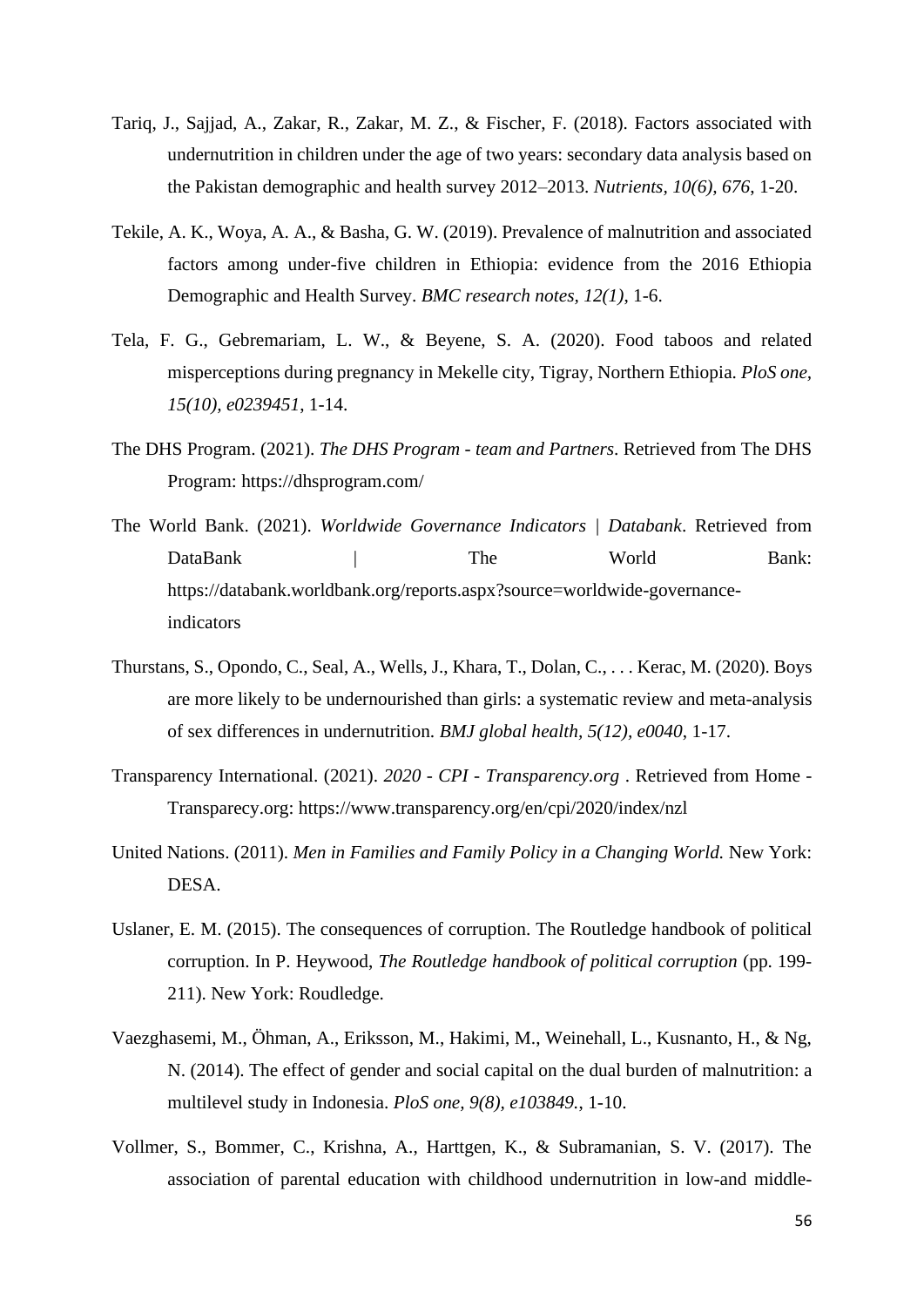income countries: comparing the role of paternal and maternal education. *International journal of epidemiology, 46(1)*, 312-323.

- Wali, N., Agho, K., & Renzaho, A. M. (2019). Past drivers of and priorities for child undernutrition in South Asia: a mixed methods systematic review protocol. *Systematic reviews, 8(1)*, 1-8.
- Wells, J. C., Briend, A., Boyd, E. M., Berkely, J. A., Hall, A., Isanaka, S., . . . Dolan, C. (2019). Beyond wasted and stunted—a major shift to fight child undernutrition. *The Lancet Child & Adolescent Health, 3(11)*, 831-834.
- Workie, S. B., Mekonen, T., Fekadu, W., & Mekonen, T. C. (2020). Level of Undernutrition and Its Determinants Among Children Aged 12–59 Months in Wolaita District, Ethiopia. *Pediatric health, medicine and therapeutics, 11*, 109-117.
- World Health Organization. (1993). *Guidelines for drinking-water quality.* World Health Organization.
- World Health Organization. (2006). *WHO child growth standards: length/height-for-age, weight-for-age, weight-for-length, weight-for-height and body mass index-for-age: methods and development.* Geneva: WHO Press, World Health Organization.
- World Health Organization. (2020a, April 1). *Fact sheets - Malnutrition*. Retrieved from WHO |World Health Organization: https://www.who.int/news-room/factsheets/detail/malnutrition
- World Health Organization. (2020b). *UNICEF/WHO/The World Bank Group joint child malnutrition estimates: levels and trends in child malnutrition: key findings of the 2020 edition.*
- World Health Organization. (2021). *Child health | WHO | Regional Office for Africa*. Retrieved from WHO | Regional Office for Africa: https://www.afro.who.int/health-topics/childhealth
- World Health Organization, & UNICEF. (2010). *Progress on sanitation and drinking-water: 2010 update.* WHO Press, World Health Organization.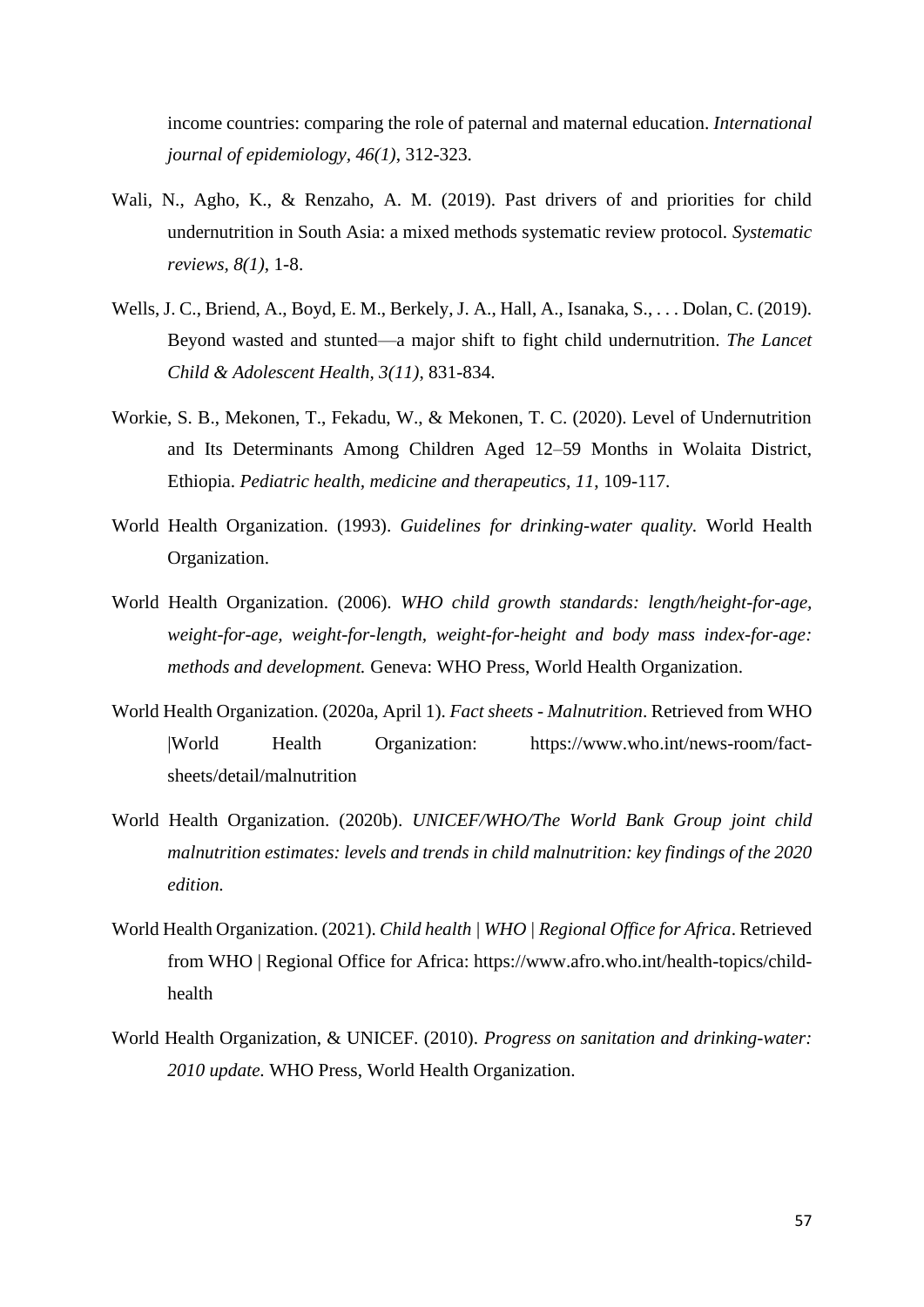## <span id="page-58-0"></span>**Appendix**

| Variable                           | Observations | Mean    | <b>SD</b> | Min              | Max            |
|------------------------------------|--------------|---------|-----------|------------------|----------------|
| Stunting                           | 58,845       | 0.39    | 0.49      | $\boldsymbol{0}$ | 1              |
| Height/age z - score (HAZ)         | 58,845       | $-1.54$ | 1.82      | $-6$             | 5.96           |
| Men - related variables            |              |         |           |                  |                |
| Sex of household head              | 58,845       | 0.88    | 0.32      | $\boldsymbol{0}$ | $\mathbf{1}$   |
| Father's education                 | 58,845       | 0.20    | 0.40      | 0                | 1              |
| Father's occupation                | 58,845       | 0.27    | 0.44      | 0                | 1              |
| Grandfather in household           | 58,845       | 0.10    | 0.30      | 0                | 1              |
| Polygamy                           | 58,845       | 0.34    | 0.47      | $\boldsymbol{0}$ | $\mathbf{1}$   |
| Household socioeconomic status     |              |         |           |                  |                |
| Source of drinking water           | 58,845       | 0.37    | 0.48      | $\boldsymbol{0}$ | $\mathbf{1}$   |
| Toilet facility                    | 58,845       | 0.46    | 0.50      | $\boldsymbol{0}$ | 1              |
| Electricity                        | 58,845       | 0.33    | 0.47      | 0                | 1              |
| Radio                              | 58,845       | 0.69    | 0.46      | 0                | 1              |
| TV                                 | 58,845       | 0.32    | 0.47      | 0                | 1              |
| Fridge                             | 58,845       | 0.11    | 0.31      | 0                | 1              |
| Bicycle                            | 58,845       | 0.31    | 0.46      | 0                | 1              |
| Motorcycle                         | 58,845       | 0.33    | 0.47      | 0                | 1              |
| Area of residence                  | 58,845       | 0.32    | 0.47      | $\boldsymbol{0}$ | $\mathbf{1}$   |
| <b>Mother's nutritional status</b> |              |         |           |                  |                |
| Mother's education                 | 58,845       | 0.11    | 0.32      | $\overline{0}$   | $\mathbf{1}$   |
| Mother's height                    | 58,845       | 0.01    | 0.12      | $\boldsymbol{0}$ | 1              |
| Currently pregnant                 | 58,845       | 0.15    | 0.36      | $\boldsymbol{0}$ | $\mathbf{1}$   |
| <b>Child characteristics</b>       |              |         |           |                  |                |
| Child's gender                     | 58,845       | 0.51    | 0.50      | $\overline{0}$   | $\mathbf{1}$   |
| Child's age                        | 58,845       | 3.86    | 1.75      | $\mathbf{0}$     | 6              |
| Child is a twin                    | 58,845       | 0.02    | 0.14      | $\boldsymbol{0}$ | $\mathbf{1}$   |
| <b>Empowerment</b>                 |              |         |           |                  |                |
| Women empowerment                  | 58,845       | 3.10    | 1.12      | $\mathbf{1}$     | $\overline{4}$ |
| <b>Institutions</b>                |              |         |           |                  |                |
| Control of corruption              | 58,845       | $-0.82$ | 0.32      | $-1.22$          | $-0.01$        |

<span id="page-58-1"></span>*Table 6: Summary statistics (mean, minimum, maximum, and standard deviation) of characteristics of children aged 6 - 59 months in this study*